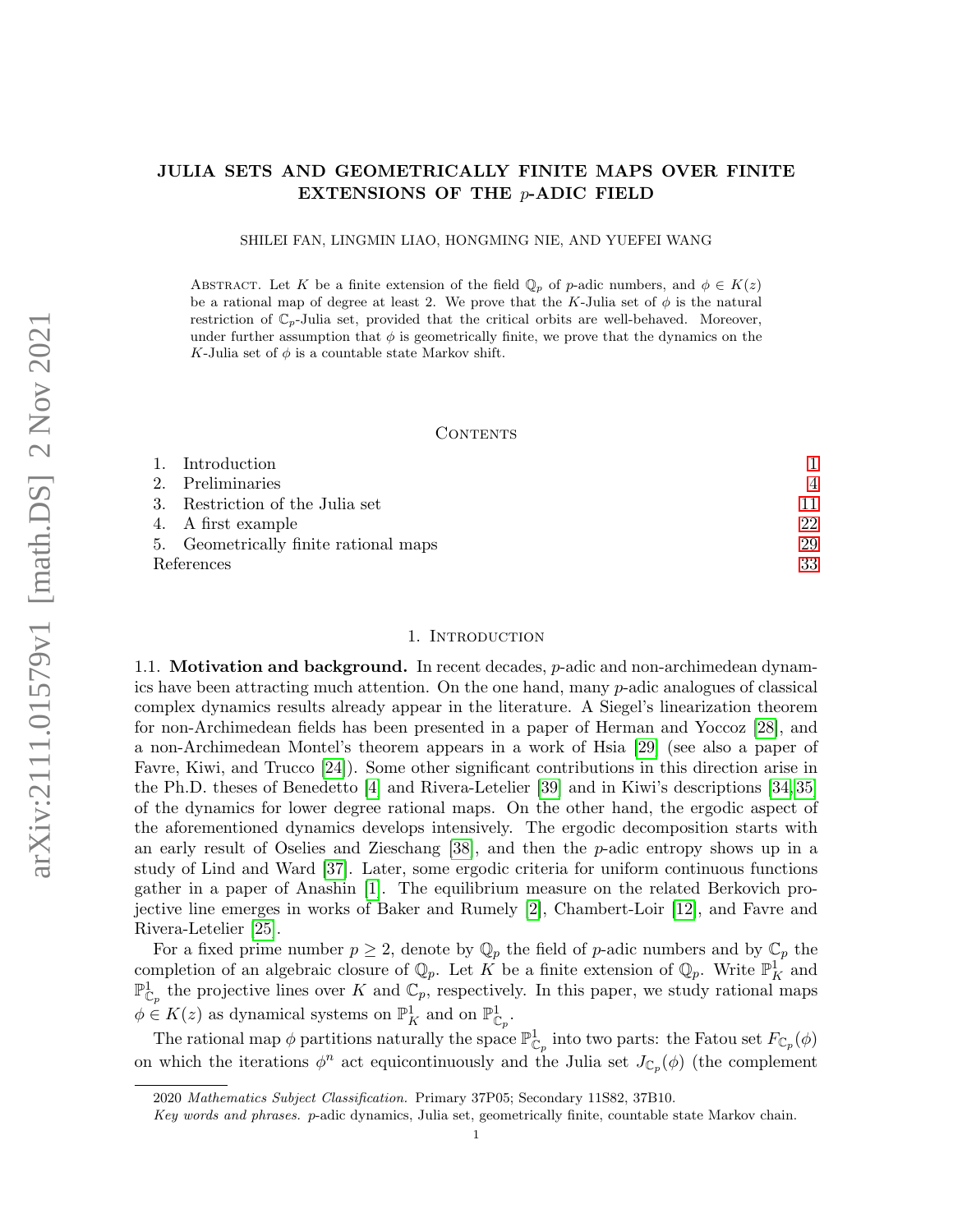of  $F_{\mathbb{C}_p}(\phi)$  on which the iterations  $\phi^n$  act chaotically. One main task in non-archimedean dynamics is to depict these two sets and further understand the relevant dynamics. For  $F_{\mathbb{C}_p}(\phi)$ , Benedetto [\[5\]](#page-32-4) proved a no wandering domains result, and Rivera-Letelier [\[39\]](#page-34-0) gave a classification of the Fatou components. For  $J_{\mathbb{C}_p}(\phi)$ , applying aforementioned Montel's theorem, Hsia [\[29\]](#page-33-1) obtained that  $J_{\mathbb{C}_p}(\phi)$  is contained in the closure of the periodic points. Then assuming  $\phi$  has a repelling periodic point, Bézivin [\[11\]](#page-33-7) proved that  $J_{\mathbb{C}_p}(\phi)$  is the closure of the repelling periodic points.

In  $\mathbb{P}^1_K$ , the Julia set  $J_K(\phi)$  is the region on which the sequence  $\{\phi^n\}_{n\geq 1}$  is not equicontinuous with respect to the spherical metric. Although  $J_K(\phi)$  is a subset of  $J_{\mathbb{C}_p}(\phi) \cap \mathbb{P}^1_K$  by definition, the equality of these two sets is elusive. Nevertheless, all periodic points in  $J_{\mathbb{C}_p}(\phi)$ are repelling (e.g., see [\[6,](#page-32-5) Proposition 1.1]), which rules out a severe obstruction to preserve the consistency of the Julia points occurring in complex/real dynamics. (A precise example in the latter is the polynomial  $P(z) = z^3 - z \in \mathbb{R}[z]$  acting on  $\mathbb{P}_{\mathbb{C}}^1$  and  $\mathbb{P}_{\mathbb{R}}^1$ , respectively, for which the point 0 is a parabolic fixed point in  $\mathbb{P}^1_{\mathbb{C}}$  attracting all the nearby points in  $\mathbb{P}^1_{\mathbb{R}}$  and hence 0 is contained in the C-Julia set but not in the R-Julia set of P.) It is reasonable to expect an affirmative answer of the following conjecture.

<span id="page-1-0"></span>**Conjecture 1.1.** Let  $\phi \in K(z)$  be a rational map. Then

$$
J_{\mathbb{C}_p}(\phi) \cap \mathbb{P}^1_K = J_K(\phi).
$$

If  $\phi$  has degree less than 2, then Conjecture [1.1](#page-1-0) follows immediately from the simple behavior of the iterations  $\phi^n$  (see [\[9,](#page-33-8) Section 1.5]). In this paper, we first explore the above relation on Julia sets provided that  $\phi$  has degree at least 2. We will show in Theorem [1.2](#page-2-0) that Conjecture [1.1](#page-1-0) holds under certain conditions on the critical orbits.

Once the Fatou and Julia sets are at our disposal, we can attempt to investigate the dynamical behaviors on such sets. In general, we may understand the dynamics by stating some fundamental properties such as the ergodicity and the linearization, but a detailed description of the behaviors for orbits seems improbable. However, this is not the case when we study the dynamics of  $\phi \in K(z)$  on  $\mathbb{P}^1_K$ , for which, in many cases, we can employ wellknown dynamical models to characterize the Fatou and Julia dynamics of  $\phi$ .

For the dynamics on Fatou set, Fan and the second author [\[16\]](#page-33-9) proved a minimal decomposition result for the polynomials defined over  $\mathbb{Z}_p$ , and showed that the dynamics on each minimal component is topologically conjugate to an odometer. Such a decomposition also appears for other maps such as convergent power series on the integral ring of a finite extension of  $\mathbb{Q}_p$  [\[18\]](#page-33-10), rational maps over  $\mathbb{Q}_p$  of degree one [\[13\]](#page-33-11), and rational maps over  $\mathbb{Q}_p$ having good reduction [\[14\]](#page-33-12). The first and second authors provided concrete examples of the Chebyshev polynomials on  $\mathbb{Z}_2$  and the square maps on  $\mathbb{Z}_p$  in [\[19\]](#page-33-13) and [\[20\]](#page-33-14), respectively.

For the dynamics on Julia set, a classical example is the polynomial  $(z^p - z)/p$  on  $\mathbb{Z}_p$ , which turns out to be topologically conjugate to the full shift on the symbolic space with  $p$ symbols, see [\[47\]](#page-34-3). This property also holds for quadratic polynomials over  $\mathbb{Q}_p$ , see [\[45\]](#page-34-4). In the paper [\[17\]](#page-33-15), the authors proved that any p-adic transitive weak repeller is topologically conjugate to a subshift of finite type on an alphabet of finitely many symbols. Such p-adic transitive weak repellers include expanding polynomials and rational maps over  $\mathbb{Q}_p$ . We refer to [\[21\]](#page-33-16) and [\[22\]](#page-33-17) for the concrete example  $az + 1/z$ .

In this paper, we also study the dynamics on the Julia set for more general rational maps which are out of range of the previous work of [\[17\]](#page-33-15). We will prove in Theorem [1.3](#page-2-1) that such a dynamical system can be modeled by a countable state Markov shift.

1.2. Statement of main results. A critical point  $c \in \mathbb{P}^1_{\mathbb{C}_p}$  of  $\phi$  is *wild* if p divides the local degree of  $\phi$  at c. Otherwise, we say that c is tame. The point c is recurrent if it is accumulated by its forward orbit under  $\phi$ . As we will see in Section [3.4,](#page-14-0) the inclusion of the closures of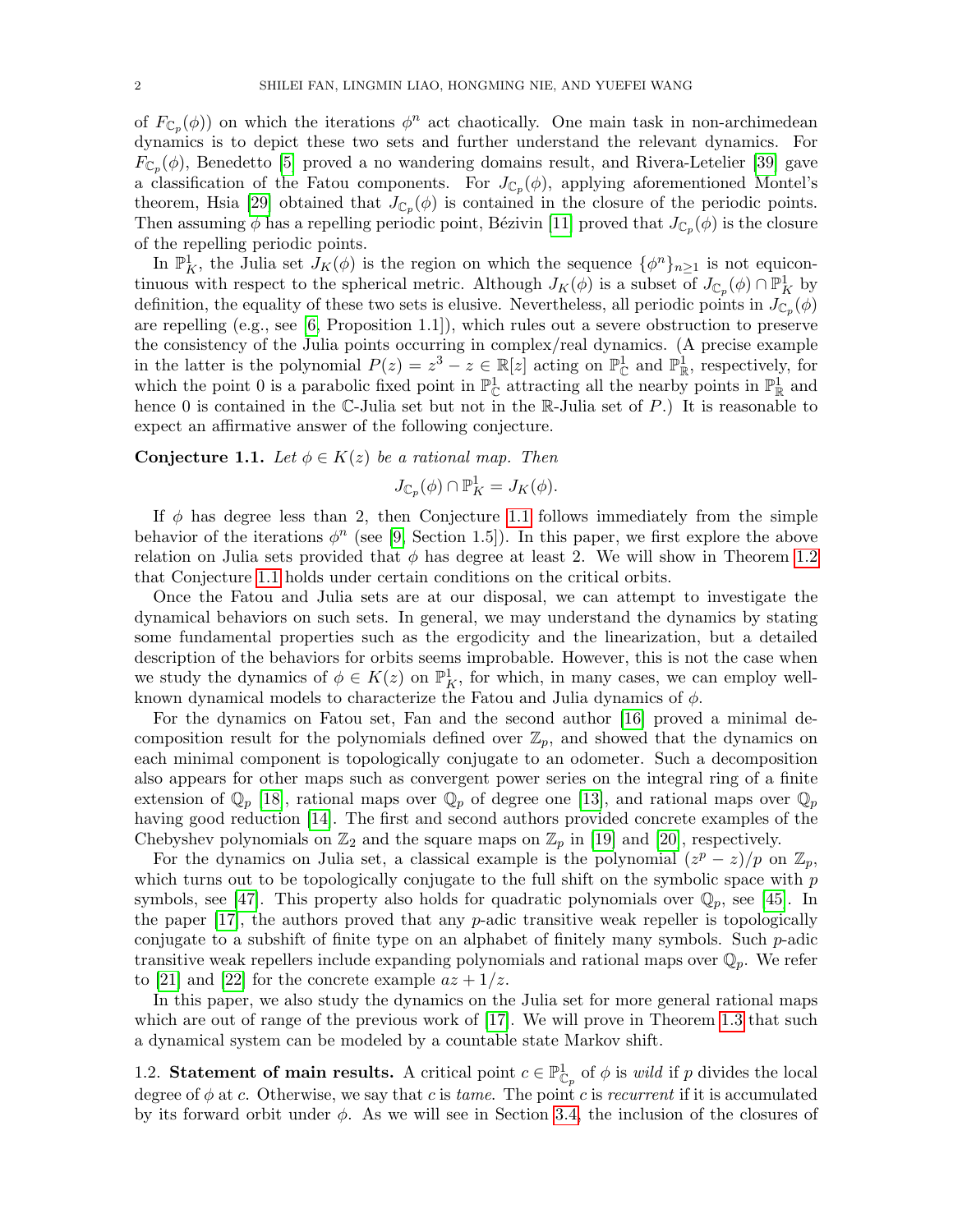forward orbits induces an equivalence relation on the critical points in  $J_{\mathbb{C}_p}(\phi)$  together with a partial order  $\preceq$  on the resulting quotient set  $\mathcal{M}(\phi)$ . Each least element in  $(\mathcal{M}(\phi), \preceq)$  is called a minimal class.

Our first result asserts that under certain assumptions on the critical orbits, the set  $J_K(\phi)$ equals to the restriction of  $J_{\mathbb{C}_p}(\phi)$  on  $\mathbb{P}^1_K$ .

<span id="page-2-0"></span>**Theorem 1.2.** Let  $\phi \in K(z)$  be a rational map of degree at least 2. Suppose that

(1)  $\phi$  has no wild recurrent critical points in  $J_{\mathbb{C}_p}(\phi) \cap \mathbb{P}^1_K$ , and

(2) each minimal class in  $(\mathcal{M}(\phi), \preceq)$  has at most two representations in  $J_{\mathbb{C}_p}(\phi) \cap \mathbb{P}^1_K$ . Then

$$
J_{\mathbb{C}_p}(\phi) \cap \mathbb{P}^1_K = J_K(\phi).
$$

As aforementioned, one inclusion  $J_K(\phi) \subset J_{\mathbb{C}_p}(\phi) \cap \mathbb{P}^1_K$  in Theorem [1.2](#page-2-0) follows unconditionlly from the definitions. We focus on the reverse inclusion, where the difficulty arises from the complexity of critical orbits in  $J_{\mathbb{C}_p}(\phi) \cap \mathbb{P}^1_K$ . Even under the assumptions in Theorem [1.2,](#page-2-0) the argument is far from straightforward. We provide an elaborate analysis on the orbits of disks near the critical points, and deduce the conclusion, in most cases, by an argument on the existence of repelling periodic points.

We remark here on the assumptions in Theorem [1.2.](#page-2-0) The absence of wild recurrent critical points in  $J_{\mathbb{C}_p}(\phi) \cap \mathbb{P}^1_K$  guarantees a no wandering domains result and controls the ratios of diameters of certain disks. Though most of analysis works for general case, the one concerning the existence of repelling periodic points requires the restriction on the numbers of representations for the minimal classes. Loosely speaking, for each disk in a fixed sphere close to a critical point, such a restriction controls uniformly the "location" (the first critical point covered by the orbit of the disk) and the "time" (the number of iteration to cover the first critical point). Without this restriction, the "location" and the "time" may vary simultaneously, which is excluded from our arguments.

A special class of rational maps satisfying the assumptions in Theorem [1.2](#page-2-0) is the geomet*rically finite* maps  $\phi \in K(z)$  of which every critical point in  $J_{\mathbb{C}_p}(\phi) \cap \mathbb{P}^1_K$  has a finite forward orbit. For such a map  $\phi$ , consider the set Crit<sub>K</sub> $(\phi)$  of the critical points of  $\phi$  in  $J_{\mathbb{C}_p}(\phi) \cap \mathbb{P}^1_K$ and denote by  $\mathrm{GO}_K(\mathrm{Crit}_K^*(\phi))$  the grand orbit of  $\mathrm{Crit}_K^*(\phi)$  in  $\mathbb{P}^1_K$ . Following Theorem [1.2](#page-2-0) and the invariance of  $J_{\mathbb{C}_p}(\phi)$ , we conclude that  $\mathrm{GO}_K(\mathrm{Crit}_K^*(\phi)) \subset J_K(\phi)$ . Write

$$
I_K(\phi) := J_K(\phi) \setminus \mathrm{GO}_K(\mathrm{Crit}_K^*(\phi)).
$$

Our next result characterizes the dynamics of  $\phi$  on  $I_K(\phi)$ .

<span id="page-2-1"></span>**Theorem 1.3.** Let  $\phi \in K(z)$  be a geometrically finite rational map of degree at least 2. Then there exist a countable state Markov shift  $(\Sigma_A, \sigma)$  and a bijection  $h : J_K(\phi) \to \Sigma_A$  such that  $(I_K(\phi), \phi)$  is topologically conjugate to  $(h(I_K(\phi)), \sigma)$  via h.

We mention here that if  $\mathrm{Crit}_K^*(\phi) = \emptyset$ , then the shift space  $\Sigma_A$  has finite states, which is a special case of a result in [\[17\]](#page-33-15) for p-adic weak repellers. The presence of a critical point in  $J_K(\phi)$  implies that  $\phi$  is not expanding on  $J_K(\phi)$ . To construct the states of the Markov shift, we track the orbits of countably many open disks near critical points. To illustrate Theorem [1.3,](#page-2-1) we provide a concrete example whose Gurevich entropy on Julia set is the logarithm of an algebraic number in Section [4.](#page-21-0)

1.3. Strategy of the proofs. We establish the inclusion  $J_{\mathbb{C}_p}(\phi) \cap \mathbb{P}^1_K \subset J_K(\phi)$  in Theorem [1.2](#page-2-0) in three main steps:

First, we work on the points on the boundary of  $J_{\mathbb{C}_p}(\phi) \cap \mathbb{P}^1_K$  (see Lemma [3.1\)](#page-10-1). The no wandering domains result (Theorem [2.13\)](#page-9-0) implies that any point in  $\mathbb{P}^1_K$  close to such a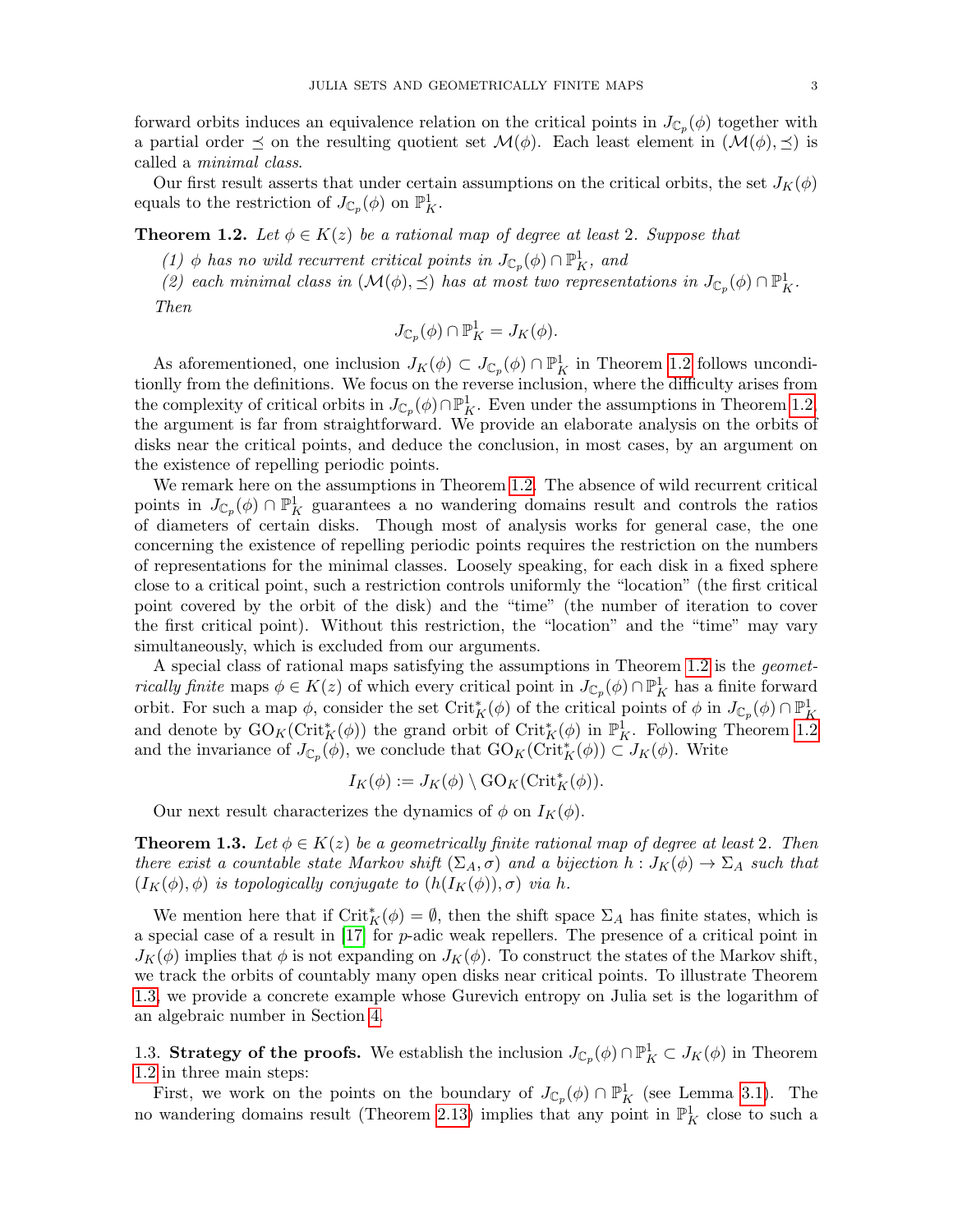boundary point is eventually mapped into a periodic component of  $F_{\mathbb{C}_p}(\phi)$ , which breaks the equicontinunity.

Second, for the interior of  $J_{\mathbb{C}_p}(\phi) \cap \mathbb{P}^1_K$ , we reduce to discuss the critical points in  $J_{\mathbb{C}_p}(\phi) \cap \mathbb{P}^1_K$ (see Proposition [3.4\)](#page-13-0). In this process, we apply a technical lemma (Lemma [3.2\)](#page-11-0) on the orbit of a disk in  $\mathbb{P}^1_K$  intersecting  $J_{\mathbb{C}_p}(\phi) \cap \mathbb{P}^1_K$ , where the absence of wild recurrent critical points controls the ratios of diameters for certain disks.

Last, we show that the critical points in  $J_{\mathbb{C}_p}(\phi) \cap \mathbb{P}^1_K$  are indeed contained in  $J_K(\phi)$ . To achieve this, we consider natural equivalence classes of critical points in  $J_{\mathbb{C}_p}(\phi)$  and further reduce our investigation to certain minimal classes (see Proposition [3.6\)](#page-14-1). For each such minimal class, under the assumption on the number of representations, specially in the recurrent case, we prove two crucial results (Propositions [3.8](#page-16-0) and [3.10\)](#page-18-0) concerning the existence of repelling (pre)periodic points in desired disks. We then proceed the proof by contradiction. If there is a point contained in  $J_{\mathbb{C}_p}(\phi) \cap \mathbb{P}^1_K$  but not in  $J_K(\phi)$ , we verify the assumptions in the aforementioned results and obtain contradictions (see Corollaries [3.9](#page-18-1) and [3.11\)](#page-20-0).

To prove Theorem [1.3,](#page-2-1) applying the local properties of  $\phi$ , we obtain a cover  $\mathcal{P}_0$  of  $J_K(\phi)$ , each of whose elements is either an open disk on which  $\phi$  is bijective, or a critical point. Decompose  $P_0$  along the critical orbits and divide some "larger" disks into "smaller" ones so that in the resulting cover  $P$ , an iterated image of any open set is a union of elements in P. Considering the images of elements in  $P$ , we obtain a natural (infinite) matrix, and then assign each point in  $J_K(\phi)$  a code sequence to obtain a coding map h. By the inverse of  $\phi$ in each open set in  $P$ , we deduce the desired conjugacy via h. In particular, in the argument showing bijectivity of  $h$ , we apply Theorem [1.2](#page-2-0) to treat the grand orbit of critical points.

Outline of the paper. In Section [2,](#page-3-0) we give the relevant preliminaries. In particular, we describe the local dynamics near critical points (see Proposition [2.5\)](#page-6-0) in Section [2.3,](#page-4-0) and we state an invariance property of the Fatou set (see Lemma [2.8\)](#page-8-0) and a no wandering domains result (see Theorem [2.13\)](#page-9-0) in Sections [2.4](#page-7-0) and [2.5.](#page-8-1)

In Section [3,](#page-10-0) we prove Theorem [1.2.](#page-2-0) We first deal with the boundary of  $J_{\mathbb{C}_p}(\phi) \cap \mathbb{P}^1_K$  in Section [3.2.](#page-10-2) Then we consider the interior of  $J_{\mathbb{C}_p}(\phi) \cap \mathbb{P}^1_K$  in Section [3.3.](#page-11-1) After that, we focus on some minimal equivalence classes in Section [3.4.](#page-14-0) Finally in Section [3.5,](#page-15-0) we establish Propositions [3.8](#page-16-0) and [3.10](#page-18-0) on the existence of repelling periodic points. In particular, Section [3.5.2](#page-16-1) is the most technical part, which concerns the recurrent critical points.

Sections [4](#page-21-0) and [5](#page-28-0) are devoted to describing the Julia dynamics. Section [4](#page-21-0) provides a motivation example satisfying the assumption of Theorem [1.3,](#page-2-1) which contains numerous computations. In particular, Section [4.4](#page-28-1) gives the Gurevich entropy for this example. Finally, Section [5](#page-28-0) covers the proof of Theorem [1.3.](#page-2-1) Section [5.1](#page-29-0) states a reduced version of Theorem [1.3](#page-2-1) and then Section [5.2](#page-32-6) finishes the full general version.

Acknowledgements. The authors are grateful to the Department of Mathematics, Zhejiang University, and Shanghai Center for Mathematical Sciences, where part of this paper was written, for their hospitality. They thank Robert Benedetto for discussing the no wandering domains result. SF was partially supported by NSF of China (Grant No. 11971190) and YW was partially supported by NSF of China (Grant No. 11688101)

# 2. Preliminaries

<span id="page-3-0"></span>In this section, we introduce some preliminaries that we will use in the rest of the paper.

2.1. Notation. We set the following notation.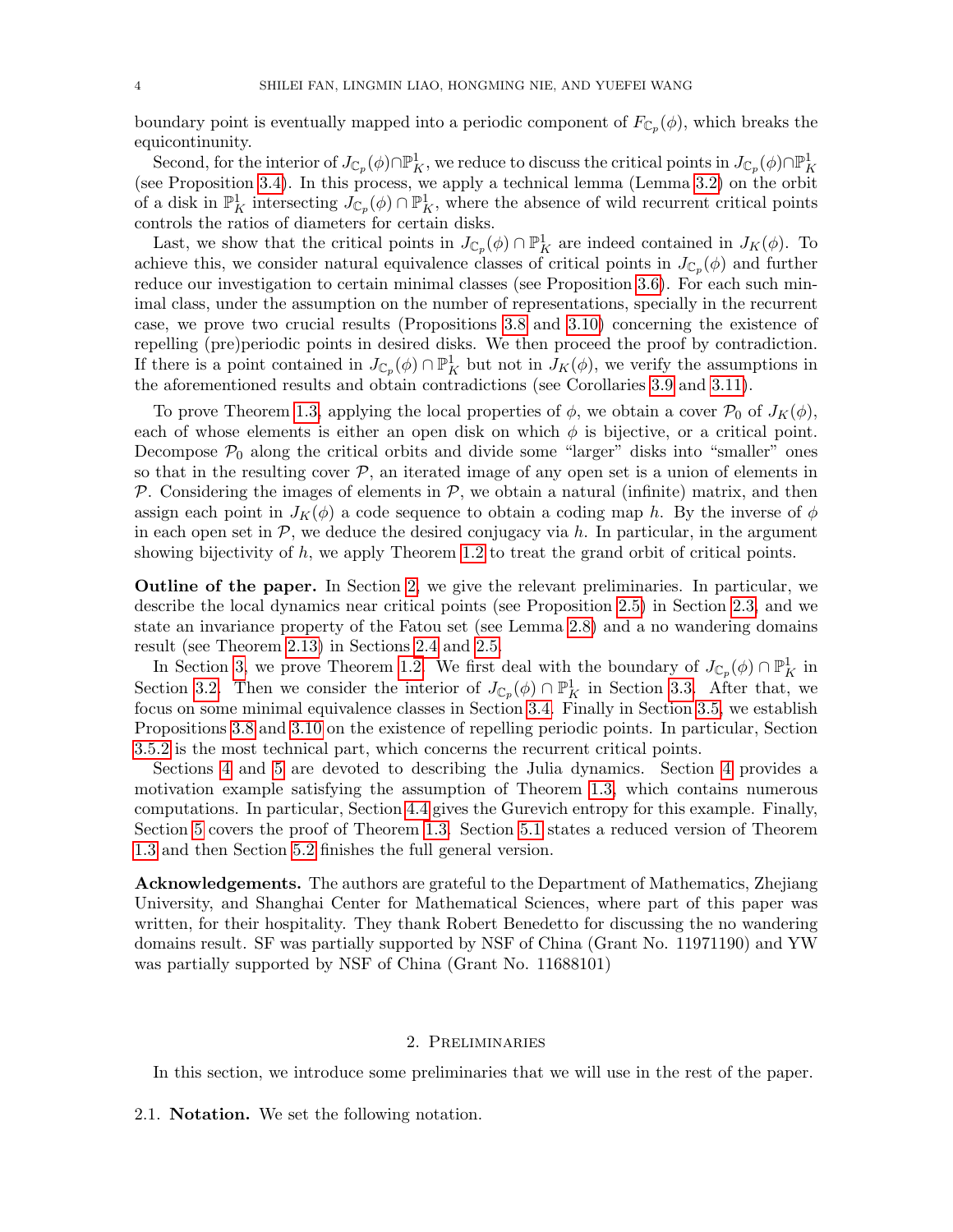- K a finite extension of  $\mathbb{Q}_p$
- $\pi$  a uniformizer of K
- L the field K or  $\mathbb{C}_p$

 $\mathrm{Crit}_{\mathbb{C}_p}(\phi)$ ( $\phi$ ) the set of the critical points of  $\phi$  in  $\mathbb{P}^1_{\mathbb{C}_p}$ 

- Crit<sub>K</sub> $(\phi)$  the set of the critical points of  $\phi$  in  $\mathbb{P}^1_K$
- $\mathrm{Crit}_{\mathbb{C}_p}^*$ ( $\phi$ ) the intersection  $J_{\mathbb{C}_p}(\phi) \cap \mathrm{Crit}_{\mathbb{C}_p}(\phi)$
- $\mathrm{Crit}_K^*(\phi)$  $K(K)$  the intersection  $J_{\mathbb{C}_p}(\phi) \cap \mathrm{Crit}_K(\phi)$
- $J^K_{\mathbb{C}_p}$  $(\phi)$  the intersection  $J_{\mathbb{C}_p}(\phi) \cap \mathbb{P}^1_K$
- $F_{\mathbb{C}p}^K$ ( $\phi$ ) the intersection  $F_{\mathbb{C}_p}(\phi) \cap \mathbb{P}^1_K$
- $\mathcal{O}_{\phi}^{\Gamma}(x)$  the forward orbit  $\{\phi^{n}(x)\}_{n\geq 0}$  of  $x \in \mathbb{P}^{1}_{\mathbb{C}_{p}}$  under a rational maps  $\phi \in \mathbb{C}_{p}(z)$ .

2.2. p-adic disks. Let  $|\cdot|_p$  be the natural and non-trivial p-adic absolute value associated to L. For  $x \in L$  and  $r > 0$ , define

$$
D_L(x,r) := \{ z \in L : |z - x|_p < r \} \text{ and } \overline{D}_L(x,r) := \{ z \in L : |z - x|_p \le r \}.
$$

We call  $D_L(x,r)$  (resp.  $\overline{D}_L(x,r)$ ) an open (resp. closed) L-disk. In the projective space  $\mathbb{P}^1_L$ , an open  $\mathbb{P}^1_L$ -disk is a set of form either  $D_L(z,r)$  or  $\mathbb{P}^1_L \setminus \overline{D}_L(z,r)$ , and a closed  $\mathbb{P}^1_L$ -disk is a set of form either  $\overline{D}_L(z,r)$  or  $\mathbb{P}^1_L \setminus D_L(z,r)$ .

Regarding  $\mathbb{P}^1_{\mathbb{C}_p}$  as  $\mathbb{C}_p \cup \{\infty\}$ , we introduce the spherical metric on  $\mathbb{P}^1_{\mathbb{C}_p}$  as follows: for  $x, y \in \mathbb{C}_p$ 

$$
\rho(x,y) = \frac{|x-y|_p}{\max\{|x|_p, 1\} \max\{|y|_p, 1\}},
$$

and

$$
\rho(x,\infty) = \begin{cases} 1, & \text{if } |x|_p \le 1; \\ 1/|x|_p, & \text{if } |x|_p > 1. \end{cases}
$$

Note that for any  $x, y \in \mathbb{P}^1_{\mathbb{C}_p}$ , the distance  $\rho(x, y) \leq 1$ . Since  $\mathbb{P}^1_L \subset \mathbb{P}^1_{\mathbb{C}_p}$ , for  $0 < r \leq 1$ , set the disks in metric  $\rho$  as follows:

$$
D_{\mathbb{P}_L^1}(x,r) := \{ y \in \mathbb{P}_L^1 : \rho(x,y) < r \} \text{ and } \overline{D}_{\mathbb{P}_L^1}(x,r) := \{ y \in \mathbb{P}_L^1 : \rho(x,y) \le r \}.
$$

Then  $D_{\mathbb{P}_L^1}(x,r)$  and  $\overline{D}_{\mathbb{P}_L^1}(x,r)$  are  $\mathbb{P}_L^1$ -disks. For a disk  $D \subset \mathbb{P}_L^1$ , denote its diameter by

$$
diam(D) := \sup_{x_1, x_2 \in D} \rho(x_1, x_2).
$$

For more details about the spherical metric, we refer to [\[9,](#page-33-8) Section 5.1].

<span id="page-4-0"></span>2.3. Analytic functions. To simplify notations, in this subsection we write  $|\cdot|$  for  $|\cdot|_p$ , and write  $D(x,r)$  (resp.  $D(x,r)$ ) for  $D_{\mathbb{C}_p}(x,r)$  (resp.  $D_{\mathbb{C}_p}(x,r)$ ).

Let  $D \subset \mathbb{C}_p$  be a disk and pick  $x_0 \in D$ , a map  $f: D \to L$  is *analytic* if it can be written as a power series

$$
f(z) = \sum_{n=0}^{\infty} a_n (z - x_0)^n \in \mathbb{C}_p[[z - x_0]]
$$

converging on D. A point  $c \in D$  is *critical* if the derivative of f at c equals 0, i.e.,  $f'(c) = 0$ . If  $D$  contains a critical point  $c$ , we can rewrite

$$
f(z) = b_0 + \sum_{n=m}^{\infty} b_n(z-c)^n \in \mathbb{C}_p[[z-c]]
$$

with  $b_m \neq 0$  for some  $m \geq 2$ . We call m the local degree of f at c and denote it by deg<sub>c</sub> f.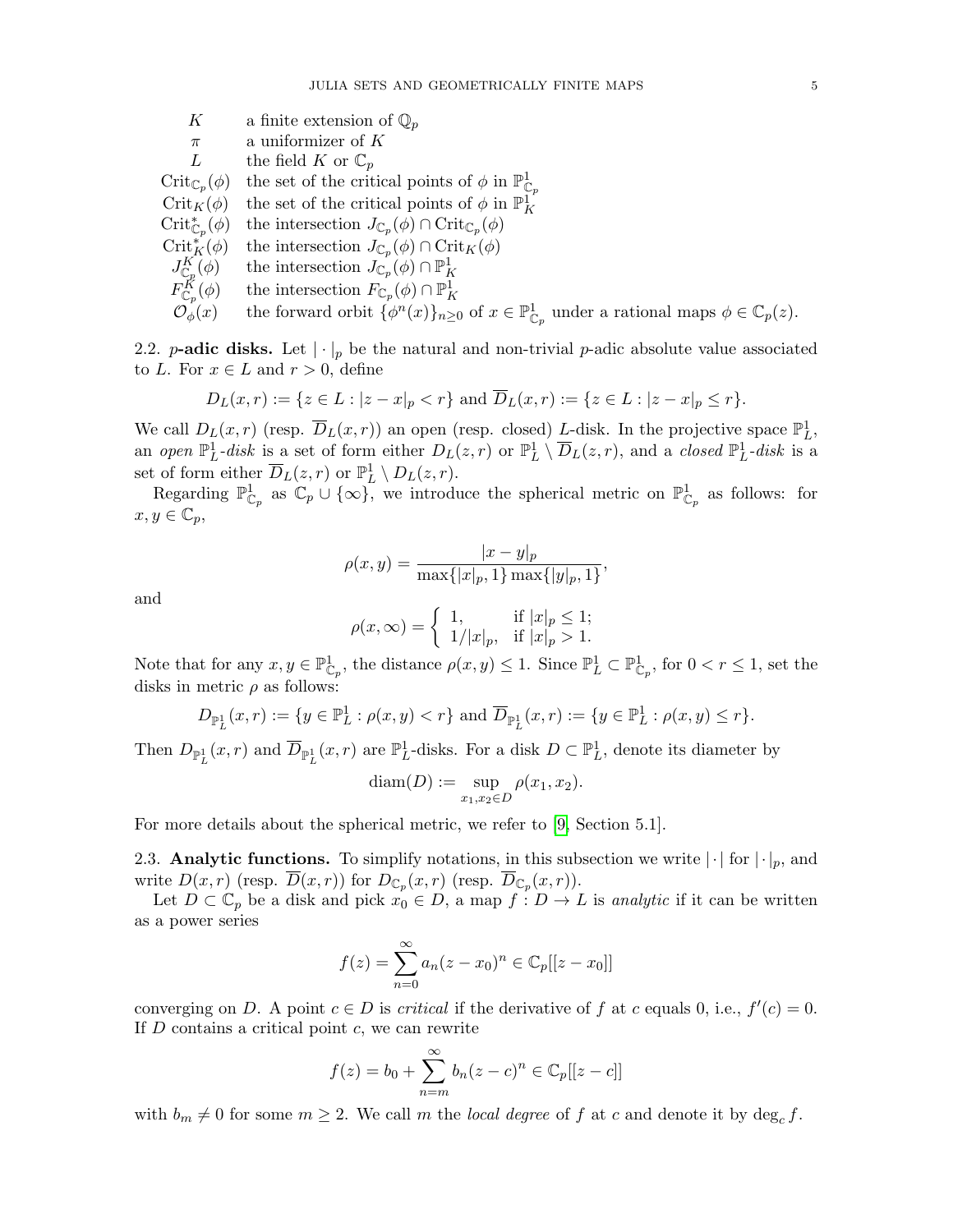The following lemma shows that analytic maps are well behaved away from the critical points.

<span id="page-5-0"></span>**Lemma 2.1** ([\[31,](#page-33-18) Chapter 3 Lemma 1.6]). Let  $D \subset \mathbb{C}_p$  be a disk and let  $f : D \to \mathbb{C}_p$  be an analytic map. Suppose  $x_0 \in D$  is not a critical point of f. Then there exists  $r > 0$  such that for all  $2 \leq k < \infty$ ,

$$
\left| \frac{f^{(k)}(x_0)}{k!} \right| r^{k-1} < |f'(x_0)|
$$

and for all  $x, y \in D(x_0, r)$ ,

$$
|f(x) - f(y)| = |f'(x_0)||x - y|.
$$

Inspired by the above result and following [\[32,](#page-33-19) Definition 4.1], we define the following terminology of "scaling" for convenience.

**Definition 2.2.** An analytic map f defined on a disk  $D \subset \mathbb{C}_p$  is *(locally) scaling (in distances)* on  $D(x_0,r) \subset D$  if there exists  $\alpha \in |\mathbb{C}_p^{\times}|$  such that for all  $x, y \in D(x_0,r)$ ,

$$
|f(x) - f(y)| = \alpha |x - y|.
$$

We mention here that f is scaling on  $D(x_0, r)$  if and only if f has Weierstrass degree 1 in the common sense. In the above definition, we call  $\alpha > 0$  the scaling ratio of f at  $x_0$ . Moreover, we say the largest disk  $D(x_0, r)$  on which f is scaling is the maximal scaling disk of f at  $x_0$ , and denote it by  $\mathcal{S}_{x_0}(f)$ . The following lemma asserts that  $\mathcal{S}_{x_0}(f)$  is the maximal scaling disk of f at any point  $x \in S_{x_0}(f)$ .

**Lemma 2.3.** Under the assumptions in Lemma [2.1,](#page-5-0) if  $x \in S_{x_0}(f)$ , then  $S_x(f) = S_{x_0}(f)$ . *Proof.* It is obvious that  $S_{x_0}(f) \subset S_x(f)$ . By symmetry,  $S_{x_0}(f) \supset S_x(f)$ .

At a critical point, we have the following property on the distance of images.

<span id="page-5-1"></span>**Lemma 2.4.** Let  $D \subset \mathbb{C}_p$  be a disk and let  $f : D \to \mathbb{C}_p$  be an analytic map. Assume  $c \in D$  is a critical point with  $\deg_c f = m \geq 2$ . Then there exists  $r > 0$  such that for all  $x \in D(c, r) \subset D$ ,

$$
|f(x) - f(c)| = \left| \frac{f^{(m)}(c)}{m!} \right| |x - c|^m.
$$

Proof. Set

$$
g(x) := \frac{f(x) - f(c)}{(x - c)^{m-1}}.
$$

Then  $g(x)$  is analytic on D and  $g(c) = 0$ . By Lemma [2.1,](#page-5-0) there exists  $r > 0$  such that for all  $x \in D(c,r),$ 

$$
|g(x) - g(c)| = |g'(c)||x - c|.
$$

Noting that  $g'(c) = f^{(m)}(c)/m!$ , we have

$$
\left| \frac{f(x) - f(c)}{(x - c)^{m-1}} \right| = \left| \frac{f^{(m)}(c)}{m!} \right| |x - c|.
$$

Hence the conclusion follows.

A critical point c of f is tame if  $p \nmid \deg_c f$  and wild if  $p \mid \deg_c f$ . Lemma [2.4](#page-5-1) asserts that f is not scaling in a neighborhood of any critical point. However, the next result claims that in a small neighborhood of any tame critical point c, the map  $f$  is scaling on the disks not containing c. This property fails for wild critical points, in which case,  $f$  is scaling on further small disks. This distinction is an obstruction that forces us to assume the absence of wild recurrent Julia critical points in our Theorem [1.2.](#page-2-0)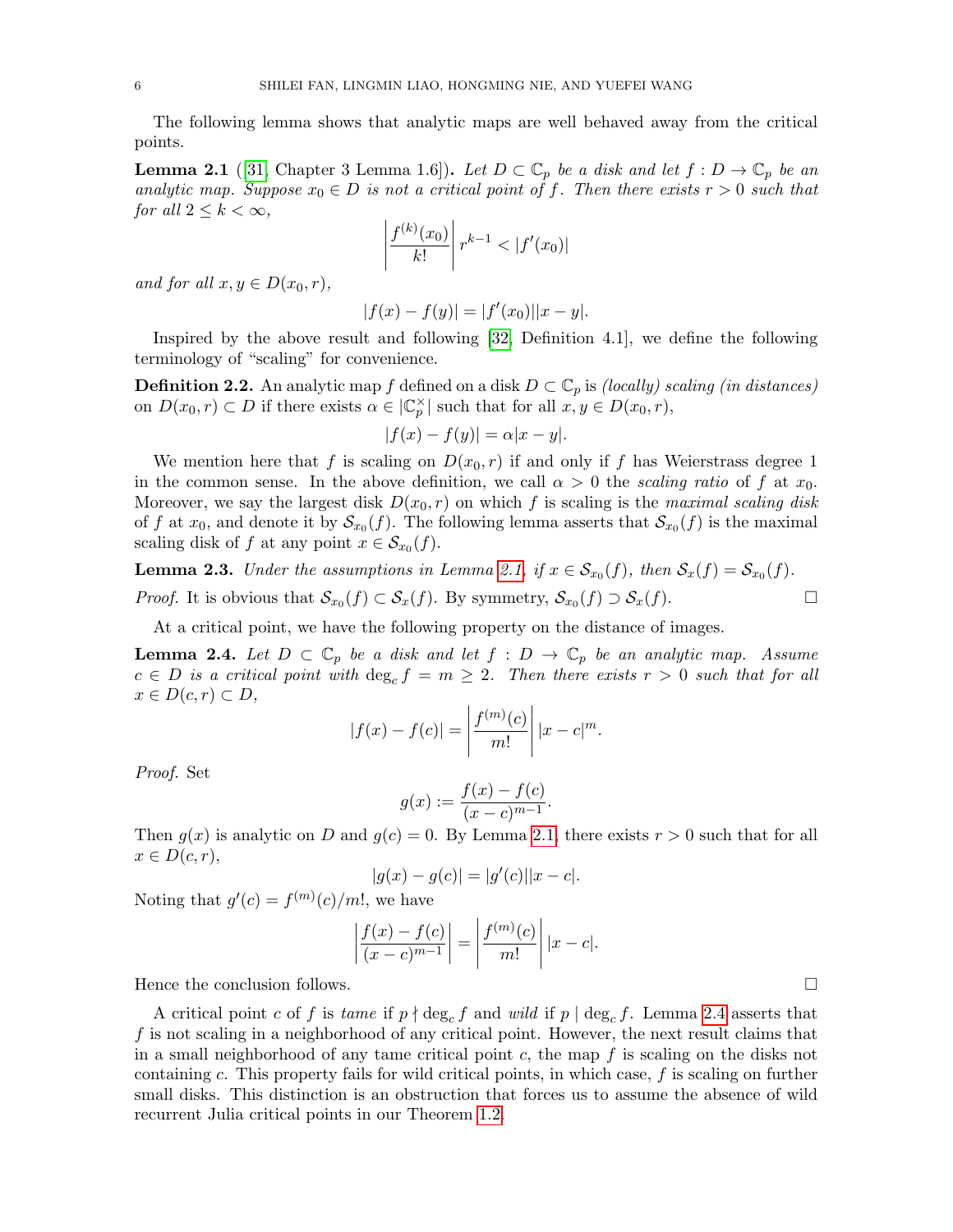<span id="page-6-0"></span>**Proposition 2.5.** Let  $D \subset \mathbb{C}_p$  be a disk and let  $f : D \to \mathbb{C}_p$  be an analytic map. Then the following hold.

(1) Let  $c \in D$  be a critical point of f. Then there exists  $r = r_c > 0$  such that for any  $x \in D(c, r)$  with  $x \neq c$ , the maximal scaling disk  $S_x(f) = D(x, \delta_f |x - c|)$ , where

$$
\delta_f = \begin{cases} 1 & \text{if } c \text{ is tame,} \\ p^{-\frac{1}{p-1}} < 1 & \text{if } c \text{ is wild.} \end{cases}
$$

(2) If in addition, f has finitely many critical points in D, then for any small  $r > 0$ , there exists  $\epsilon_r > 0$  such that f is scaling on  $D(x, \epsilon_r) \subset D$  for any  $x \in (D \cap K) \setminus \bigcup D(c, r)$ .  $f'(c)=0$ 

*Proof.* The statement (1) follows from [\[9,](#page-33-8) Lemma 11.5]. The statement (2) follows immediately from the local compactness of K and the fact that all the critical points in  $D \setminus K$  are uniformly away from the points in  $K$ .

Note that for any point  $x \in \mathbb{P}^1_{\mathbb{C}_p}$ , in local coordinates, a rational map  $\phi \in \mathbb{C}_p(z)$  is analytic in a neighborhood of x. Then Proposition [2.5](#page-6-0) immediately implies the following result.

<span id="page-6-1"></span>**Corollary 2.6.** Let  $\phi \in \mathbb{C}_p(z)$  be a rational map of degree at least 2. Then the following hold.

- (1) Let  $c \in \mathbb{P}^1_{\mathbb{C}_p}$  be a critical point of  $\phi$ . Then there exists  $0 < r = r_c < 1$  such that  $\emph{for any $x$} \in D_{\mathbb{P}^1_{\mathbb{C}_p}}(c,r)$ with $x$ \neq$ c$, in local coordinates, the map $\phi$ is scaling on $x$}$  $D_{\mathbb{P}^1_{\mathbb{C}_p}}(x, \delta_{\phi}\rho(x, c)),$  where  $\delta_{\phi} = 1$  if c is tame and  $\delta_{\phi} = p^{-\frac{1}{p-1}}$  if c is wild.
- (2) For any small  $0 < r < 1$ , there exists  $0 < \epsilon_r < 1$  such that, in local coordinates,  $\phi$  is scaling on  $D_{\mathbb{P}^1_{\mathbb{C}_p}}(x,\epsilon_r)$  for any  $x \in \mathbb{P}^1_K \setminus \bigcup_{x \in C_{\text{init}}}$  $c \in \mathrm{Crit}_{{\mathbb C} p}(\phi)$  $D_{\mathbb{P}_{\mathbb{C}_p}^1}(c,r).$

For the images of disks near a wild critical point, we have the following estimates for the ratios of diameters, which will play a crucial role in the proof of Lemma [3.2.](#page-11-0)

<span id="page-6-2"></span>**Corollary 2.7.** Let  $\phi \in \mathbb{C}_p(z)$  be a rational function of degree at least 2. Suppose that  $c \in \operatorname{Crit}_{\mathbb{C}_p}(\phi)$  is a wild critical point and let  $r_c > 0$  be as in Corollary [2.6.](#page-6-1) For  $0 < r < r_c$ sufficiently small, consider disks  $D_1 \subset D_2 \subset D_{\mathbb{P}^1_{\mathbb{C}_p}}(c,r)$ . Assume  $c \notin D_2$ . Then

$$
\frac{\text{diam}(\phi(D_1))}{\text{diam}(\phi(D_2))} \begin{cases} \geq p^{-\frac{1}{p-1}} \cdot |\deg_c \phi| & \text{if } \phi \text{ is not scaling on } D_1, \\ \geq \frac{\text{diam}(D_1)}{\rho(c, D_2)} |\deg_c \phi| & \text{if } \phi \text{ is not scaling on } D_2 \text{ but scaling on } D_1, \\ = \frac{\text{diam}(D_1)}{\text{diam}(D_2)} & \text{if } \phi \text{ is scaling on } D_2. \end{cases}
$$

Moreover, if in addition,  $c \in \mathbb{P}^1_K$  and  $D_1 \cap \mathbb{P}^1_K \neq \emptyset$ , then for any  $\beta \in |K^\times|$  with  $\beta \leq p^{-\frac{1}{p-1}}$ ,

$$
\frac{\text{diam}(\phi(D_1 \cap \mathbb{P}^1_K))}{\text{diam}(\phi(D_2))} \begin{cases} \geq \beta |\deg_c \phi| & \text{if } \phi \text{ is not scaling on } D_1, \\ \geq \frac{\text{diam}(D_1)}{\rho(c, D_2)} |\deg_c \phi| & \text{if } \phi \text{ is not scaling on } D_2 \text{ but scaling on } D_1, \\ = \frac{\text{diam}(D_1)}{\text{diam}(D_2)} & \text{if } \phi \text{ is scaling on } D_2. \end{cases}
$$

*Proof.* We first consider the case that  $c = 0$ . Pick  $x \in D_1$  and consider the maximal scaling disk  $S_x(\phi) = D_{\mathbb{P}^1_{\mathbb{C}_p}}(x, p^{-\frac{1}{p-1}} \rho(x, c))$ . It follows that  $\phi(S_x(\phi) \cap D_1) \subset \phi(D_1)$ , and hence

$$
\operatorname{diam}(\phi(\mathcal{S}_x(\phi) \cap D_1)) \leq \operatorname{diam}(\phi(D_1)).
$$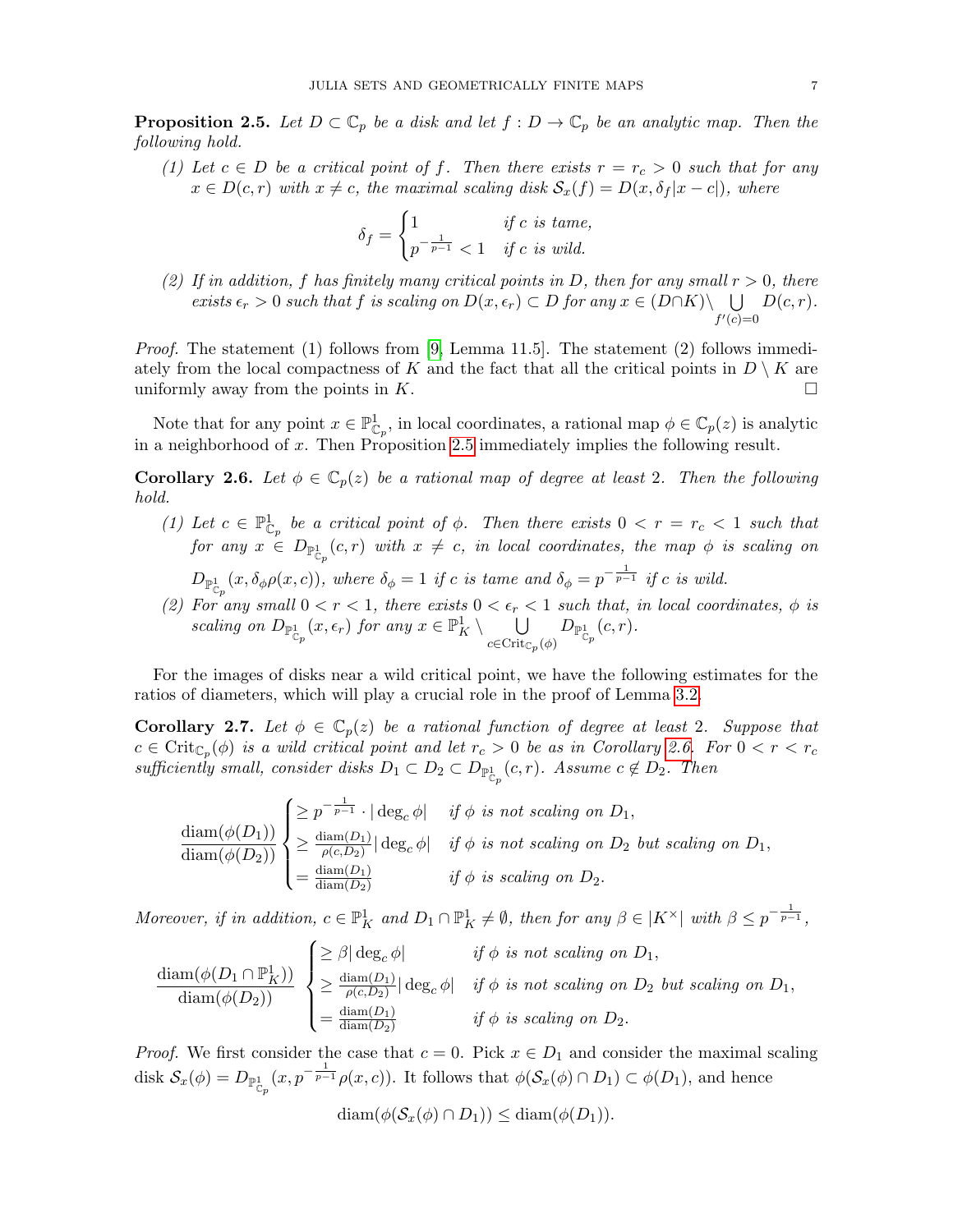Since  $r > 0$  is sufficiently small,

$$
\operatorname{diam}(\phi(\mathcal{S}_x(\phi) \cap D_1)) = |\phi'(x)| \operatorname{diam}(\mathcal{S}_x(\phi) \cap D_1).
$$

Moreover, letting  $a \in \mathbb{C}_p$  be the coefficient of the term  $(x-c)^{\deg_c \phi}$  in the Taylor series of  $\phi$ near  $c$ , we have

$$
|\phi'(x)| = |a \deg_c \phi||x - c|^{deg_c \phi - 1} = |a \deg_c \phi| \rho(x, c)^{deg_c \phi - 1},
$$

and

$$
\text{diam}(\phi(D_2))\begin{cases} \leq |a|\rho(x,c)^{\deg_c \phi} & \text{if } \phi \text{ is not scaling on } D_2, \\ = |\phi'(x)|\text{diam}(D_2) & \text{if } \phi \text{ is scaling on } D_2. \end{cases}
$$

Then we conclude that

$$
\frac{\text{diam}(\phi(D_1))}{\text{diam}(\phi(D_2))} \ge \frac{|\phi'(x)|\text{diam}(\mathcal{S}_x(\phi) \cap D_1)}{\text{diam}(\phi(D_2))}
$$
\n
$$
\begin{cases}\n\ge \frac{|\deg_c \phi| \text{diam}(\mathcal{S}_x(\phi) \cap D_1)}{\rho(x,c)} & \text{if } \phi \text{ is not scaling on } D_2, \\
= \frac{\text{diam}(D_1)}{\text{diam}(D_2)} & \text{if } \phi \text{ is scaling on } D_2.\n\end{cases}
$$

Note that  $\text{diam}(\mathcal{S}_x(\phi)) = p^{-\frac{1}{p-1}} \rho(x, c)$ . Then the first assertion follows immediately for  $c = 0$ .

In the case that  $D_1 \cap \mathbb{P}^1_K \neq \emptyset$ , we pick  $x \in D_1 \cap \mathbb{P}^1_K$ . If  $\phi$  is scaling on  $D_1$  in local coordinates, then  $\text{diam}(\phi(\overline{D}_1 \cap \mathbb{P}_K^1)) = \text{diam}(\phi(D_1)),$  which implies that, in this case, the second assertion holds for  $c = 0$ . Now we consider the case that  $\phi$  is not scaling on  $D_1$ . Then for any  $\beta \in |K^{\times}|$  with  $\beta \leq p^{-\frac{1}{p-1}}$ , we have

$$
D_{\mathbb{P}^1_{\mathbb{C}_p}}(x,\beta\rho(x,c))\subset \mathcal{S}_x(\phi)\subset D_1.
$$

Note that  $\text{diam}(\mathcal{S}_x \cap \mathbb{P}^1_K) \leq \text{diam}(\mathcal{S}_x)$  and

$$
\text{diam}(D_{\mathbb{P}_{\mathbb{C}_p}^1}(x,\beta\rho(x,c))\cap\mathbb{P}_K^1)=\text{diam}(D_{\mathbb{P}_{\mathbb{C}_p}^1}(x,\beta\rho(x,c))).
$$

It follows that

$$
\text{diam}(\phi(D_1) \cap \mathbb{P}_K^1) \ge \text{diam}(\phi(\mathcal{S}_x \cap \mathbb{P}_K^1)) \ge \text{diam}(\phi(D_{\mathbb{P}_{\mathbb{C}_p}^1}(x, \beta \rho(x, c)))) = |\phi'(x)| \beta \rho(x, c).
$$

Hence

$$
\frac{\text{diam}(\phi(D_1) \cap \mathbb{P}_K^1)}{\text{diam}(\phi(D_2))} \ge \frac{\text{diam}(\phi(\mathcal{S}_x \cap \mathbb{P}_K^1))}{\text{diam}(\phi(D_2))} \ge \frac{|\phi'(x)| \beta \rho(x, c)}{|a| \rho(x, c)^{\text{deg}_c \phi}}
$$

Thus in this case, the second assertion also holds for  $c = 0$ .

In general, set  $\psi(z) = z + c$  and consider the map  $\phi \circ \psi$ . Let  $\widetilde{D}_1 = \{x - c : x \in D_1\}$  and  $\widetilde{D}_2 = \{x - c : x \in D_2\}.$  Note that

$$
\frac{\text{diam}(\phi(D_1))}{\text{diam}(\phi(D_2))} = \frac{\text{diam}(\phi \circ \psi(D_1))}{\text{diam}(\phi \circ \psi(\widetilde{D}_2))}.
$$

Applying the previous argument for  $\phi \circ \psi$ , we obtain the conclusion.

<span id="page-7-0"></span>2.4. Julia sets and Fatou sets. Let  $\phi \in L(z)$  be a rational map of degree at least 2. The Fatou set  $F_L(\phi)$  is defined to be the subset of points in  $\mathbb{P}^1_L$  having a neighborhood on which the family  $\{\phi^n\}_{n\geq 0}$  of iterations is equicontinuous with respect to the spherical metric  $\rho$ . The Julia set  $J_L(\phi)$  is the complement  $\mathbb{P}_L^1 \setminus F_L(\phi)$ . Hence the set  $F_L(\phi)$  is open while the set  $J_L(\phi)$ is closed. If L is algebraically closed (i.e.  $L = \mathbb{C}_p$ ), the set  $F_L(\phi)$  contains all the nonrepelling periodic points, while the set  $J_L(\phi)$  contains all the repelling periodic points [\[6,](#page-32-5) Proposition 1.1. Moreover, the map  $\phi$  always has a nonrepelling fixed point [\[43,](#page-34-5) Corollary 5.19] and hence  $F_L(\phi) \neq \emptyset$ . In contrast,  $J_L(\phi)$  could be empty. For example, if  $\phi$  has good reduction, then  $J_L(\phi) = \emptyset$  [\[43,](#page-34-5) Theorem 2,17]. In this case, both sets  $F_L(\phi)$  and  $J_L(\phi)$  are totally invariant

.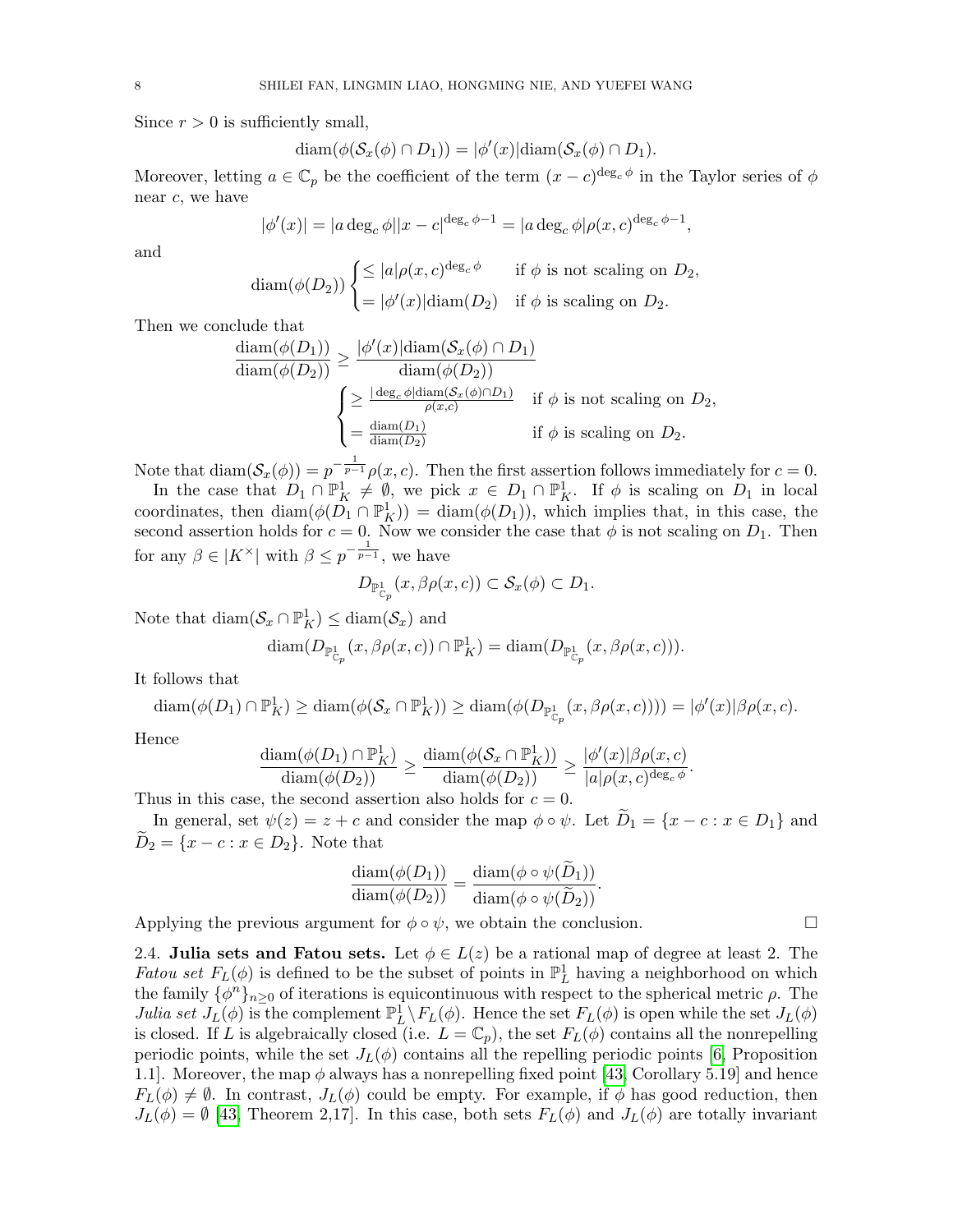under  $\phi$  [\[9,](#page-33-8) Proposition 5.10]. However, if L is not algebraically closed (i.e.  $L = K$ ), the set  $F_L(\phi)$  could be empty, see [\[15\]](#page-33-20). In this case, even though the set  $J_L(\phi)$  is forward invariant and contains all the repelling periodic points in  $\mathbb{P}^1_L$ , the total invariance of  $J_L(\phi)$  is unclear. However, we have the following invariance away from critical points.

<span id="page-8-0"></span>**Lemma 2.8.** Let  $\phi \in K(z)$  be a rational map of degree at least 2. Assume that  $x \in \mathbb{P}^1_K$  is not a critical point of  $\phi$ . Then  $x \in F_K(\phi)$  if and only if  $\phi(x) \in F_K(\phi)$ .

*Proof.* By the definition of  $J_K(\phi)$ , we immediately have that if  $x \in F_K(\phi)$ , then  $\phi(x) \in F_K(\phi)$ . Now we assume  $\phi(x) \in F_K(\phi)$ . Then there exists a neighborhood  $V \subset \mathbb{P}^1_K$  of  $\phi(x)$  such that the sequence  $\{\phi^n\}_{n\geq 1}$  is equicontinuous on V. Since x is not a critical point, by Lemma [2.1,](#page-5-0) there exists a neighborhood  $U \subset \mathbb{P}^1_K$  of x such that  $\phi$  is scaling on U and  $\phi(U) \subset V$ . Hence  $\{\phi^{n+1}\}_{n\geq 1}$  is equicontinuous on U. Thus  $\{\phi^n\}_{n\geq 1}$  is equicontinuous on U. We conclude  $x \in F_K(\overline{\phi})$ .

The following result is an immediate consequence of Lemma [2.8](#page-8-0) that we will use repeatedly in our later argument.

<span id="page-8-3"></span>**Corollary 2.9.** Let  $\phi \in K(z)$  be a rational map of degree at least 2, and let  $D \subset \mathbb{P}^1_{\mathbb{C}_p}$  be a disk such that  $\phi^n$  is scaling on D for some  $n \geq 1$ . Suppose  $\phi^n(D \cap \mathbb{P}^1_K) \cap J_K(\phi) \neq \emptyset$ . Then  $(D \cap \mathbb{P}^1_K) \cap J_K(\phi) \neq \emptyset.$ 

For a rational map  $\phi \in \mathbb{C}_p(z)$ , the following result asserts that any disk intersecting the Julia set has an iteration with large diameter.

<span id="page-8-2"></span>**Lemma 2.10.** Let  $\phi \in \mathbb{C}_p(z)$  be a rational map of degree at least 2, and let  $D \subset \mathbb{P}^1_{\mathbb{C}_p}$  be a disk such that  $D \cap J_{\mathbb{C}_p}(\phi) \neq \emptyset$ . Then there exists  $n_0 \geq 0$  such that

$$
\text{diam}(\phi^{n_0}(D)) = 1.
$$

*Proof.* Suppose on the contrary that  $\text{diam}(\phi^n(D)) < 1$  for all  $n \geq 0$ . Let  $\theta_n \in \text{PGL}(2, \mathbb{C}_p)$ be an isometry such that  $\theta_n(\phi^n(D)) \subset D_{\mathbb{C}_p}(0,1)$ . It follows from [\[9,](#page-33-8) Corollary 5.18] that the sequence  $\{\theta_n \circ \phi^n\}_{n\geq 0}$  is equicontinuous on D with respect to the spherical metric. Applying [\[9,](#page-33-8) Lemma 5.6], we obtain that  $\{\phi^n\}_{n\geq 0}$  is equicontinuous on D, and hence  $D \subset F_{\mathbb{C}_p}(\phi)$ , which contradicts the assumption  $D \cap \overline{J}_{\mathbb{C}_p}(\phi) \neq \emptyset$ .

<span id="page-8-1"></span>2.5. **Fatou components.** For a rational map  $\phi \in \mathbb{C}_p(z)$  of degree at least 2, it is possible to define the Fatou components in terms of D-components or analytic components, see [\[7\]](#page-32-7). However, it is more convenient for our purposes to inherit the terminologies from the Berkovich dynamics.

Let  $\mathbb{P}^{1,an}_{\mathbb{C}_p}$  be the Berkovich space over  $\mathbb{C}_p$  that is a compact, uniquely path connected, Hausdroff topological space, see [\[3,](#page-32-8)[10,](#page-33-21)[39–](#page-34-0)[41\]](#page-34-6). Since  $\mathbb{P}^1_{\mathbb{C}_p}$  can be identified with a dense subset in  $\mathbb{P}^{1,an}_{\mathbb{C}_p}$ , the rational map  $\phi$  extends to a self map on  $\mathbb{P}^{1,an}_{\mathbb{C}_p}$ , see [\[3\]](#page-32-8), to abuse notation, we also call this extension  $\phi$ . The *Berkovich Julia set*  $J_{Ber}(\phi)$  consists of the points  $\xi \in \mathbb{P}_{\mathbb{C}_p}^{1,an}$  such that for all (weak) neighborhood U of  $\xi$ , the set  $\cup_{n=1}^{\infty} \phi^n(U)$  omits at most two points in  $\mathbb{P}^{1,an}_{\mathbb{C}_p}$ . The complement of  $J_{Ber}(\phi)$  is the *Berkovich Fatou set*  $F_{Ber}(\phi)$ . For the equivalent definitions for  $J_{Ber}(\phi)$  and  $F_{Ber}(\phi)$  in terms of appropriate notions of equicontinuity or normality, we refer to [\[24\]](#page-33-2).

Following [\[9,](#page-33-8) Theorem 8.3], the set  $F_{\mathbb{C}_p}(\phi)$  is a subset of  $F_{Ber}(\phi)$ , more precisely,  $F_{Ber}(\phi) \cap$  $\mathbb{P}^1_{\mathbb{C}_p} = F_{\mathbb{C}_p}(\phi)$ . Then we say a subset  $\Omega \subset F_{\mathbb{C}_p}(\phi)$  is a *(Fatou) component* of  $F_{\mathbb{C}_p}(\phi)$  if there exists a component U of  $F_{Ber}(\phi)$  such that  $\Omega = U \cap F_{\mathbb{C}_p}(\phi)$ . In our term, a component of  $F_{\mathbb{C}_p}(\phi)$  is the union of possibly infinitely many D-components in [\[7\]](#page-32-7).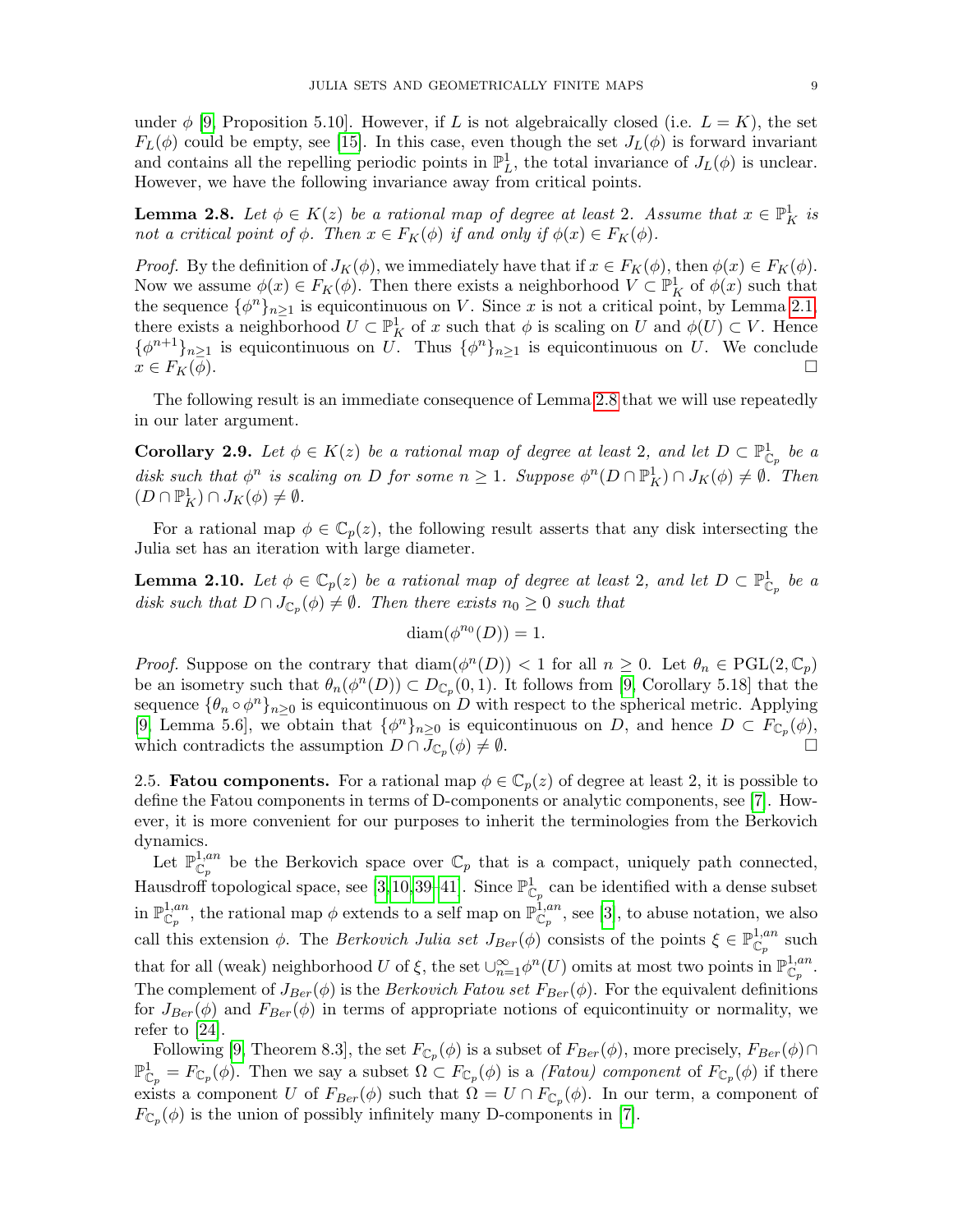The following result is an immediate consequence of the fact that each component of  $F_{Ber}(\phi)$  is mapped onto a component of  $F_{Ber}(\phi)$  by  $\phi$ , see [\[9,](#page-33-8) Proposition 8.2].

**Proposition 2.11.** Let  $\phi \in \mathbb{C}_p(z)$  be a rational function of degree at least 2, and let  $\Omega$  be a component of  $F_{\mathbb{C}_p}(\phi)$ . Pick  $x \in \Omega$ . Then  $\phi(\Omega)$  is the component of  $F_{\mathbb{C}_p}(\phi)$  containing  $\phi(x)$ . Moreover,  $\phi^{-1}(\Omega)$  is the union of components of  $F_{\mathbb{C}_p}(\phi)$  containing preimages  $\phi^{-1}(x)$ .

A periodic component of  $F_{Ber}(\phi)$  is either attracting that contains an attracting periodic point, or indifferent that is bijective to itself under certain iteration, see [\[39,](#page-34-0) Section 4.4]. The components of  $F_{\mathbb{C}_p}(\phi)$  inherit immediately this classification:

<span id="page-9-1"></span>Corollary 2.12. Let  $\phi \in \mathbb{C}_p(z)$  be a rational function of degree at least 2, and let  $\Omega$  be a periodic connected component of  $F_{\mathbb{C}_p}(\phi)$ . Then  $\Omega$  is either an attracting component containing an attracting periodic point, or an indifferent component mapping bijectively to itself under certain iteration.

A wandering domain is a component of  $F_{\mathbb{C}_p}(\phi)$  that is not eventually periodic. In con-trast to the complex setting, see [\[44\]](#page-34-7), there exist polynomials in  $\mathbb{C}_p[z]$  possessing wandering domains, see [\[8,](#page-33-22) Theorem 1.1]. However, for rational maps of degree at least 2 with algebraic coefficients, it is conjectured that such maps have no wandering domains in  $\mathbb{P}^1_{\mathbb{C}_p}$ , see [\[43,](#page-34-5) Conjecture 5.50]. This conjecture holds under the no wild recurrent Julia critical points assumption, see [\[5,](#page-32-4) Theorem 1.2]. For our purposes, we state the following no wandering domains result that is slightly stronger than Benedetto's original version. The proof is a minor modification of Benedetto's proof in [\[5,](#page-32-4) Theorems 1.2 and 1.3], see also [\[9,](#page-33-8) Section 11.3]. We omit the proof here.

<span id="page-9-0"></span>**Theorem 2.13.** Let  $\phi \in K(z)$  be a rational map of degree at least 2. Suppose  $\phi$  has no wild recurrent critical points in  $J_{\mathbb{C}_p}(\phi) \cap \mathbb{P}^1_K$ . Then every component of  $F_{\mathbb{C}_p}(\phi)$  that intersects with  $\mathbb{P}^1_K$  is non-wandering. Moreover, there are only finitely many periodic components of  $F_{\mathbb{C}_p}(\phi)$ intersecting  $\mathbb{P}^1_K$ .

<span id="page-9-2"></span>2.6. Brief background of symbolic dynamics. We now state some preliminaries of symbolic dynamics for later use. Standard references are [\[33\]](#page-33-23) and [\[36\]](#page-33-24).

Let  $A$  be a countable symbol set. Associated with the discrete topology, the set  $A$  is noncompact. Then the product space  $\Sigma := \mathcal{A}^{\mathbb{N}}$  is also noncompact under the product topology. For  $b_0, b_1, \dots, b_j \in \mathcal{A}$ , the cylinder set starting  $b_0, b_1, \dots, b_j$  is

$$
[b_0 b_1 \cdots b_j] := \{ a = (a_i)_{i \in \mathbb{N}} \in \Sigma : a_i = b_i \text{ for } 0 \le i \le j \}.
$$

All the cylinder sets form a countable basis of open-closed sets. Moreover, we can define a distance between two distinct points  $a = \{a_i\}_{i \in \mathbb{N}}$  and  $a' = \{a'_i\}_{i \in \mathbb{N}}$  in  $\Sigma$  by  $\tilde{\rho}(a, a') = 2^{-n}$ , where *n* is the smallest integer with  $a_n \neq a'_n$ . Then the metric  $\tilde{\rho}$  induces the same topology as the product topology.

Let  $\sigma : \Sigma \to \Sigma$  be the (left-)shift. A countable  $|\mathcal{A}| \times |\mathcal{A}|$ , zero-one matrix  $A = (A_{b_i b_j})$ induces a  $\sigma$ -invariant subset  $\Sigma_A$  of  $\Sigma$ :

$$
\Sigma_A = \{(b_i') \in \Sigma : A_{b_i'b_{i+1}'} = 1\},
$$

which is noncompact under the subspace topology. We say the system  $(\Sigma_A, \sigma)$  is a *countable* state Markov shift defined by A, and call  $(\Sigma_A, \sigma)$  irreducible if the matrix A is irreducible, i.e., for any  $b_i, b_j \in \mathcal{A}$ , there exists a positive integer  $\ell$  such that  $(A^{\ell})_{b_i b_j} > 0$ .

Since the space  $\Sigma_A$  is noncompact, we consider the Gurevich entropy  $h_G(\Sigma_A, \sigma)$  for the system  $(\Sigma_A, \sigma)$ , see [\[26\]](#page-33-25) and [\[27\]](#page-33-26), which is the supremum of the topological entropies  $h_{top}(\Sigma_A', \sigma)$ over all subsystems  $(\Sigma'_A, \sigma)$  formed by restricting to a finite subset of symbols in  $\mathcal{A}$ . If the matrix A is irreducible, there is a combinatorial way to compute  $h_G(\Sigma_A, \sigma)$ : For any  $a_{i_0} \in \mathcal{A}$ ,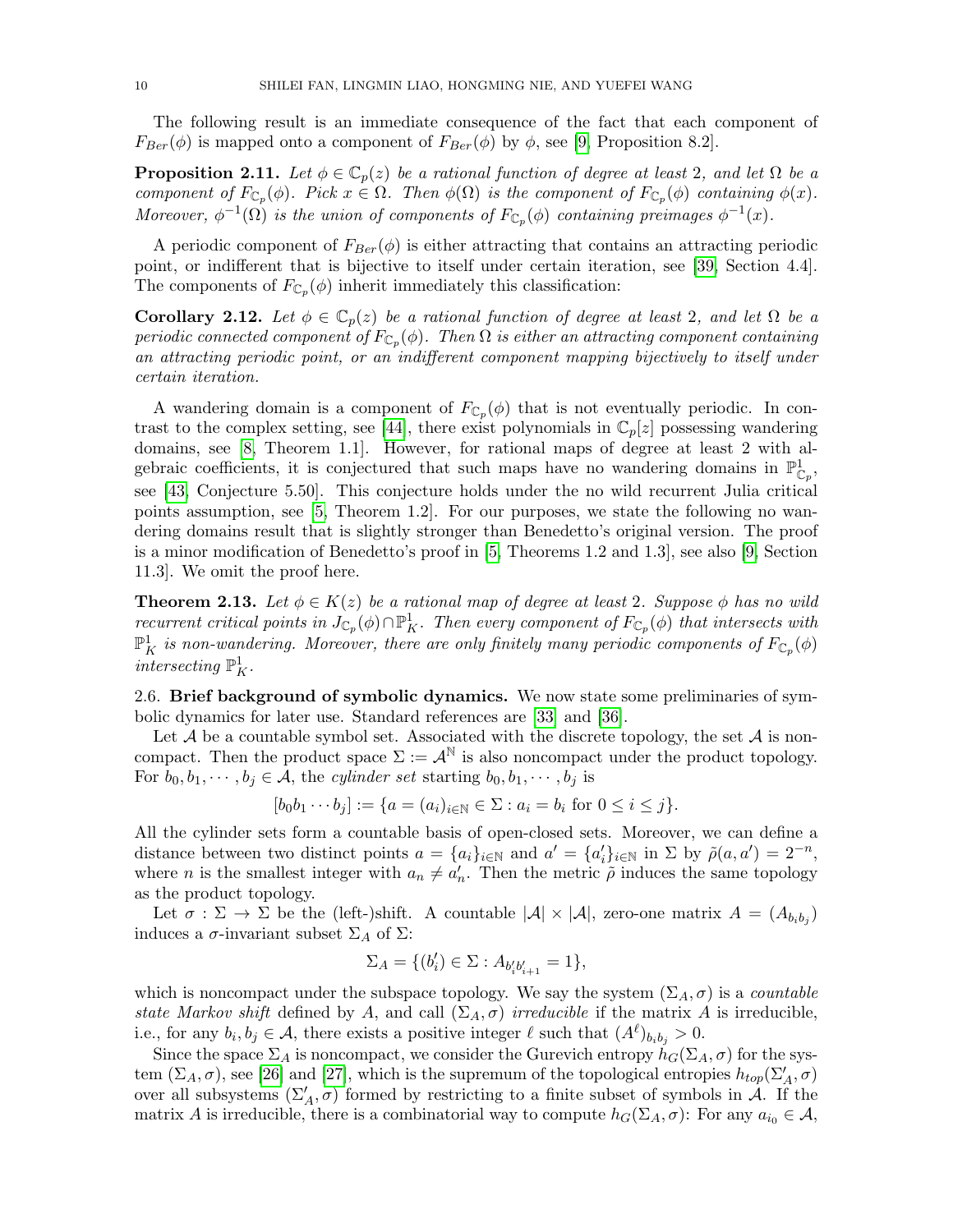a first-return loop of length  $n \geq 1$  at  $a_{i_0}$  is a path  $\{a_{i_0}, a_{i_1}, \cdots, a_{i_n}\}$  such that  $a_{i_0} = a_{i_n}$ ,  $a_{i_k} \neq a_{i_0}$  for  $1 \leq k \leq n-1$  and  $A_{a_{i_k}, a_{i_{k+1}}} = 1$  for  $0 \leq k \leq n-1$ . Let  $\delta_{a_{i_0}}(n)$  be the number of the first-return loops at  $a_{i_0}$  of length n, and set

$$
G_{a_{i_0}}(z) = \sum_{n \ge 1} \delta_{a_{i_0}}(n) z^n.
$$

If  $1 - G_{a_{i_0}}(z)$  has a real root  $R > 0$  such that  $G_{a_{i_0}}(z)$  converges and is not 1 on  $|z| < R$ , then  $h_G(\Sigma_A, \sigma) = -\log R$ . Remark that if such an R exists, then it is independent of  $a_{i_0}$ , see [\[42,](#page-34-8) [46\]](#page-34-9).

# 3. Restriction of the Julia set

<span id="page-10-0"></span>In this section we prove Theorem [1.2.](#page-2-0) Let  $\phi \in K(z)$  be a rational map of degree at least 2. As mentioned in Section [1,](#page-0-0) by definitions,  $J_K(\phi) \subset J_{\mathbb{C}_p}^K(\phi)$ . So it suffices to show  $J_{\mathbb{C}_p}^K(\phi) \subset J_K(\phi)$ . We point out that the assumption (2) of Theorem [1.2](#page-2-0) is not required until Section [3.5.2.](#page-16-1) But we repeatedly apply the assumption  $(1)$ , that is, in this section, we always make the following assumption.

**Assumption:** The map  $\phi$  has no wild recurrent critical points in  $J_{\mathbb{C}_p}^K(\phi)$ .

Let  $\partial J_{\mathbb{C}_p}^K(\phi)$  be the boundary of  $J_{\mathbb{C}_p}^K(\phi)$  in  $\mathbb{P}^1_K$ , and denote by

$$
\mathrm{Int}(J^K_{\mathbb{C}_p}(\phi)):=J^K_{\mathbb{C}_p}(\phi)\setminus \partial J^K_{\mathbb{C}_p}(\phi)
$$

the interior of  $J_{\mathbb{C}_p}^K(\phi)$  in  $\mathbb{P}^1_K$ .

<span id="page-10-3"></span>3.1. Critical distances. We state the following quantities on the distances concerning critical orbits for later use. For each  $c \in \mathrm{Crit}_{\mathbb{C}_p}(\phi)$ , fix an  $r_c > 0$  satisfying Corollary [2.6](#page-6-1) (1). We set

$$
r_1 := \min \left\{ r_c : c \in \operatorname{Crit}_{\mathbb{C}_p}(\phi) \right\},
$$
  
\n
$$
r_2 := \min \left\{ \rho \left( c, \operatorname{Crit}_{\mathbb{C}_p}(\phi) \setminus \{c\} \right) : c \in \operatorname{Crit}_{\mathbb{C}_p}(\phi) \right\},
$$
  
\n
$$
r_3 := \min \left\{ \rho \left( \overline{\mathcal{O}_{\phi}(c)}, \operatorname{Crit}_{\mathbb{C}_p}(\phi) \setminus \overline{\mathcal{O}_{\phi}(c)} \right) : c \in \operatorname{Crit}_{\mathbb{C}_p}(\phi) \right\},
$$
  
\n
$$
r_4 := \min \left\{ \rho \left( c, J_{\mathbb{C}_p}(\phi) \right) : c \in \operatorname{Crit}_{\mathbb{C}_p}(\phi) \cap F_{\mathbb{C}_p}(\phi) \right\}, \text{ and }
$$
  
\n
$$
r_5 := \min \left\{ \rho \left( c, \mathbb{P}_K^1 \right) : c \in \operatorname{Crit}_{\mathbb{C}_p}(\phi) \setminus \operatorname{Crit}_K(\phi) \right\}.
$$

Due to the finiteness of Crit<sub>C<sub>p</sub></sub> $(\phi)$ , the closedness of the closure  $\mathcal{O}_{\phi}(c)$  and  $J_{\mathbb{C}_p}(\phi)$ , and the compactness of  $\mathbb{P}^1_K$ , each of the above quantities is strictly positive. Thus

$$
r_* := \min\{r_1, r_2, r_3, r_4, r_5\} > 0.
$$

<span id="page-10-2"></span>3.2. Points in  $\partial J_{\mathbb{C}_p}^K(\phi)$ . The following result, whose proof combines the classification result (Corollary [2.12\)](#page-9-1) and the no wandering domains result (Theorem [2.13\)](#page-9-0), asserts that  $\partial J_{\mathbb{C}_p}^K(\phi) \subset$  $J_K(\phi)$ .

<span id="page-10-1"></span>**Lemma 3.1.** If  $x \in \partial J_{\mathbb{C}_p}^K(\phi)$ , then  $x \in J_K(\phi)$ .

*Proof.* Since  $x \in \partial J_{\mathbb{C}_p}^K(\phi)$ , for any small neighborhood  $V \subset \mathbb{P}^1_K$  of x, the set  $V \cap F_{\mathbb{C}_p}^K(\phi)$  is non-empty. By Theorem [2.13,](#page-9-0) for each  $y \in V \cap F_{\mathbb{C}_p}^K(\phi)$ , there exists an integer  $m \geq 0$  such that  $\phi^m(y) \in \mathbb{P}^1_K$  lies in a periodic component of  $F_{\mathbb{C}_p}(\phi)$ . Again by Theorem [2.13,](#page-9-0) the map  $\phi$  has finitely many periodic components of  $F_{\mathbb{C}_p}(\phi)$  intersecting  $\mathbb{P}^1_K$ , and by Corollary [2.12,](#page-9-1)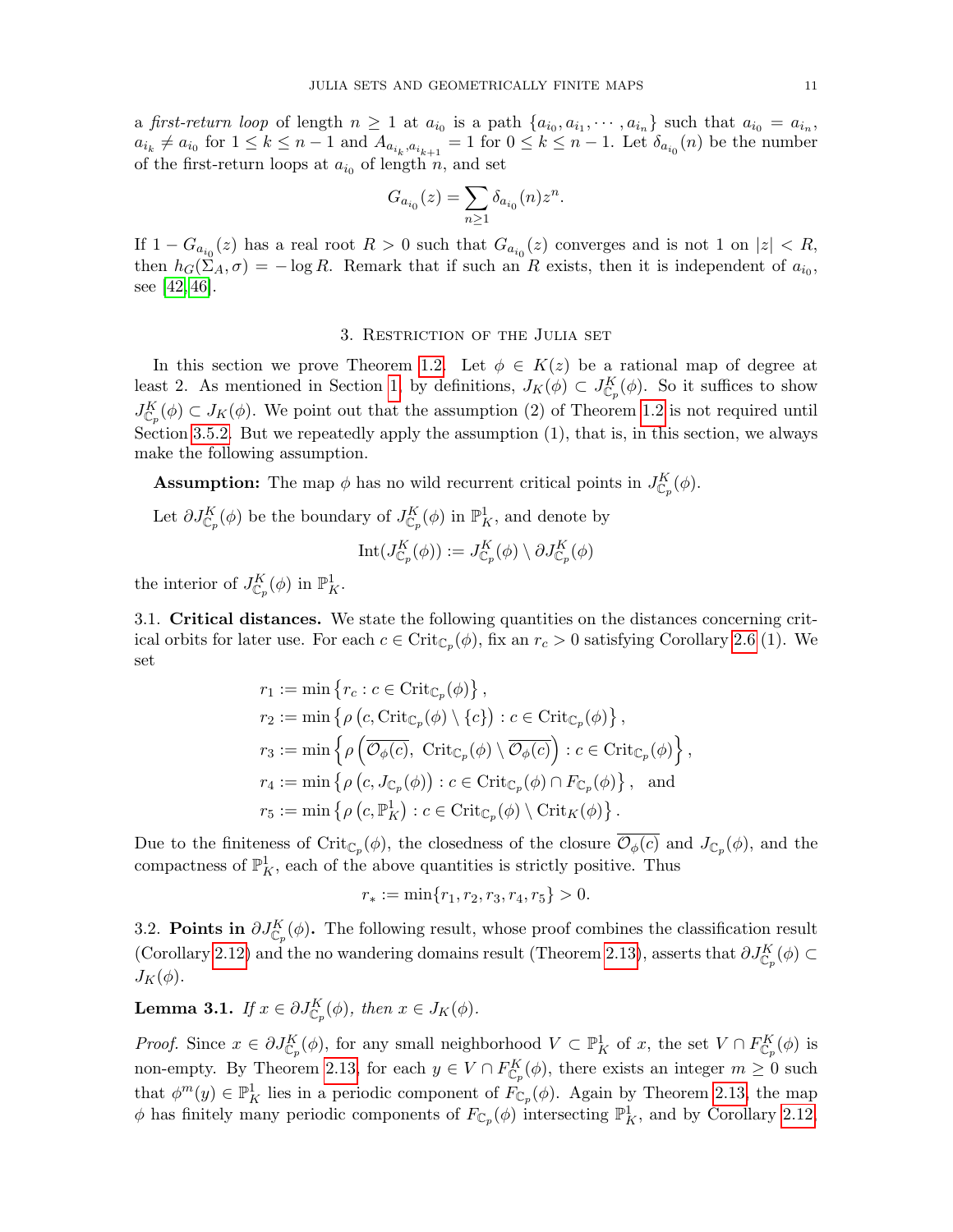the periodic components of  $F_{\mathbb{C}_p}(\phi)$  are either attracting or indifferent. Then there exists a constant  $\epsilon > 0$  such that for all  $y \in V \cap F_{\mathbb{C}_p}^K(\phi)$ ,

$$
\sup_{i\geq 0} \rho(\phi^i(x), \phi^i(y)) > \epsilon.
$$

This means that  $x \in J_K(\phi)$ .

<span id="page-11-1"></span>3.3. Reduction to critical points. In this subsection, we show that in order to establish  $J_{\mathbb{C}_p}^K(\phi) \subset J_K(\phi)$ , it only requires to treat the critical points in  $J_{\mathbb{C}_p}^K(\phi)$ . We first state the following characterization of the orbit of a disk intersecting  $J_{\mathbb{C}_p}^K(\phi)$ .

<span id="page-11-0"></span>**Lemma 3.2.** Let  $D \subset \mathbb{P}^1$  be a disk such that  $D \cap J_{\mathbb{C}_p}^K(\phi) \neq \emptyset$ . Then at least one of the following holds.

(1) There exists  $n_0 \geq 0$  such that

$$
\phi^{n_0}(D) \cap \mathrm{Crit}_K(\phi) \neq \emptyset.
$$

(2) There exists  $\epsilon_* > 0$ , independent of D, such that

$$
\sup_{n\geq 1} \text{diam}(\phi^n(D)) \geq \epsilon_*.
$$

*Proof.* Pick  $0 < r < r_*$  and let  $\epsilon_r > 0$  be as in Corollary [2.6](#page-6-1) (2). Shrinking  $\epsilon_r$  if necessary, we can assume that  $0 < \epsilon_r < r$ . Consider the disk  $D' \subset \mathbb{P}^1_{\mathbb{C}_p}$  such that  $D \subset D'$  and  $\text{diam}(D') = \text{diam}(D)$ . Then the assumption  $D \cap J_{\mathbb{C}_p}^K(\phi) \neq \emptyset$  implies  $D' \cap J_{\mathbb{C}_p}(\phi) \neq \emptyset$ . Thus  $\mathbb{P}^1_{\mathbb{C}_p} \setminus \bigcup_{n\geq 1} \phi^n(D')$  contains at most one point (see [\[9,](#page-33-8) Theorem 5.19]). Since  $\phi$  has at least two distinct critical points in Crit<sub>Cp</sub>( $\phi$ ), the set  $\bigcup_{n\geq 1} \phi^n(D')$  intersects Crit<sub>Cp</sub>( $\phi$ ). Hence there exists a smallest  $\ell \geq 0$  such that  $\phi$  is not scaling on  $\phi^{\ell}(D')$ . It follows that

<span id="page-11-2"></span>
$$
diam(\phi^{\ell}(D)) = diam(\phi^{\ell}(D')).
$$
\n(3.1)

Now suppose that the statement (1) does not hold and show that the statement (2) holds. By the choice of  $\ell$ , we have

$$
\phi^{\ell}(D') \cap \operatorname{Crit}_K(\phi) = \emptyset.
$$

If  $\phi^{\ell}(D')$  contains a critical point  $c \in \mathrm{Crit}_{\mathbb{C}_p}(\phi)$ , then  $c \in \mathrm{Crit}_{\mathbb{C}_p}(\phi) \setminus \mathrm{Crit}_K(\phi)$ . Since  $\phi^{\ell}(D') \cap \mathbb{P}^1_K \neq \emptyset$ , by the choice of  $r_*$  and  $(3.1)$ , we conclude

<span id="page-11-5"></span>
$$
\operatorname{diam}(\phi^{\ell}(D)) = \operatorname{diam}(\phi^{\ell}(D')) > r_*.\tag{3.2}
$$

If  $\phi^{\ell}(D') \cap D_{\mathbb{P}^1_{\mathbb{C}_p}}(c,r) = \emptyset$  for all  $c \in \mathrm{Crit}_{\mathbb{C}_p}(\phi)$ , since  $\phi$  is not scaling on  $\phi^{\ell}(D')$ , we obtain

$$
diam(\phi^{\ell}(D)) = diam(\phi^{\ell}(D')) \ge \epsilon_r.
$$
\n(3.3)

To proceed the argument, assume

$$
\phi^{\ell}(D') \cap \mathrm{Crit}_{\mathbb{C}_p}(\phi) = \emptyset \quad \mathrm{but} \quad \phi^{\ell}(D') \cap D_{\mathbb{P}_{\mathbb{C}_p}^1}(c', r) \neq \emptyset
$$

for some  $c' \in \operatorname{Crit}_{\mathbb{C}_p}(\phi)$ . It follows that

<span id="page-11-3"></span>
$$
\phi^{\ell}(D') \subsetneq D_{\mathbb{P}_{\mathbb{C}_p}^1}(c',r). \tag{3.4}
$$

Moreover, we have the following claim on the critical point  $c'$ .

<span id="page-11-4"></span>**Claim 1.** The critical point  $c' \in J_{\mathbb{C}_p}^K(\phi)$  is wild.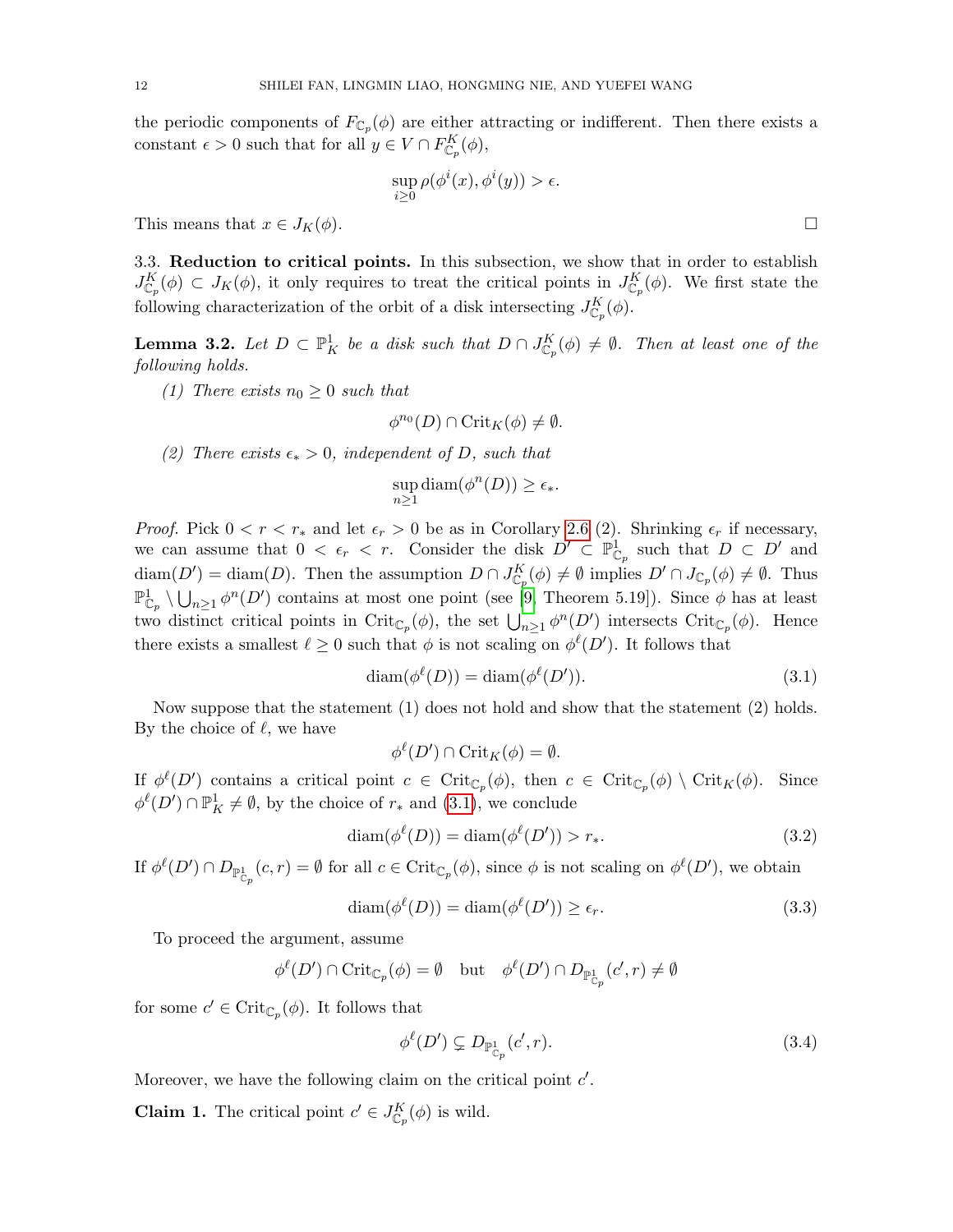We first show  $c' \in J_{\mathbb{C}_p}^K(\phi)$ . Suppose otherwise. Then

$$
c' \in (\mathrm{Crit}_{\mathbb{C}_p}(\phi) \setminus \mathrm{Crit}_K(\phi)) \bigcup F_{\mathbb{C}_p}^K(\phi).
$$

Since  $D \cap J_{\mathbb{C}_p}^K(\phi) \neq \emptyset$  and  $\phi^{\ell}$  is scaling on D', we obtain  $\phi^{\ell}(D') \cap J_{\mathbb{C}_p}^K(\phi) \neq \emptyset$ . Hence by the choice of  $r_*, D_{\mathbb{P}^1_{\mathbb{C}_p}}(c', r) \cap J_{\mathbb{C}_p}^K(\phi) = \emptyset$ , which contradicts [\(3.4\)](#page-11-3). Now we show c' is wild. Suppose on the contrary, that c' is tame. Then by Corollary [2.6](#page-6-1) (1) and the choice of  $\ell$ , we obtain  $c' \in \phi^{\ell}(D')$ , which contradicts the assumption  $\phi^{\ell}(D') \cap \text{Crit}_{\mathbb{C}_p}(\phi) = \emptyset$ . Thus the claim holds.

Since  $\phi$  is not scaling on  $\phi^{\ell}(D')$ , by Corollary [2.7,](#page-6-2) there exists  $\beta \in |K^{\times}|$  with  $0 < \beta \leq p^{-\frac{1}{p-1}}$ such that

$$
\frac{\text{diam}(\phi^{\ell+1}(D))}{\text{diam}(\phi^{\ell+1}(D'))} \geq \beta |\deg_{c'} \phi|_p.
$$

By Claim [1,](#page-11-4) let  $\mathcal{W}_{\phi}(c') = \{c_0 = c', c_1, \cdots, c_{k_0}\}\$ be the set of wild critical points in  $\overline{\mathcal{O}_{\phi}(c')} \subset$  $J_{\mathbb{C}_p}^K(\phi)$ . The no wild recurrent critical points assumption implies that each point in  $\mathcal{W}_\phi(c')$ is non-recurrent. Then we have the following claim on the lower bound of the diameter of certain iterated images of  $D'$  and  $D$ .

<span id="page-12-4"></span>**Claim 2.** There exists  $\ell' \geq 0$  such that  $\text{diam}(\phi^{\ell'}(D')) \geq \epsilon_r$  and

$$
\operatorname{diam}(\phi^{\ell'}(D)) \ge \beta \left( p^{-\frac{1}{p-1}} \right)^{k_0} \prod_{i=0}^{k_0} |\deg_{c_i} \phi|_{p \epsilon_r}.
$$

Note that  $D' \cap J_{\mathbb{C}_p}(\phi) \neq \emptyset$ . By Lemma [2.10,](#page-8-2) there exists a smallest  $\ell' \geq 0$  such that

<span id="page-12-0"></span>
$$
\text{diam}(\phi^{\ell'}(D')) \ge \epsilon_r. \tag{3.5}
$$

If  $0 \leq \ell' \leq \ell$ , since  $\phi^{\ell}$  is scaling on D', by [\(3.1\)](#page-11-2), we conclude

$$
\operatorname{diam}(\phi^{\ell}(D)) = \operatorname{diam}(\phi^{\ell}(D')) \ge \epsilon_r > \beta \left( p^{-\frac{1}{p-1}} \right)^{k_0} \prod_{i=0}^{k_0} |\deg_{c_i} \phi|_{p \epsilon_r}.
$$

Thus in this case, the claim holds immediately. Now we work on the case that  $\ell' > \ell$ . Relabeling the points in  $W_{\phi}(c')$  with  $c_0 = c'$  and applying Corollary [2.6](#page-6-1) (1), there exist  $0 \leq j_0 \leq k_0$  and  $\ell = \ell_0 \leq \ell_{j-1} < \ell_j \leq \ell'$  for  $1 \leq j \leq j_0$  such that  $\phi^{\ell_j}(D') \subsetneqq D_{\mathbb{P}^1_{\mathbb{C}_p}}(c_j, r)$  and  $\phi^{\ell_j-\ell_{j-1}-1}$  is scaling on  $\phi^{\ell_{j-1}+1}(D')$ . It follows that if  $\ell_j+1 \leq i \leq \ell_{j+1}$  for some  $1 \leq j \leq j_0-1$ , or if  $\ell_{j_0} + 1 \leq i \leq \ell'$ , then

<span id="page-12-1"></span>
$$
\frac{\text{diam}(\phi^i(D))}{\text{diam}(\phi^i(D'))} = \frac{\text{diam}(\phi^{\ell_j+1}(D))}{\text{diam}(\phi^{\ell_j+1}(D'))}.\tag{3.6}
$$

Moreover, letting  $D'_j \subset \mathbb{P}^1_{\mathbb{C}_p}$  be the disk such that  $\phi^{\ell_j}(D) \subset D'_j$  and  $\text{diam}(D'_j) = \text{diam}(\phi^{\ell_j}(D)),$ if  $\phi$  is scaling on  $D'_j$  but not on  $\phi^{\ell_j}(D')$ , by Corollary [2.7,](#page-6-2) we have

$$
\frac{\text{diam}(\phi^{\ell_j+1}(D))}{\text{diam}(\phi^{\ell_j+1}(D'))} \ge \frac{\text{diam}(\phi^{\ell_j}(D))}{\rho(c_j, \phi^{\ell_j}(D'))} |\deg_{c_j} \phi|_p. \tag{3.7}
$$

Let  $0 \le j_1 \le j_0$  be the largest integer such that  $\phi$  is not scaling on  $D'_{j_1}$ . Then by Corollary [2.7,](#page-6-2)

<span id="page-12-3"></span><span id="page-12-2"></span>
$$
\frac{\text{diam}(\phi^{\ell_{j_1}+1}(D))}{\text{diam}(\phi^{\ell_{j_1}+1}(D'))} \ge \beta |\deg_{c_{j_1}} \phi|_p. \tag{3.8}
$$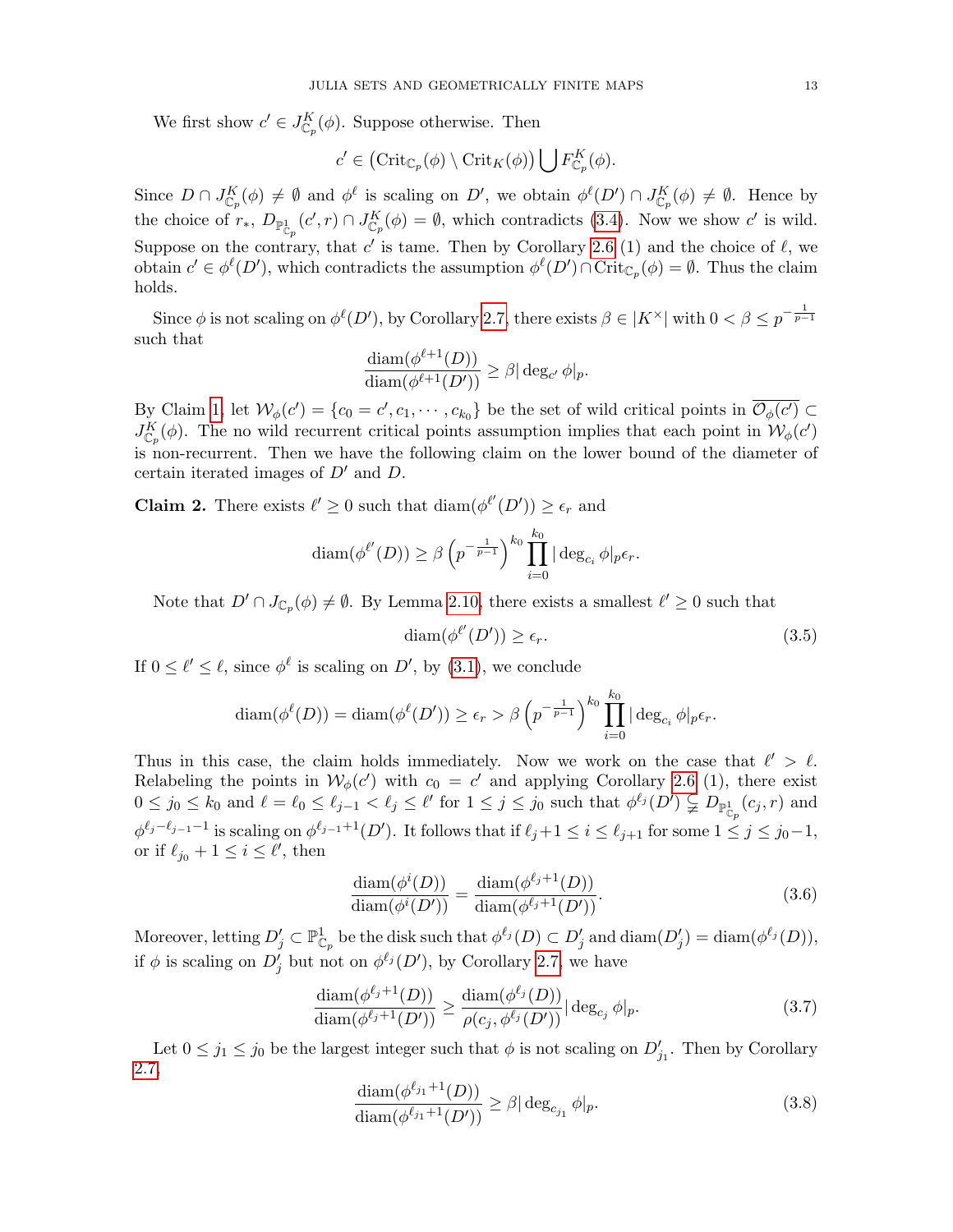If  $j_1 = j_0$ , it follows from  $(3.5)$   $(3.6)$  and  $(3.8)$  that

$$
\text{diam}(\phi^{\ell'}(D)) \ge \beta |\deg_{c_{j_1}} \phi|_p \cdot \text{diam}(\phi^{\ell'}(D')) \ge \beta |\deg_{c_{j_1}} \phi|_p \epsilon_r. \tag{3.9}
$$

If  $0 \le j_1 < j_0$ , since  $\phi$  is not scaling on  $\phi^{\ell_{j_1+1}}(D')$ , by  $(3.8)$  and Corollary [2.6](#page-6-1) (1),

$$
\text{diam}(\phi^{\ell_{j_1+1}}(D)) \ge \beta |\deg_{c_{j+1}} \phi|_p \cdot \text{diam}(\phi^{\ell_{j_1+1}}(D'))
$$
  

$$
\ge \beta |\deg_{c_{j_1}} \phi|_p \cdot p^{-\frac{1}{p-1}} \rho(c_{j_1+1}, \phi^{\ell_{j_1+1}}(D')). \qquad (3.10)
$$

Then the combination of [\(3.7\)](#page-12-3) and [\(3.10\)](#page-13-1) implies

<span id="page-13-1"></span>
$$
\frac{\text{diam}(\phi^{\ell_{j_1+1}+1}(D))}{\text{diam}(\phi^{\ell_{j_1+1}+1}(D'))} \geq \beta |\deg_{c_{j_1}} \phi|_p \cdot p^{-\frac{1}{p-1}} |\deg_{c_{j_1+1}} \phi|_p.
$$

Inductively, we have

<span id="page-13-2"></span>
$$
\frac{\text{diam}(\phi^{\ell'}(D))}{\text{diam}(\phi^{\ell'}(D'))} \ge \beta \left( p^{-\frac{1}{p-1}} \right)^{j_0-j_1} \prod_{i=j_1}^{j_0} |\deg_{c_i} \phi|_p \ge \beta \left( p^{-\frac{1}{p-1}} \right)^{k_0} \prod_{i=0}^{k_0} |\deg_{c_i} \phi|_p. \tag{3.11}
$$

Thus combining [\(3.5\)](#page-12-0) and [\(3.11\)](#page-13-2), we obtain Claim [2.](#page-12-4)

Finally, we set

<span id="page-13-3"></span>
$$
\epsilon_* := \beta \left( p^{-\frac{1}{p-1}} \right)^{2 \deg \phi - 2} \prod_{c \in \text{Crit}_{C_p \phi}} |\deg_{c_i} \phi|_{p \epsilon_r} < \epsilon_r. \tag{3.12}
$$

Combining  $(3.2)$ ,  $(3.2)$  and Claim [2,](#page-12-4) we conclude that the statement  $(2)$  holds. This completes the proof.  $\Box$ 

<span id="page-13-4"></span>Remark 3.3. Consider the disk D in Lemma [3.2](#page-11-0) and  $\epsilon_* > 0$  in [\(3.12\)](#page-13-3). Let  $D' \subset \mathbb{P}^1_{\mathbb{C}_p}$  be the disk containing D with  $\text{diam}(D') = \text{diam}(D)$ . If  $D' \cap \text{Crit}_{\mathbb{C}_p}(\phi) = \emptyset$  and  $\text{sup}_{n \geq 1} \text{diam}(\phi^n(D)) < \epsilon_*,$ then by Lemma [3.2,](#page-11-0) there exists a smallest integer  $n_0 \geq 1$  such that  $\phi^{n_0}(D) \cap \mathrm{Crit}_K(\phi) \neq \emptyset$ . Pick  $c \in \phi^{n_0}(D) \cap \text{Crit}_K(\phi)$ . Then by Corollary [2.6](#page-6-1) (1), there exists a disk  $D_1 \subset D$  such that  $c \in \phi^{n_0}(D_1)$  and  $\phi^{n_0}$  is scaling on  $D'_1$ , where  $D'_1 \subset D'$  is the disk containing  $D_1$  with  $\text{diam}(D_1') = \text{diam}(D_1).$ 

For a point  $x \in \mathbb{P}^1_{\mathbb{C}_p}$ , denote by

<span id="page-13-5"></span>
$$
\mathcal{C}_{\phi}(x) := \mathcal{O}_{\phi}(x) \cap \mathrm{Crit}_{\mathbb{C}_p}(\phi)
$$

the set of critical points in the closure of the forward orbit of  $x$ . The following result allows us to only work on the critical points.

<span id="page-13-0"></span>**Proposition 3.4.** For 
$$
x \in J_{\mathbb{C}_p}^K(\phi)
$$
, if  $\mathcal{C}_{\phi}(x) \subset J_K(\phi)$ , then  $x \in J_K(\phi)$ . In particular, if  
\n
$$
\operatorname{Crit}_K^*(\phi) \subset J_K(\phi), \tag{3.13}
$$

then  $J_{\mathbb{C}_p}^K(\phi) \subset J_K(\phi)$ .

*Proof.* By Lemma [3.1,](#page-10-1) it suffices to consider the case that  $x \in \text{Int}(J_{\mathbb{C}_p}^K(\phi))$ . Suppose, on the contrary that  $x \in F_K(\phi)$ . Since  $F_K(\phi)$  and  $\text{Int}(J_{\mathbb{C}_p}^K(\phi))$  are open, there exists  $r > 0$  such that

$$
D_{\mathbb{P}^1_K}(x,r) \subset F_K(\phi) \cap \mathrm{Int}(J^K_{\mathbb{C}_p}(\phi)).
$$

Now for any  $y \in D_{\mathbb{P}^1_K}(x,r)$  with  $y \neq x$ , set  $s_y = \rho(x,y)$  and consider the disk  $D_y :=$  $D_{\mathbb{P}^1_K}(y,s_y)$ . By Lemma [3.2,](#page-11-0) we have two cases:

(1) There exists  $n_y \geq 0$  such that

$$
\phi^{n_y}(D_y) \cap \mathrm{Crit}_K(\phi) \neq \emptyset.
$$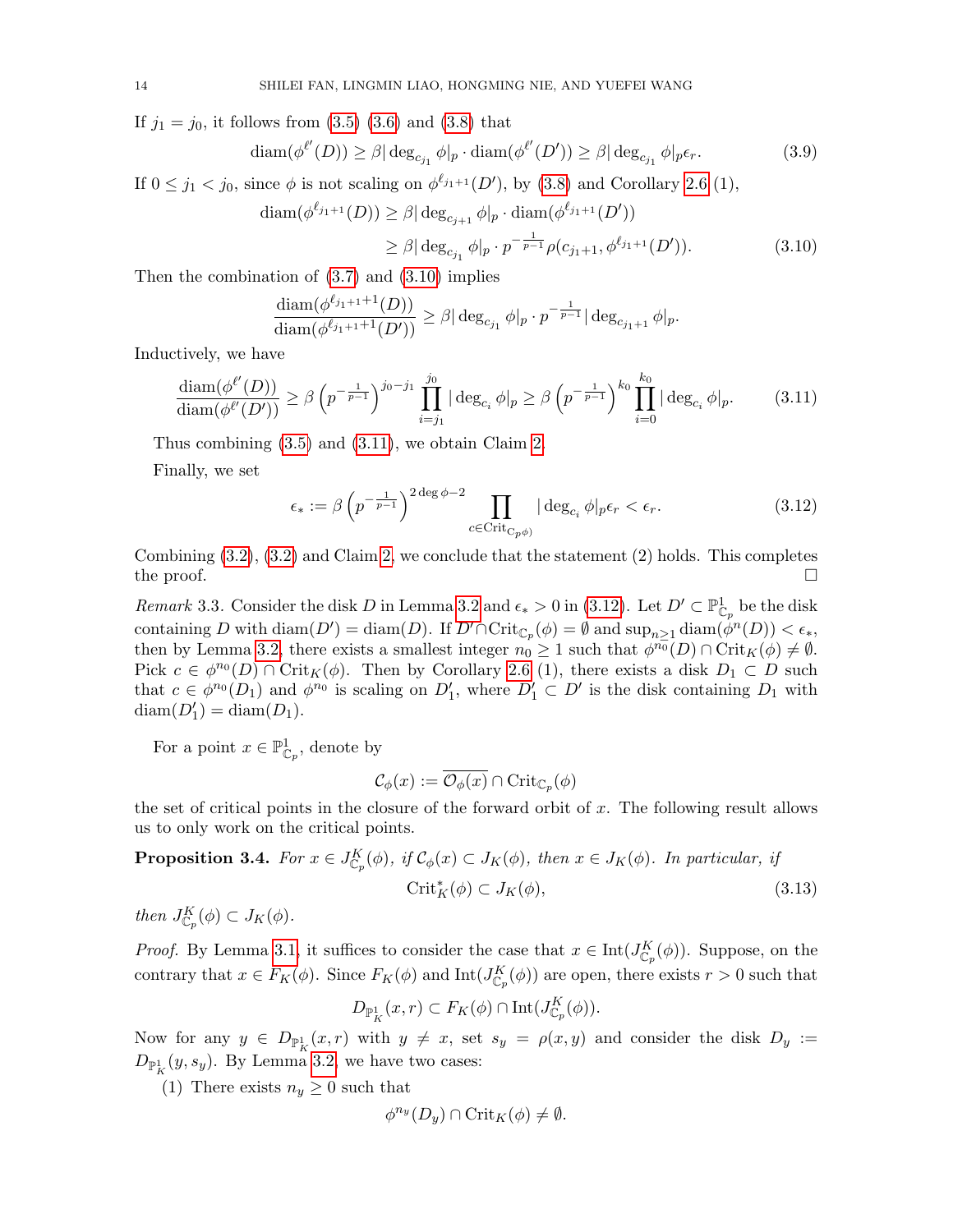(2) There exists  $\epsilon_* > 0$ , independent of y, such that

$$
\sup_{n\geq 1} \text{diam}(\phi^n(D_y)) \geq \epsilon_*.
$$

If there exists y arbitrarily close to x such that the case (2) occurs, then  $\{\phi^n\}_{n\geq 1}$  is not equicontinuous in any neighborhood in  $\mathbb{P}^1_K$  of x, which contradicts the assumption  $x \in F_K(\phi)$ .

In the remaining case, that is, for any y arbitrarily close to x, the case  $(1)$  occurs but the case (2) does not occur, we take  $n_y \geq 0$  to be the smallest such integer. Note that in this case we have that

$$
\emptyset \neq \phi^{n_y}(D_y) \cap \text{Crit}_K(\phi) \subset \mathcal{C}_{\phi}(x) \subset J_K(\phi).
$$

Then by Corollary [2.9](#page-8-3) and Remark [3.3,](#page-13-4) the disk  $D_y$  contains a point in  $J_K(\phi)$ , which contradicts the assumption  $D_y \subset F_K(\phi)$ .

Thus  $x \in J_K(\phi)$ . Note that for any point  $y \in J_{\mathbb{C}_p}^K(\phi)$ ,

$$
\mathcal{C}_{\phi}(y) \subset \operatorname{Crit}_{K}^*(\phi).
$$

The conclusion then follows immediately.  $\Box$ 

In the following subsections, we will explore the inclusion [\(3.13\)](#page-13-5). In particular, we will show that [\(3.13\)](#page-13-5) holds under our assumptions in Theorem [1.2.](#page-2-0)

<span id="page-14-0"></span>3.4. Equivalence classes for Julia critical points. In this subsection, we define an equivalence relation on  $\mathrm{Crit}_{\mathbb{C}_p}^*(\phi)$  and then show under a natural partial order, certain restriction on the minimal elements in the resulting equivalence classes validates the inclusion [\(3.13\)](#page-13-5).

For  $c_1, c_2 \in \operatorname{Crit}_{\mathbb{C}_p}^*(\phi)$ , define  $c_1 \sim c_2$  if  $c_1 \in \overline{\mathcal{O}_{\phi}(c_2)}$  and  $c_2 \in \overline{\mathcal{O}_{\phi}(c_1)}$ . It follows that  $\sim$  is an equivalence relation. Set

$$
\mathcal{M}(\phi) := \operatorname{Crit}_{\mathbb{C}_p}^*(\phi) / \sim,
$$

and let  $\mathcal{Q}: \operatorname{Crit}_{\mathbb{C}_p}^*(\phi) \to \mathcal{M}(\phi)$  be the quotient map. For two classes  $[c], [c'] \in \mathcal{M}(\phi)$ , we define a partial order  $\preceq$  as follows:  $[c] \preceq [c']$  if  $\overline{\mathcal{O}_{\phi}(c)} \subset \overline{\mathcal{O}_{\phi}(c')}$ , and  $[c] \preceq [c']$  if  $\overline{\mathcal{O}_{\phi}(c)} \subsetneq \overline{\mathcal{O}_{\phi}(c')}$ . A class  $[c] \in \mathcal{M}(\phi)$  is minimal if  $(\mathcal{M}(\phi), \preceq)$  contains no other element less than  $[c]$ .

**Example 3.5.** Suppose that  $\operatorname{Crit}_{\mathbb{C}_p}^*(\phi) = \{c_0, c_1, c_2, c_3\}$  satisfy the following:  $\{c_0, c_1, c_2, c_3\} \subset$  $\overline{\mathcal{O}_{\phi}(c_0)}, \{c_1, c_2\} \subset \overline{\mathcal{O}_{\phi}(c_1)}, \{c_1, c_2\} \subset \overline{\mathcal{O}_{\phi}(c_2)}, \text{ and } \{c_3\} \subset \overline{\mathcal{O}_{\phi}(c_3)}. \text{ Then } [c_2] = [c_1] \preceq [c_0] \text{ and }$  $[c_3] \preceq [c_0]$ . Moreover,  $\mathcal{Q}^{-1}([c_0]) = \{c_0, c_1, c_2, c_3\}.$ 

Note that if  $c \in \operatorname{Crit}_K^*(\phi)$ , then  $\overline{\mathcal{O}_{\phi}(c)} \subset J_{\mathbb{C}_p}^K(\phi)$ . It follows that if  $c' \in \operatorname{Crit}_{\mathbb{C}_p}^*(\phi)$  with  $c' \sim c$ , then  $c' \in \operatorname{Crit}_K^*(\phi)$ , and hence all the representations of [c] are in  $\operatorname{Crit}_K^*(\phi)$ . The following result concerning the minimal classes provides a sufficient condition for the inclusion [\(3.13\)](#page-13-5).

<span id="page-14-1"></span>**Proposition 3.6.** Suppose that for any minimal class  $[c] \in \mathcal{M}(\phi)$  with  $c \in \text{Crit}_K^*(\phi)$ , we have  $c \in J_K(\phi)$ . Then  $\operatorname{Crit}_K^*(\phi) \subset J_K(\phi)$ .

*Proof.* Pick  $c_0 \in \operatorname{Crit}_K^*(\phi)$ . By Lemma [3.1,](#page-10-1) it suffices to consider the case that  $c_0 \in$  $\mathrm{Int}(J_{\mathbb{C}_p}^K(\phi))$ . Pick  $r > 0$  such that  $D_{\mathbb{P}^1_K}(c_0, r) \subset \mathrm{Int}(J_{\mathbb{C}_p}^K(\phi))$ . Now for any  $x \in D_{\mathbb{P}^1_K}(c_0, r)$ with  $x \neq c_0$ , set  $s_x = \rho(x, c_0)$  and consider the disks  $D_{\mathbb{P}^1_K}(x, s_x) \subset D_{\mathbb{P}^1_K}(c_0, r)$ . By Lemma [3.2,](#page-11-0) we have two cases:

(1) There exists  $n_0 \geq 0$  such that

$$
\phi^{n_0}(D_{\mathbb{P}^1_K}(x,s_x)) \cap \mathrm{Crit}_K(\phi) \neq \emptyset.
$$

(2) There exists  $\epsilon_* > 0$ , independent of x, such that

$$
\sup_{n\geq 0} \text{diam}\left(\phi^n(D_{\mathbb{P}^1_K}(x,s_x))\right) \geq \epsilon_*.
$$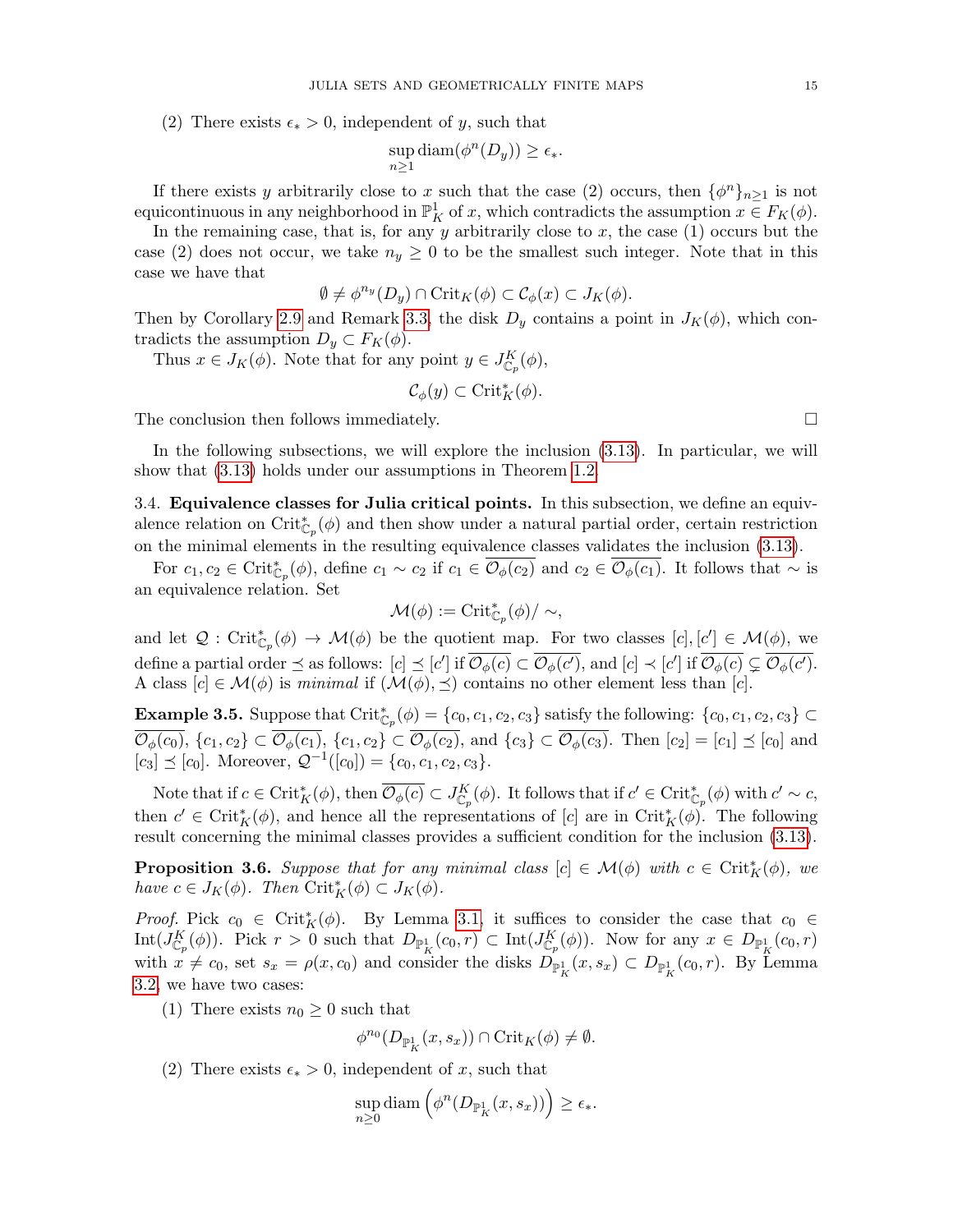If the case (2) occurs for infinitely many distinct disks  $D_{\mathbb{P}^1_K}(x, s_x)$ , by the definition of Julia set, we conclude  $c_0 \in J_K(\phi)$ .

Now shrinking r if necessary, we assume that for any disk  $D_{\mathbb{P}^1_K}(x, s_x)$ , the case (1) occurs but the case (2) does not occur. Pick such a disk  $D_{\mathbb{P}^1_K}(x_0, s_{x_0})$  and take  $n_0$  to be the smallest integer in the case (1) for  $D_{\mathbb{P}^1_K}(x_0, s_{x_0})$ . Then there in fact exists  $c_1 \in C_{\phi}(c_0)$  such that

$$
\phi^{n_0}\left(D_{\mathbb{P}^1_K}(x_0,s_{x_0})\right) \cap \mathrm{Crit}_K(\phi) = \{c_1\}.
$$

Considering the small disks near  $c_1$  and applying the above argument repeatedly, we eventually reach a set  $\{c_0, c_1, \dots, c_k\} \subset \operatorname{Crit}_K^*(\phi)$  satisfying the following:

- (i) for  $0 \leq j \leq k-1$ , the point  $c_{j+1} \in C_{\phi}(c_j)$  and  $[c_k]$  is minimal in  $\mathcal{M}(\phi)$ ; and
- (ii) for  $0 \le j \le k-1$ , there exist integer  $n_j \ge 1$  and disk  $D_j := D_{\mathbb{P}^1_K}(x_j, s_{x_j})$  with  $x_j \ne c_j$ sufficiently close to  $c_j$  and  $s_{x_j} = \rho(x_j, c_j)$  such that (a)  $c_{j+1} \in \phi^{n_j}(D_j)$ ,
	- (b)  $\phi^{n_j-1}$  is scaling on  $\phi(D_j)$  if  $n_j > 1$ , and
	- (c)  $D_{j+1} \subset \phi^{n_j}(D_j)$ .

By the assumption in the statement,  $c_k \in J_K(\phi)$ . Then Corollary [2.9](#page-8-3) and Remark [3.3](#page-13-4) imply that  $D_{k-1} \cap J_K(\phi) \neq \emptyset$ . Inductively, we conclude

$$
D_{\mathbb{P}^1_K}(x_0, s_{x_0}) \cap J_K(\phi) \neq \emptyset.
$$

Since we can take  $x_0$  arbitrarily close to  $c_0$ , by the closedness of  $J_K(\phi)$ , we obtain  $c_0 \in J_K(\phi)$ . Hence the conclusion follows.

<span id="page-15-0"></span>3.5. Critical points in minimal conjugacy class. Now pick  $c \in \operatorname{Crit}_K^*(\phi)$  such that  $[c] \in \mathcal{M}(\phi)$  is a minimal class. Under the assumptions in Theorem [1.2,](#page-2-0) this subsection is devoted to proving that  $c \in J_K(\phi)$ , which verifies the assumption in Proposition [3.6.](#page-14-1) If  $c \in \partial J_{\mathbb{C}_p}^K(\phi)$ , then by Lemma [3.1,](#page-10-1) we have  $c \in J_K(\phi)$ . In what follows, we assume that  $c \in \text{Int}(J_{\mathbb{C}_p}^K(\phi))$ . Recall the quantity  $r_*$  from Section [3.1.](#page-10-3) Fix a small  $0 < r < r_*$  and pick an  $\epsilon_r > 0$  satisfying Corollary [2.6](#page-6-1) (2). Then set  $\epsilon'_r := \min\{r, \epsilon_r\}$  and define  $\epsilon_0 := \min\{\epsilon'_r/p, \epsilon_*\},$ where  $\epsilon_*$  is a fixed constant satisfying Lemma [3.2.](#page-11-0) Moreover, shrinking  $\epsilon_0$  if necessary, we can assume

<span id="page-15-2"></span>
$$
\phi\left(D_{\mathbb{P}^1_{\mathbb{C}_p}}(c,\epsilon_0)\right) \neq \mathbb{P}^1_{\mathbb{C}_p}.\tag{3.14}
$$

3.5.1. Non-recurrent case. Fix the notations as above. We consider the case that the critical point c is non-recurrent.

<span id="page-15-3"></span>**Proposition 3.7.** If the critical point c is non-recurrent, then  $c \in J_K(\phi)$ .

*Proof.* Suppose, on the contrary that  $c \in F_K(\phi)$ . Since  $c \in Int(J_{\mathbb{C}_p}^K(\phi))$ , consider a disk  $D_{\mathbb{P}^1_K}(c,\delta) \subset \text{Int}(J_{\mathbb{C}_p}^K(\phi)) \cap F_K(\phi)$ . By the equicontiunity, shrinking  $\delta > 0$  if necessary, we can assume that for all  $n \geq 0$ ,

<span id="page-15-1"></span>
$$
\text{diam}\left(\phi^n(D_{\mathbb{P}^1_K}(c,\delta))\right) < \epsilon_0. \tag{3.15}
$$

Pick an arbitrary  $x \in D_{\mathbb{P}^1_K}(c,\delta)$  with  $x \neq c$ , and set  $s_x = \rho(x,c)$ . For the disk  $D(x) :=$  $D_{\mathbb{P}^1_K}(x,s_x) \subset D_{\mathbb{P}^1_K}(c,\delta)$ , by the choice of  $\epsilon_0$ , the orbit of  $D(x)$  disjoints the critical points. Then it follows from Lemma [3.2](#page-11-0) that

$$
\sup_{n\geq 1} \text{diam}(\phi^n(D(x))) \geq \epsilon_*,
$$

which contradicts [\(3.15\)](#page-15-1) since  $\epsilon_0 \leq \epsilon_*$ . Hence the conclusion follows.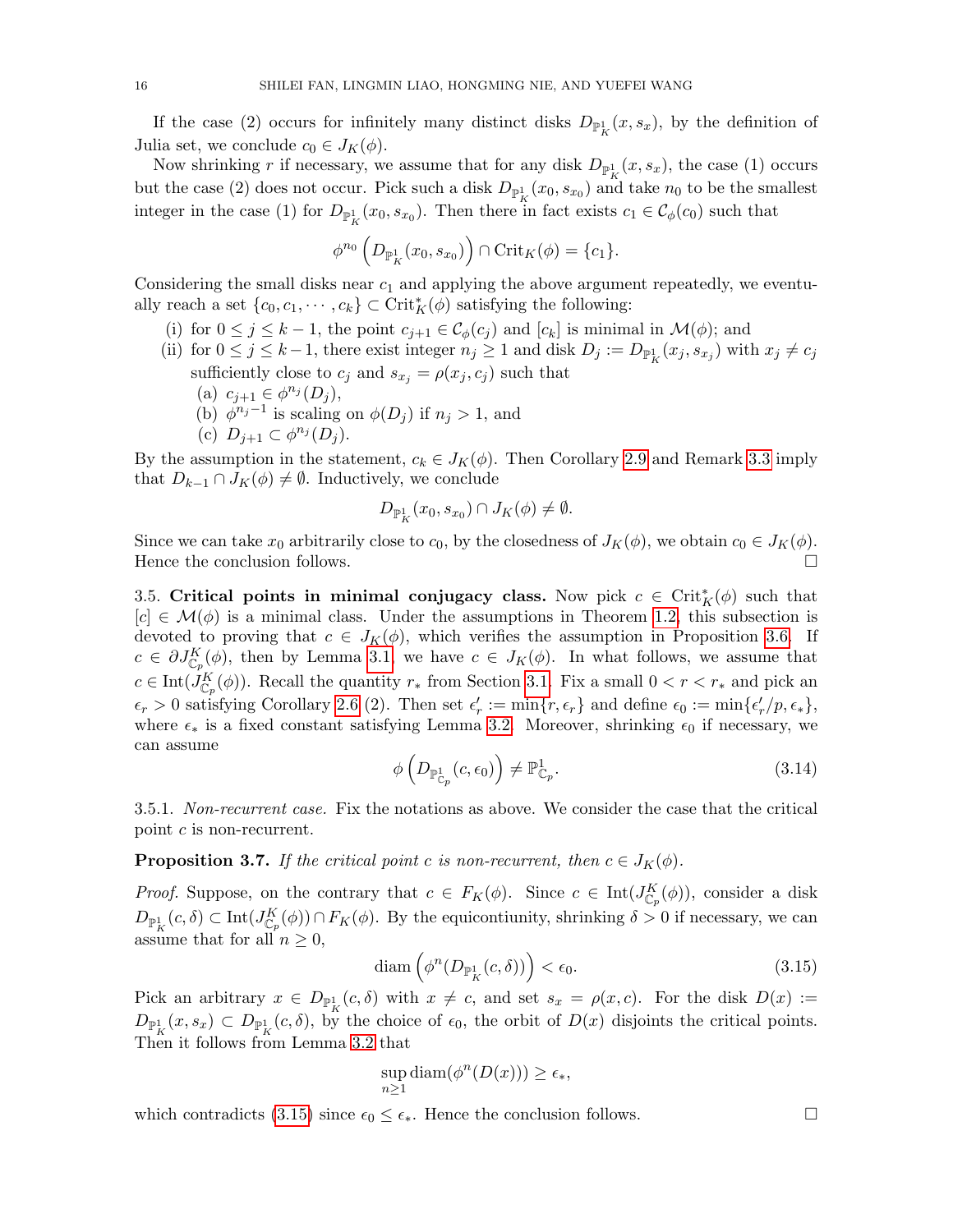<span id="page-16-1"></span>3.5.2. Recurrent case. Now we work on the case that  $c$  is recurrent. By the no wild recurrent critical points assumption, the critical point c is tame. Let  $c' \in \text{Crit}_K^*(\phi)$  be any critical point such that  $[c'] = [c]$ . If  $c' \in \partial J_{\mathbb{C}_p}^K(\phi)$ , by Lemma [3.1](#page-10-1) and the forward invariance and closedness of  $J_K(\phi)$ , we have  $c \in J_K(\phi)$ . Thus for the remainder of this section, we assume that  $c' \in \text{Int}(J_{\mathbb{C}_p}^K(\phi))$  for all such  $c'$ . Consider  $0 < \delta < \epsilon_0$  such that for all aforementioned  $c'$ , the disk  $D_{\mathbb{P}_K^1}(c',\delta) \subset \text{Int}(J_{\mathbb{C}_p}^K(\phi))$ . Moreover, for  $x \in D_{\mathbb{P}_K^1}(c',\delta)$  with  $x \neq c'$ , set  $s_x = \rho(x,c')$ ,  $\mathrm{let}\; D(x) := D_{\mathbb{P}^1_K}(x,s_x) \subset D_{\mathbb{P}^1_K}(c',\delta) \text{ and } \overline{D}(x) := \overline{D}_{\mathbb{P}^1_K}(x,s_x), \text{ denote } D_{\mathbb{C}_p}(x) := D_{\mathbb{P}^1_{\mathbb{C}_p}}(x,s_x)$ and  $\overline{D}_{\mathbb{C}_p}(x) := \overline{D}_{\mathbb{P}^1_{\mathbb{C}_p}}(x, s_x)$  the corresponding disks in  $\mathbb{P}^1_{\mathbb{C}_p}$ , and write

$$
S_K(x) := \{ y \in D_{\mathbb{P}^1_K}(c', \delta) : s_y = s_x \}
$$

the sphere near  $c'$  containing x.

We first show a result concerning the existence of the repelling periodic points, which will imply that  $c \in J_K(\phi)$  in the case that  $\mathcal{Q}^{-1}([c]) = \{c\}.$ 

<span id="page-16-0"></span>**Proposition 3.8.** Pick  $x \in D_{\mathbb{P}^1_K}(c, \delta)$  with  $x \neq c$ . Assume that there exists a smallest  $n := n_x \geq 0$  such that  $\phi^n(D(x)) \cap \text{Crit}_K(\phi) \neq \emptyset$ . If

<span id="page-16-2"></span>
$$
\phi^n(D(x)) \cap \text{Crit}_K(\phi) = \{c\} \tag{3.16}
$$

and for all  $1 \leq m \leq n$ ,

<span id="page-16-4"></span>
$$
\text{diam}\left(\phi^m(\overline{D}(x))\right) < \epsilon_0,\tag{3.17}
$$

then  $D(x)$  contains a repelling periodic point of  $\phi$  with period n.

*Proof.* To ease notations, write  $D := D(x)$  and  $D := D(x)$ . Consider the disks  $D_{\mathbb{C}_p} := D_{\mathbb{C}_p}(x)$ and  $\overline{D}_{\mathbb{C}_p} := \overline{D}_{\mathbb{C}_p}(x)$  in  $\mathbb{P}^1_{\mathbb{C}_p}$ . Let  $n_0 = 0$  and inductively define  $n_{j-1} < n_j \leq n$  to be the smallest integer such that  $c \in \phi^{n_j}(\overline{D}_{\mathbb{C}_p})$ . By [\(3.16\)](#page-16-2), there exists  $j_0 \geq 1$  such that  $n_{j_0} = n$ . The existence of repelling periodic points in  $D(x)$  is a consequence of the following claim.

<span id="page-16-3"></span>**Claim 3.** For  $1 \leq j \leq j_0$ , the following hold.

- (a)  $c \notin \phi^{n_{j-1}}(D_{\mathbb{C}_p}).$ (b)  $\phi^{n_{j-1}+1}(\overline{D}_{\mathbb{C}_p}) \neq \mathbb{P}^1_{\mathbb{C}_p}.$ (c)  $\phi^{n_j-n_{j-1}-1}$  is scaling on  $\phi^{n_{j-1}+1}(\overline{D}_{\mathbb{C}_p})$ . (d)  $\phi^{n_j}$  is scaling on  $D_{\mathbb{C}_p}$ .
	- (e) diam $(\phi^{n_j}(\overline{D}_{\mathbb{C}_p})) = \text{diam}(\phi^{n_j}(\overline{D})) < \epsilon_0$  if  $j_0 > 1$ .

We proceed the proof of Claim [3](#page-16-3) by induction. For  $j = 1$ , the statement (a) follows immediately and the statement (b) follows from [\(3.14\)](#page-15-2). We begin to show the statements (c)–(e) for  $j = 1$ . Noting that there is no open disk in  $\phi(\overline{D}_{\mathbb{C}_p})$  containing  $\phi(\overline{D})$ , we obtain

<span id="page-16-5"></span>
$$
diam(\phi(\overline{D}_{\mathbb{C}_p})) = diam(\phi(\overline{D})).
$$
\n(3.18)

Then by [\(3.16\)](#page-16-2) and [\(3.17\)](#page-16-4), the map  $\phi$  is scaling on  $\phi(D_{\mathbb{C}_p})$ . Let  $1 \leq i_1 \leq n_1 - 1$  be the largest integer such that  $\phi^{i_1}$  is scaling on  $\phi(\overline{D}_{\mathbb{C}_p})$ . If  $i_1 \neq n_1 - 1$ , then by [\(3.18\)](#page-16-5), we have

<span id="page-16-6"></span>
$$
\operatorname{diam}(\phi^{i_1+1}(\overline{D}_{\mathbb{C}_p})) = \operatorname{diam}(\phi^{i_1+1}(\overline{D})),\tag{3.19}
$$

but

<span id="page-16-7"></span>
$$
\operatorname{diam}(\phi^{i_1+2}(\overline{D}_{\mathbb{C}_p})) > \operatorname{diam}(\phi^{i_1+2}(\overline{D})).\tag{3.20}
$$

However, by [\(3.16\)](#page-16-2), [\(3.17\)](#page-16-4) and [\(3.19\)](#page-16-6), the map  $\phi$  is scaling on  $\phi^{i_1+1}(\overline{D}_{\mathbb{C}_p})$ , which implies that  $\text{diam}(\phi^{i_1+2}(\overline{D}_{\mathbb{C}_p})) = \text{diam}(\phi^{i_1+2}(\overline{D})).$ 

This contradicts [\(3.20\)](#page-16-7). Hence  $i_1 = n_1 - 1$  and  $\phi^{n_1-1}$  is scaling on  $\phi(\overline{D}_{\mathbb{C}_p})$ . Thus the statement (c) holds for  $j = 1$ . Since by Corollary [2.6](#page-6-1) (1), the map  $\phi$  is scaling on  $D_{\mathbb{C}_p}$ , we in fact have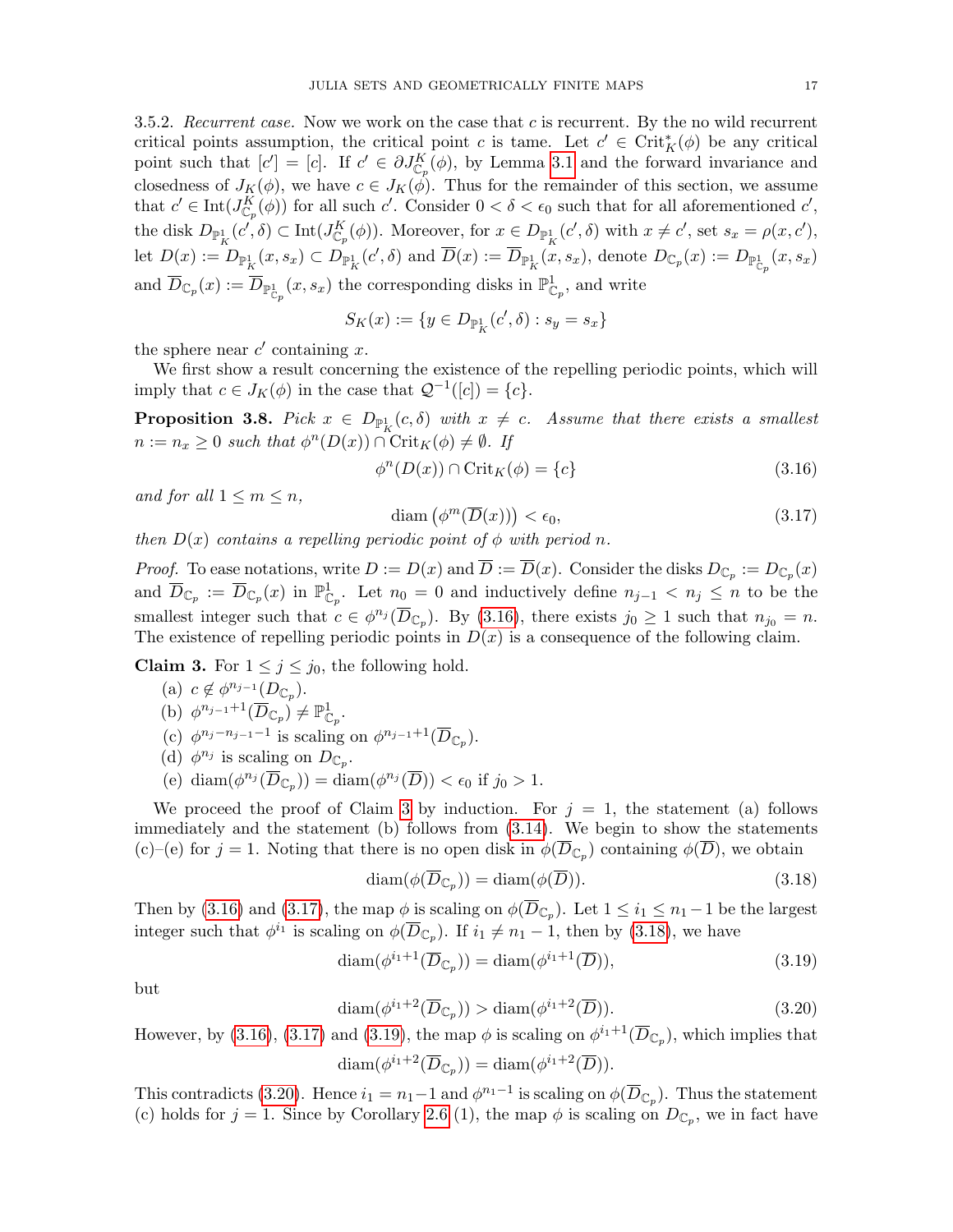that  $\phi^{n_1}$  is scaling on  $D_{\mathbb{C}_p}$ , and hence the statement (d) holds for  $j = 1$ . Applying [\(3.16\)](#page-16-2),  $(3.17), (3.18)$  $(3.17), (3.18)$  $(3.17), (3.18)$  and the statement (c) for  $j = 1$ , we obtain the statement (e) for  $j = 1$ .

If  $j_0 = 1$ , then we are done. If  $j_0 > 1$ , we do the induction step. We assume that the statements (a)–(e) hold for  $j = k < j_0$  and we show that the statements (a)–(e) hold for  $j = k + 1$ . For the statement (a), if  $c \in \phi^{n_k}(D_{\mathbb{C}_p})$ , then  $c \in \phi^{n_k}(D)$  since  $\phi^{n_k}$  is scaling on  $D_{\mathbb{C}_p}$ , which contradicts the choice of n. Thus the statement (a) holds for  $j = k + 1$ . For the statement (b), since  $\phi^{n_k-n_{k-1}-1}$  is scaling on  $\phi^{n_{k-1}+1}(\overline{D}_{\mathbb{C}_p}) \neq \mathbb{P}^1_{\mathbb{C}_p}$ , it follows that  $\phi^{n_k}(\overline{D}_{\mathbb{C}_p}) \neq \mathbb{P}^1_{\mathbb{C}_p}$ . Moreover, noting that  $\text{diam}(\phi^{n_k}(\overline{D}_{\mathbb{C}_p})) < \epsilon_0$  and  $c \in \phi^{n_k}(\overline{D}_{\mathbb{C}_p})$ , by  $(3.14)$ , we have  $\phi^{n_k+1}(\overline{D}_{\mathbb{C}_p}) \neq \mathbb{P}^1_{\mathbb{C}_p}$ . Hence the statement (b) holds for  $j = k + 1$ .

Since diam $(\phi^{n_k}(\overline{D}_{\mathbb{C}_p})) = \text{diam}(\phi^{n_k}(\overline{D})) < \epsilon_0$  and  $c \in \phi^{n_k}(\overline{D})$ , as in [\(3.18\)](#page-16-5),

<span id="page-17-0"></span>
$$
\operatorname{diam}(\phi^{n_k+1}(\overline{D}_{\mathbb{C}_p})) = \operatorname{diam}(\phi^{n_k+1}(\overline{D})).\tag{3.21}
$$

Moreover, by [\(3.16\)](#page-16-2) and [\(3.17\)](#page-16-4), the map  $\phi$  is scaling on  $\phi^{n_k+1}(\overline{D}_{\mathbb{C}_p})$ . Let  $1 \leq i_{k+1} \leq n_{k+1}$  –  $n_k-1$  be the largest integer such that  $\phi^{i_{k+1}}$  is scaling on  $\phi^{n_k+1}(\overline{D}_{\mathbb{C}_p})$ . If  $i_1 \neq n_{k+1}-n_k-1$ , then by [\(3.21\)](#page-17-0), it follows that

<span id="page-17-1"></span>
$$
\operatorname{diam}(\phi^{n_k+i_{k+1}+1}(\overline{D}_{\mathbb{C}_p})) = \operatorname{diam}(\phi^{n_k+i_{k+1}+1}(\overline{D})),\tag{3.22}
$$

but

<span id="page-17-2"></span>
$$
\operatorname{diam}(\phi^{n_k+i_{k+1}+2}(\overline{D}_{\mathbb{C}_p})) > \operatorname{diam}(\phi^{n_k+i_{k+1}+2}(\overline{D})).\tag{3.23}
$$

However, by [\(3.16\)](#page-16-2), [\(3.17\)](#page-16-4) and [\(3.22\)](#page-17-1), the map  $\phi$  is scaling on  $\phi^{n_k+i_{k+1}+1}(\overline{D}_{\mathbb{C}_p})$ , which implies

$$
\operatorname{diam}(\phi^{n_k+i_{k+1}+2}(\overline{D}_{\mathbb{C}_p})) = \operatorname{diam}(\phi^{n_k+i_{k+1}+2}(\overline{D})).
$$

This contradicts [\(3.23\)](#page-17-2). Hence  $i_{k+1} = n_{k+1} - n_k - 1$  and  $\phi^{n_{k+1}-n_k-1}$  is scaling on  $\phi^{n_k+1}(\overline{D}_{\mathbb{C}_p})$ . Thus the statement (c) holds for  $j = k + 1$ .

By Corollary [2.6](#page-6-1) (1), since  $\text{diam}(\phi^{n_k}(\overline{D}_{\mathbb{C}_p})) < \epsilon_0$ , the statement (a) for  $j = k + 1$  implies that  $\phi$  is scaling on  $\phi^{n_k}(D_{\mathbb{C}_p})$ . Moreover, the statement (c) for  $j = k + 1$  implies that  $\phi^{n_{k+1}-n_k-1}$  is scaling on  $\phi^{n_k+1}(D_{\mathbb{C}_p})$ . It follows that  $\phi^{n_{k+1}-n_k}$  is scaling on  $\phi^{n_k}(D_{\mathbb{C}_p})$ . Since  $\phi^{n_k}$  is scaling on  $D_{\mathbb{C}_p}$ , the statement (d) holds for  $j = k + 1$ . Combining the statement (c) for  $j = k + 1$  and  $(3.21)$ , we obtain

<span id="page-17-3"></span>
$$
diam(\phi^{n_{k+1}}(\overline{D}_{\mathbb{C}_p})) = diam(\phi^{n_{k+1}}(\overline{D})).
$$
\n(3.24)

Then the statement (e) for  $j = k + 1$  follows immediately from [\(3.17\)](#page-16-4) and [\(3.24\)](#page-17-3). Therefore, Claim [3](#page-16-3) holds.

We continue to show that D contains a repelling periodic point of  $\phi$ . From the statements (b) and (c) for  $j = j_0$  in Claim [3,](#page-16-3) we conclude that  $\phi^n(\overline{D}_{\mathbb{C}_p}) \neq \mathbb{P}^1_{\mathbb{C}_p}$ . It follows that

<span id="page-17-4"></span>
$$
diam(\phi^n(\overline{D}_{\mathbb{C}_p})) = diam(\phi^n(D_{\mathbb{C}_p})).
$$
\n(3.25)

Note that

<span id="page-17-5"></span>
$$
\frac{\text{diam}(D)}{\text{diam}(D_{\mathbb{C}_p})} = |\pi|.\tag{3.26}
$$

Then the statement (d) for  $j = j_0$  in Claim [3](#page-16-3) implies that

<span id="page-17-6"></span>
$$
\frac{\text{diam}(\phi^n(D))}{\text{diam}(\phi^n(D_{\mathbb{C}_p}))} = |\pi|.\tag{3.27}
$$

Since  $c \in J_{\mathbb{C}_p}(\phi)$  and  $c \in \overline{D} \cap \phi^n(D) \subset \overline{D}_{\mathbb{C}_p} \cap \phi^n(\overline{D}_{\mathbb{C}_p})$ , it follows that  $\overline{D}_{\mathbb{C}_p} \subsetneq \phi^n(\overline{D}_{\mathbb{C}_p})$ . Hence by [\(3.25\)](#page-17-4),

<span id="page-17-7"></span>
$$
\text{diam}(D_{\mathbb{C}_p}) < \text{diam}(\phi^n(D_{\mathbb{C}_p})).\tag{3.28}
$$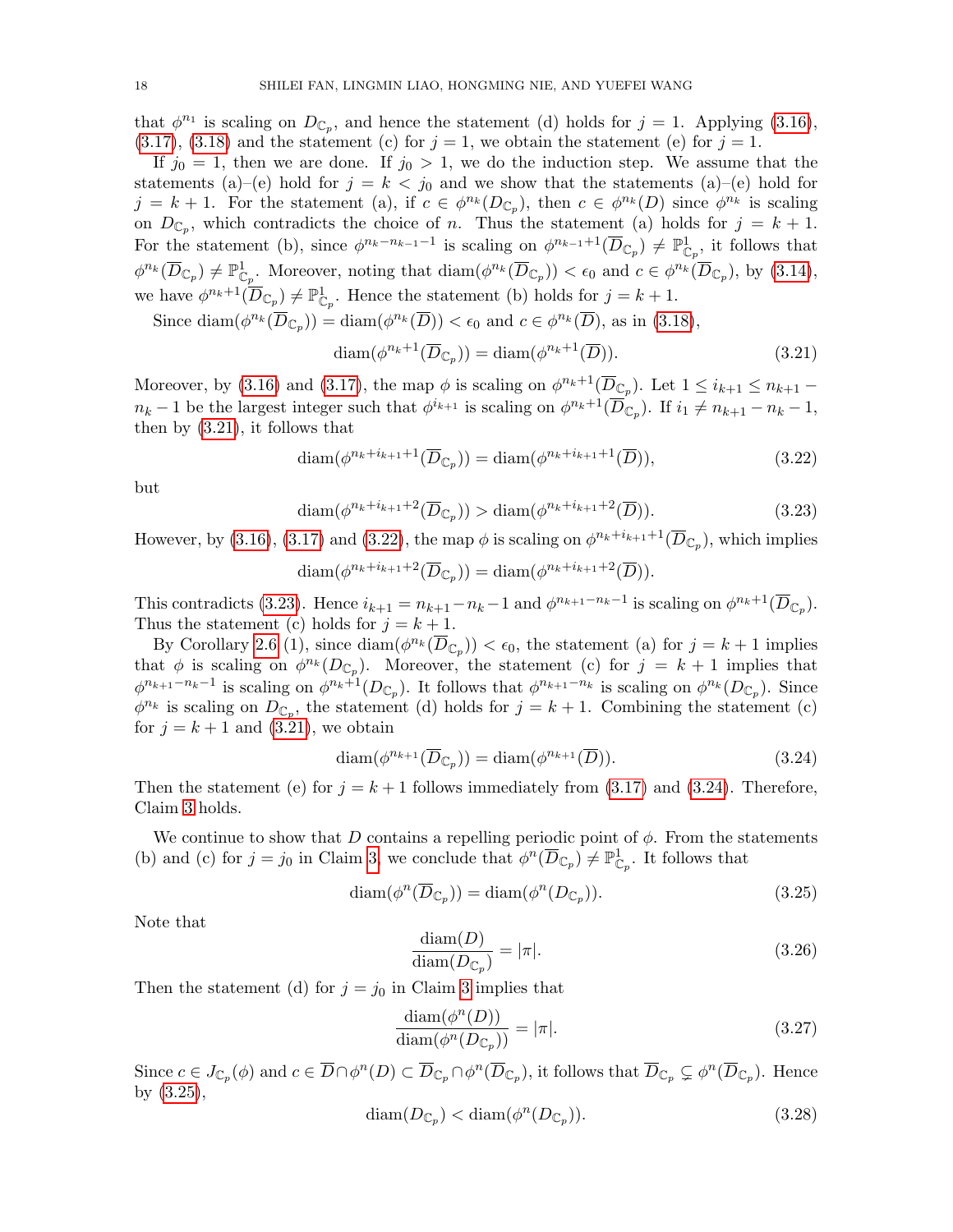Combining [\(3.26\)](#page-17-5), [\(3.27\)](#page-17-6) and [\(3.28\)](#page-17-7), we obtain

$$
\text{diam}(D) = |\pi| \text{diam}(D_{\mathbb{C}_p}) < |\pi| \text{diam}(\phi^n(D_{\mathbb{C}_p})) = \text{diam}(\phi^n(D)).
$$

Hence

<span id="page-18-2"></span>
$$
\text{diam}(\overline{D}) \le \text{diam}(\phi^n(D)).\tag{3.29}
$$

Again since  $c \in \overline{D} \cap \phi^n(D)$ , it follows from  $(3.29)$  that  $\overline{D} \subset \phi^n(D)$ , and hence  $D \subsetneq \phi^n(D)$ . Then by the statement (d) for  $j = j_0$  in Claim [3,](#page-16-3) the map  $\phi$  has a repelling periodic point  $x \in D$ . By the choice of n, the point x is of period n.

<span id="page-18-1"></span>**Corollary 3.9.** If  $\mathcal{Q}^{-1}([c]) = \{c\}$  and c is recurrent, then  $c \in J_K(\phi)$ .

*Proof.* Suppose, on the contrary that  $c \in F_K(\phi)$ . Shrinking  $\delta$  if necessary, we assume  $D_{\mathbb{P}^1_K}(c,\delta) \subset F_K(\phi)$ . Moreover, by the equicontiunity, for all  $m \geq 0$ , we can assume

$$
\text{diam}\left(\phi^m(D_{\mathbb{P}^1_K}(c,\delta))\right) < \epsilon_0.
$$

Pick an arbitrary  $x \in D_{\mathbb{P}^1_K}(c, \delta)$  with  $x \neq c$  and consider  $D(x)$ . Then  $D(x) \subset \text{Int}(J_K(\phi))$ . If the orbit of  $D(x)$  intersects Crit<sub>K</sub>( $\phi$ ), by the choice of  $\epsilon_0$ , we have that c is the unique point in the intersection. Proposition [3.8](#page-16-0) implies that  $D(x)$  contains a repelling periodic point of  $\phi$ . Since  $D(x) \subset F_K(\phi)$ , the orbit of  $D(x)$  must disjoint Crit<sub>K</sub>( $\phi$ ). However, noting that  $D(x) \subset Int(J_K(\phi))$ , by Lemma [3.2,](#page-11-0) we deduce that there exists  $\epsilon_* > 0$ , independent of x such that

$$
\sup_{n\geq 1} \text{diam}\phi^n(D(x)) \geq \epsilon_*.
$$

This implies  $c \in J_K(\phi)$  which hence contradicts the assumption  $c \in F_K(\phi)$ .

Now we consider the case that  $Q^{-1}([c]) = \{c, c_1\}$  with  $c \neq c_1$ . Again, we first show a result concerning the existence of repelling periodic points.

<span id="page-18-0"></span>**Proposition 3.10.** Pick  $x \in D_{\mathbb{P}^1_K}(c, \delta)$  with  $x \neq c$ . Suppose that

- (1) for any  $y \in S_K(x)$ , there exists a smallest  $n_y \geq 1$  such that  $\phi^{n_y}(D(y)) \cap \text{Crit}_K(\phi) \neq \emptyset$ ;
- (2) for all  $y \in S_K(x)$ ,  $\phi^{n_y}(D(y)) \cap \text{Crit}_K(\phi) = \{c_1\}$ ; and
- (3) for any  $y \in S_K(x)$  and all  $1 \leq m \leq n_y$ , diam  $(\phi^m(\overline{D}(y))) < \epsilon_0$ .

Then the following hold.

- (i) If there exists  $y_0 \in S_K(x)$  such that  $n_{y_0} \neq n_x$ , then  $D(x) \cup D(y_0)$  contains a repelling preperiodic point of  $\phi$ .
- (ii) If  $n_y = n_x$  for all  $y \in S_K(x)$ , picking  $z \in D_{\mathbb{P}^1_K}(c_1, \epsilon_0)$  with  $s_z = |\pi| \text{diam}(\phi^{n_x}(D_{\mathbb{C}_p}(x)))$ , we further assume that
	- (a) for any  $w \in S_K(z)$ , there exists a smallest  $n_w \geq 1$  such that  $\phi^{n_w}(D(w)) \cap$  $\operatorname{Crit}_K(\phi) \neq \emptyset;$
	- (b) for all  $w \in S_K(z)$ ,  $\phi^{n_w}(D(w)) \cap \text{Crit}_K(\phi) = \{c\}$ ; and
	- (c) for any  $w \in S_K(z)$  and all  $1 \leq m \leq n_w$ , diam  $(\phi^m(\overline{D}(w))) < \epsilon_0$ .
	- Then if  $\phi^{n_x}(D_{\mathbb{C}_p}(x)) = \phi^{n_x}(D_{\mathbb{P}^1_{\mathbb{C}_p}}(c,s_x))$  and  $n_w = n_z$  for all  $w \in S_K(z)$ , we have that for any  $y \in S_K(x)$ , the disk  $D(y)$  contains a repelling periodic point.

*Proof.* If there exists  $y_0 \in S_K(x)$  such that  $n_{y_0} \neq n_x$ , without loss of generality, we may assume that  $n_{y_0} > n_x$ . Observe  $c_1 \in \phi^{n_x}(D(x))$ . Then, by the assumption (3),  $\phi^{n_x}(D(x)) \subsetneq$  $D_{\mathbb{P}^1_K}(c_1, \epsilon_0)$ , and we have that  $c_1 \notin \phi^{n_x}(D(y_0)) \subset D_{\mathbb{P}^1_K}(c_1, \epsilon_0)$  but  $c_1 \in \phi^{n_{y_0}-n_x}(\phi^{n_x}(D(x))$ . Note that by the choice of  $\epsilon_0$  and the assumption  $(\tilde{3})$ , the map  $\phi^{n_{y_0}-n_x}$  is scaling on the smallest disk in  $\mathbb{P}^1_{\mathbb{C}_p}$  containing  $\phi^{n_x}(D(y_0))$ . Then  $\phi^{n_x}(D(y_0))$  contains a repelling periodic point of  $\phi$  with period  $n_{y_0} - n_x$ . Since  $\phi^{n_x}$  is scaling on  $D_{\mathbb{C}_p}(y_0)$ , Corollary [2.9](#page-8-3) implies that  $D(y_0)$  contains a repelling preperiodic point of  $\phi$ , and hence the statement (i) holds.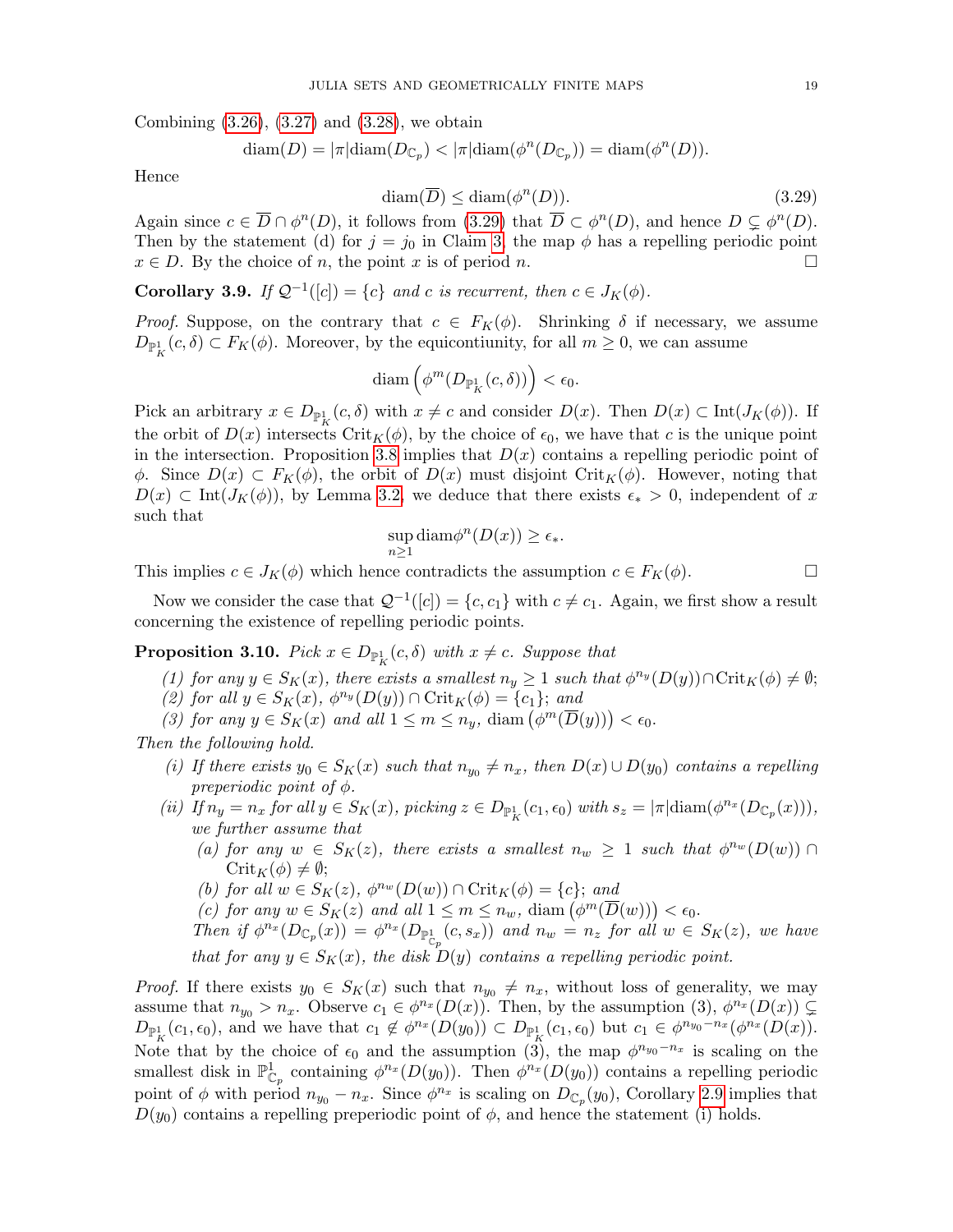Now we show the statement (ii). Note that by Corollary [2.6](#page-6-1)  $(1)$  and  $(3.14)$ ,

<span id="page-19-0"></span>
$$
\text{diam}(\phi(D(x))) = \text{diam}(\phi(D_{\mathbb{C}_p}(x))) = \text{diam}(\phi(\overline{D}_{\mathbb{C}_p}(x))).\tag{3.30}
$$

By the assumption (3) and [\(3.30\)](#page-19-0), we have  $\phi(\overline{D}_{\mathbb{C}_p}(x)) \neq \mathbb{P}^1_{\mathbb{C}_p}$ . The choice of  $\epsilon_0$  and the assumption (3) imply that  $\phi^{n_x-1}$  is scaling on  $\phi(\overline{D}_{\mathbb{C}_p}(x))$  and hence  $\phi^{n_x}(\overline{D}_{\mathbb{C}_p}(x)) \neq \mathbb{P}^1_{\mathbb{C}_p}$ .

For  $y \in S_K(x)$ , consider the disks  $\overline{D}^{(1)}(y) := \overline{D}_{\mathbb{P}^1_K}(y, |\pi| s_y)$  and  $\overline{D}_{\mathbb{C}_p}^{(1)}(y) := \overline{D}_{\mathbb{P}^1_{\mathbb{C}_p}}(y, |\pi| s_y)$ , and also set  $\overline{D}_{\mathbb{C}_p}^{(1)}(c) := \overline{D}_{\mathbb{P}_{\mathbb{C}_p}^1}(c, |\pi|s_x)$ . We conclude that

<span id="page-19-1"></span>
$$
\frac{\text{diam}\left(\phi^{n_x}(\overline{D}_{\mathbb{C}_p}^{(1)}(y))\right)}{\text{diam}\left(\phi^{n_x}(\overline{D}_{\mathbb{C}_p}(y))\right)} = |\pi|,\tag{3.31}
$$

and

<span id="page-19-2"></span>
$$
\frac{\text{diam}\left(\phi^{n_x}(\overline{D}_{\mathbb{C}_p}^{(1)}(c))\right)}{\text{diam}\left(\phi^{n_x}(\overline{D}_{\mathbb{C}_p}(y))\right)} = |\pi|^{\text{deg}_c\phi}.
$$
\n(3.32)

If  $\phi^{n_x}(D_{\mathbb{C}_p}(x)) = \phi^{n_x}(D_{\mathbb{P}^1_{\mathbb{C}_p}}(c,s_x))$ , then  $c_1 \in \phi^{n_x}(D_{\mathbb{P}^1_{\mathbb{C}_p}}(c,s_x))$ . From the assumption (2) and the assumption  $n_y = n_x$ , we deduce that  $c_1 \in \phi^{n_x}(\overline{D}_{\mathbb{C}_p}^{(1)}(y))$ . By [\(3.31\)](#page-19-1) and [\(3.32\)](#page-19-2),

<span id="page-19-3"></span>
$$
\phi^{n_x}(\overline{D}_{\mathbb{C}_p}^{(1)}(c)) \subsetneq \phi^{n_x}(\overline{D}_{\mathbb{C}_p}^{(1)}(y)).
$$
\n(3.33)

Moreover, by the choice of z and by combining with  $(3.31)$ , we have

$$
\text{diam}\left(\phi^{n_x}(\overline{D}_{\mathbb{C}_p}^{(1)}(y))\right) = s_z.
$$

If further  $n_w = n_z$  for all  $w \in S_K(z)$ , then  $c \in \phi^{n_x+n_z}(\overline{D}_{\mathbb{C}_p}^{(1)}(y))$ . Moreover,

<span id="page-19-4"></span>
$$
\overline{D}_{\mathbb{C}_p}(y) \subset \phi^{n_x + n_z} \left( \overline{D}_{\mathbb{C}_p}^{(1)}(y) \right).
$$
 (3.34)

Indeed, otherwise, if  $\phi^{n_x+n_z}(\overline{D}^{(1)}_{\mathbb{C}_p}(y)) \subsetneq \overline{D}_{\mathbb{C}_p}(y)$ , then  $\phi^{n_x+n_z}(\overline{D}^{(1)}_{\mathbb{C}_p}(y)) \subset \overline{D}^{(1)}_{\mathbb{C}_p}(c)$ , and hence by [\(3.33\)](#page-19-3), we obtain  $\phi^{n_x}(\overline{D}_{\mathbb{C}_p}^{(1)}(c)) \subsetneq \overline{D}_{\mathbb{C}_p}^{(1)}(c)$ , which implies that  $\overline{D}_{\mathbb{C}_p}^{(1)}(c) \subset F_{\mathbb{C}_p}(\phi)$  contradicting the assumption  $c \in J_{\mathbb{C}_p}(\phi)$ .

By [\(3.34\)](#page-19-4), we first consider the case that  $\overline{D}_{\mathbb{C}_p}(y) = \phi^{n_x+n_z}(\overline{D}_{\mathbb{C}_p}^{(1)}(y))$ . If  $c \in \phi^{n_x+n_z}(\overline{D}_{\mathbb{C}_p}^{(1)}(c))$ , then by [\(3.33\)](#page-19-3), we have  $\phi^{n_x+n_z}(\overline{D}_{\mathbb{C}_p}^{(1)}(c)) \subset \overline{D}_{\mathbb{C}_p}(y)$ , and hence  $\phi^{n_x+n_z}(\overline{D}_{\mathbb{C}_p}^{(1)}(c)) \subset \overline{D}_{\mathbb{C}_p}^{(1)}(c)$ , which also contradicts the assumption  $c \in J_{\mathbb{C}_p}(\phi)$ . If  $c \notin \phi^{n_x+n_z}(\overline{D}_{\mathbb{C}_p}^{(1)}(c))$ , then by the assumptions (b) and (c), we have

$$
\frac{\text{diam}\left(\phi^{n_x+n_z}(\overline{D}_{\mathbb{C}_p}^{(1)}(c))\right)}{\text{diam}\left(\phi^{n_x+n_z}(\overline{D}_{\mathbb{C}_p}(y))\right)} = |\pi|^{\text{deg}_{c_1}\phi}.
$$
\n(3.35)

It follows that there exists  $y_0 \in S_K(x)$  such that

<span id="page-19-5"></span>
$$
\phi^{n_x+n_z}\left(\overline{D}_{\mathbb{C}_p}^{(1)}(c)\right) \subsetneq \overline{D}_{\mathbb{C}_p}^{(1)}(y_0) \subset \overline{D}_{\mathbb{C}_p}(x). \tag{3.36}
$$

Inductively, by [\(3.36\)](#page-19-5), for any  $k \geq 1$ , we conclude that

$$
\phi^{k(n_x+n_z)}\left(\overline{D}_{\mathbb{C}_p}^{(1)}(c)\right) \subsetneq \overline{D}_{\mathbb{C}_p}(x),
$$

which implies that

<span id="page-19-6"></span>
$$
\phi^{n_x+n_z}(\overline{D}_{\mathbb{C}_p}^{(1)}(c)) \subset F_{\mathbb{C}_p}(\phi). \tag{3.37}
$$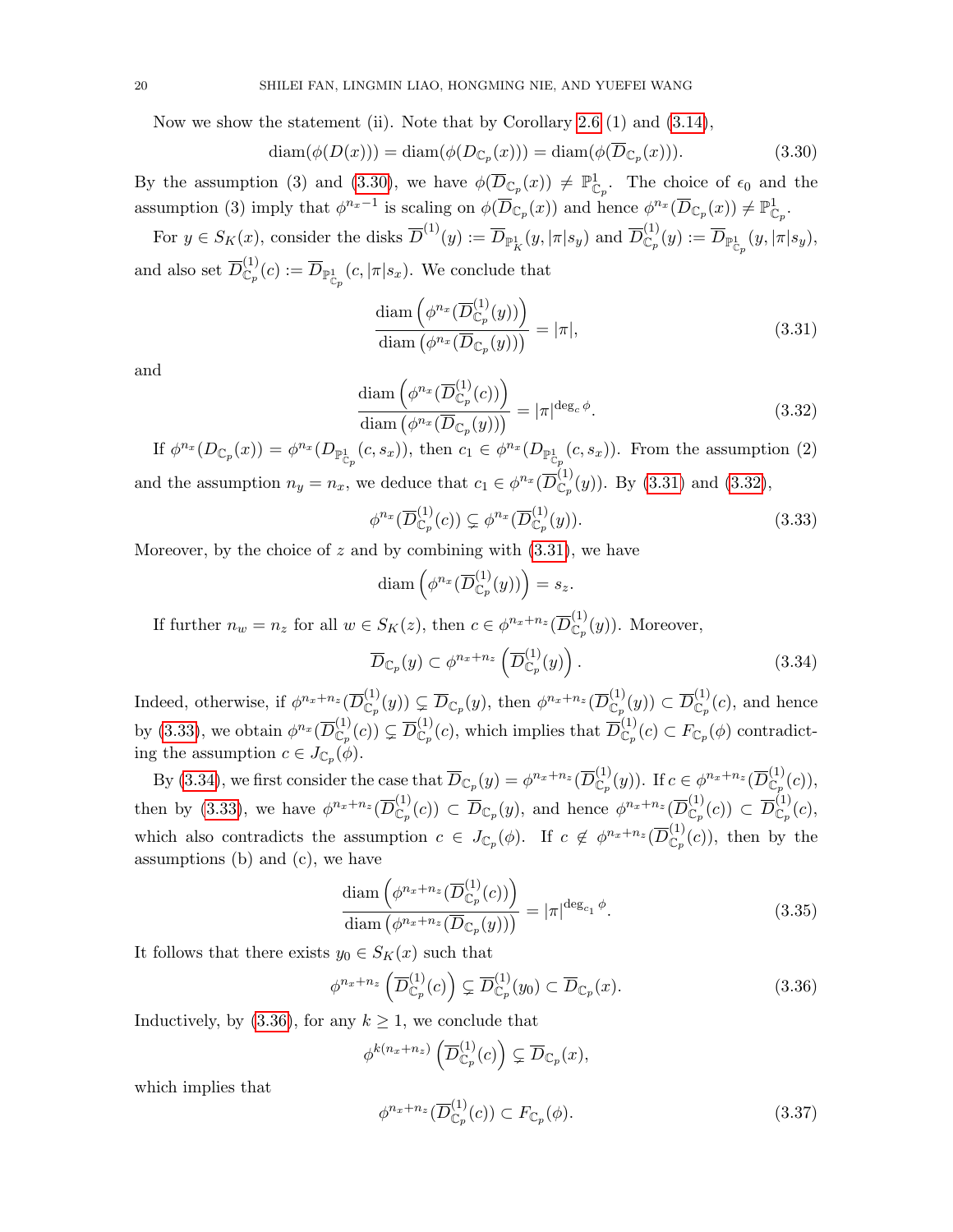However, noting  $\overline{D}(x) \subset D_{\mathbb{P}^1_K}(c,\delta) \subset J^K_{\mathbb{C}_p}(\phi)$  and  $\phi^{n_x+n_z}(\overline{D}^{(1)}_{\mathbb{C}_p}(c)) \cap \mathbb{P}^1_K \neq \emptyset$  since  $c \in \mathbb{P}^1_K$ , by  $(3.36)$ , we obtain

$$
\phi^{n_x+n_z}\left(\overline{D}_{\mathbb{C}_p}^{(1)}(c)\right) \cap J_{\mathbb{C}_p}(\phi) \neq \emptyset,
$$

which contradicts [\(3.37\)](#page-19-6).

We now consider the case that  $\overline{D}_{\mathbb{C}_p}(y) \subsetneq \phi^{n_x+n_z}(\overline{D}_{\mathbb{C}_p}^{(1)}(y))$ . Then by the assumptions (b), (c) and Corollary [2.6](#page-6-1) (1), for any  $w \in S_K(z)$ ,

<span id="page-20-1"></span>
$$
\overline{D}_{\mathbb{C}_p}(y) \subsetneq \phi^{n_z}(D_{\mathbb{C}_p}(w)).\tag{3.38}
$$

Since by the assumptions (2), (3) and Corollary [2.6](#page-6-1) (1), the map  $\phi^{n_x}$  is scaling on  $\overline{D}^{(1)}_{\mathbb{C}_p}(y)$ , considering the disks  $D_{\mathbb{C}_p}^{(1)}(y') := D_{\mathbb{P}_{\mathbb{C}_p}^1}(y',|\pi|s_y)$  for  $y' \in \overline{D}_{\mathbb{C}_p}^{(1)}(y)$  with  $\rho(y,y') = |\pi|s_y$ , we have that  $\phi^{n_x}$  maps all except one such disks to maximal disks in  $S_K(z)$ . Pick such a disk  $D_{\mathbb{C}_p}^{(1)}(y')$  that is mapped to  $S_K(z)$  by  $\phi^{n_x}$ . It follows that  $\phi^{n_x+n_z}$  is scaling on  $D_{\mathbb{C}_p}^{(1)}(y')$ . By  $(3.\overline{3}8),$ 

$$
D_{\mathbb{C}_p}^{(1)}(y') \subsetneq \overline{D}_{\mathbb{C}_p}(y) \subsetneq \phi^{n_x+n_z}(D_{\mathbb{C}_p}^{(1)}(y')).
$$

and hence setting  $D^{(1)}(y') := D_{\mathbb{C}_p}^{(1)}(y') \cap \mathbb{P}^1_K$ , we conclude

$$
D^{(1)}(y') \subsetneq \phi^{n_x+n_z}(D^{(1)}(y')).
$$

It follows that  $D^{(1)}(y')$  contains a periodic point of  $\phi$ .

Thus the statement (ii) holds and this completes the proof.  $\Box$ 

<span id="page-20-0"></span>Corollary 3.11. If  $\mathcal{Q}^{-1}([c]) = \{c, c_1\}$  and  $c \neq c_1$ , then  $c \in J_K(\phi)$ .

*Proof.* Suppose, on the contrary that  $c \in F_K(\phi)$ . It follows that  $c_1 \in F_K(\phi)$ ; for otherwise,  $\overline{\mathcal{O}_{\phi}(c_1)} \subset J_K(\phi)$  and hence  $c \in J_K(\phi)$ , which is a contradiction. Shrinking  $\delta$  if necessary, we can assume  $D_{\mathbb{P}^1_K}(c,\delta) \cup D_{\mathbb{P}^1_K}(c_1,\delta) \subset F_K(\phi)$ . Moreover, by the equicontiunity, for all  $m \geq 0$ , we can also assume that

$$
\text{diam}\left(\phi^m(D_{\mathbb{P}^1_K}(c,\delta))\right) + \text{diam}\left(\phi^m(D_{\mathbb{P}^1_K}(c_1,\delta))\right) < \epsilon_0.
$$

Applying Lemma [3.2,](#page-11-0) Propositions [3.8,](#page-16-0) and [3.10,](#page-18-0) and switching c and  $c_1$  if necessary, we only need to dispose of the case that for all  $x \in D_{\mathbb{P}^1_K}(c, \delta)$  with  $x \neq c$ , one has

- (1) the assumptions  $(1)$ – $(3)$  in Proposition [3.10](#page-18-0) hold;
- (2)  $n_y = n_x$  for all  $y \in S_K(x)$ ;
- (3)  $\phi^{n_x}(D_{\mathbb{C}_p}(x)) \neq \phi^{n_x}(D_{\mathbb{P}^1_{\mathbb{C}_p}}(c,s_x));$
- (4)  $\phi^{n_x}(D_{\mathbb{C}_p}(x)) \subset D_{\mathbb{P}^1_{\mathbb{C}_p}}(c_1, \delta)$ ; and
- (5) there exists a smallest integer  $\ell \geq 1$  such that (a)  $\phi^{n_x+\ell}(D_{\mathbb{P}^1_{\mathbb{C}_p}}(c,s_x)) \cap \mathrm{Crit}_{\mathbb{C}_p}(\phi) \neq \emptyset;$ 
	- (b)  $\phi^{n_x+\ell}(D_{\mathbb{P}_{\mathbb{C}_p}^1}(c,s_x)) \cap \mathrm{Crit}_{\mathbb{C}_p}(\phi) = \{c\};$  and
	- (c)  $c \notin \phi^{n_x+\ell}(D_{\mathbb{C}_p}(x)).$

Indeed, in all other cases, we have that either  $D_{\mathbb{P}^1_K}(c,\delta)$  contains a repelling (pre)periodic point or  $\sup_{n\geq 0} {\{\phi^n(D(x))\}} \geq \min{\{\epsilon_*, \delta\}}$ , which contradicts the assumption  $D_{\mathbb{P}^1_K}(c, \delta) \subset$  $F_K(\phi)$ .

It follows that

$$
\rho\left(\phi^{n_x+\ell}(c),\phi^{n_x+\ell}(x)\right) > \rho(c,x).
$$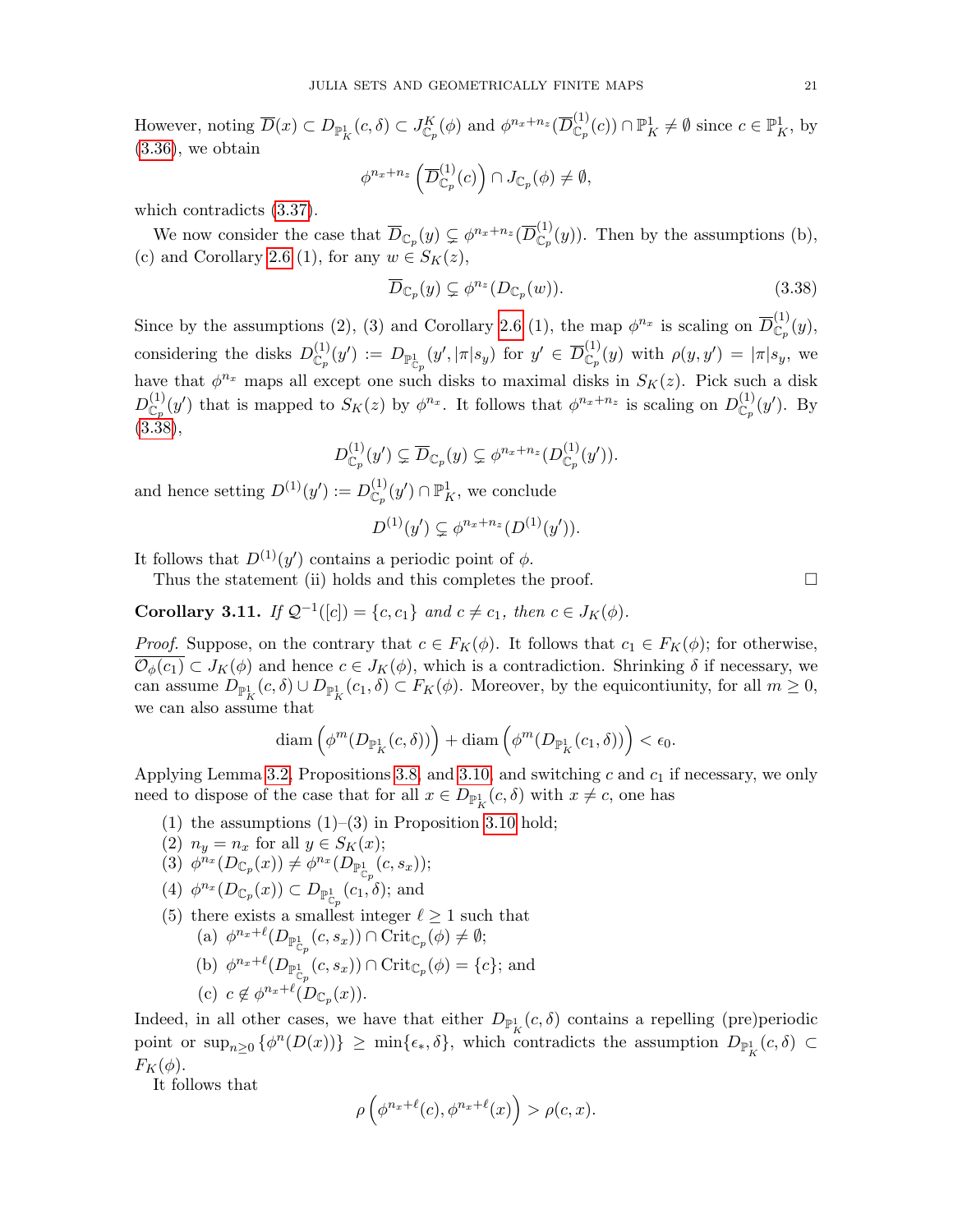Considering the forward orbit of  $D(x)$  in  $D(c, \delta)$  and repeatedly applying the above argument, we eventually obtain

$$
\sup_{n\geq 1}\rho\left(\phi^n(c),\phi^n(x)\right)>\delta.
$$

Hence  $\{\phi^n\}_{n\geq 1}$  is not equicontinuous at c in  $\mathbb{P}^1_K$ , which contradicts the assumption  $c \in$  $F_K(\phi)$ .

Proof of Theorem [1.2.](#page-2-0) Theorem [1.2](#page-2-0) immediately follows from Lemma [3.1,](#page-10-1) Propositions [3.4,](#page-13-0) [3.6,](#page-14-1) [3.7,](#page-15-3) Corollaries [3.9](#page-18-1) and [3.11.](#page-20-0)

# 4. A first example

<span id="page-21-0"></span>In this section, consider  $f: \mathbb{P}^1_{\mathbb{Q}_2} \to \mathbb{P}^1_{\mathbb{Q}_2}$  given by

$$
f(x) = \frac{9}{4}x(x-1)^2.
$$

As we will see in Section [4.1](#page-21-1) that the polynomial f is postcritically finite, each of whose critical critical points is eventually periodic. We prove that Theorem [1.3](#page-2-1) holds for f. The argument sheds lights on the proof of Theorem [1.3](#page-2-1) in the next section.

Remark 4.1. In [\[30,](#page-33-27) Section 4], Ingram classified the cubic postcritically finite complex polynomials with rational coefficients into seven conjugacy classes. Since these polynomials are of rational coefficients, we can regard them as polynomials from  $\mathbb{P}^1_{\mathbb{Q}_p}$  to itself. It turns out that for  $p \geq 3$ , these polynomials possess no Julia critical points, and up to conjugacy, the above f is the unique such polynomial whose corresponding 2-adic Julia set contains a critical point.

Our main goal in this section is to prove the following result. Recall the notations from Section [1](#page-0-0) and write  $I(f) := I_{\mathbb{Q}_2}(f) = J_{\mathbb{Q}_2}(f) \setminus \mathrm{GO}_{\mathbb{Q}_2}(1)$  for simplicity.

<span id="page-21-2"></span>**Theorem 4.2.** Let f be as above. Then there exist a countable state Markov shift  $(\Sigma_A, \sigma)$ and a bijection  $h: J_{\mathbb{Q}_2}(f) \to \Sigma_A$  such that  $I(f)$  is topologically conjugate to  $(h(I(f)), \sigma)$  via h.

In Section [4.1,](#page-21-1) we describe the orbit of disks in  $\mathbb{Q}_2$  under f and depict the Julia and Fatou sets of f. In Section [4.2,](#page-25-0) we illustrate the orbit of disks on  $\mathbb{Q}_2$  under f in terms of tree of closed disks. Then we prove Theorem [4.2](#page-21-2) in Section [4.3.](#page-25-1) The proof contains exact scaling ratios of the iterations of f. However, we remark that when we deal with the general case in Section [5,](#page-28-0) we do not require those ratios precisely. To help readers catch the idea of the proof of Theorem [1.3,](#page-2-1) all details for f will be given. Finally, we compute the Gurevich entropy of f in Section [4.4.](#page-28-1) It turns out that this entropy is the logarithm of an algebraic number.

To ease notations, in this section, we write  $|\cdot|$  for the absolute value on  $\mathbb{Q}_2$  and write  $F(f)$ ,  $J(f)$  and GO(1) for the Fatou set  $F_{\mathbb{Q}_2}(f)$ , the Julia set  $J_{\mathbb{Q}_2}(f)$  and the grand orbit  $\text{GO}_{\mathbb{Q}_2}(1)$ , respectively. We begin with the determination of the Julia and Fatou sets of  $f$ .

<span id="page-21-1"></span>4.1. Julia and Fatou sets of f. First note that the fixed point  $\infty \in F(f)$ . Further,  $\{\infty\}$  is totally f-invariant, we thus need only focus on the dynamics in  $\mathbb{Q}_2$ . Note also that the fixed points of f are 0 and  $1/3$  and the critical points of f are 1 and  $1/3$ . Moreover, both of the critical points are wild. Observe that  $1/3$  is contained in  $F_{\mathbb{C}_2}(f)$ , and hence in  $F(f)$ . The point 0 is a repelling fixed point with multiplier  $9/4$ , and hence  $0 \in J(f)$ . The critical point 1 is mapped to 0 by f. It follows that  $1 \in J_{\mathbb{C}_2}(f) \cap \mathbb{Q}_2$ , and  $J_{\mathbb{C}_2}(f) \cap \mathbb{Q}_2$  contains no recurrent critical points. By Theorem [1.2,](#page-2-0) we have  $1 \in J(f)$ . Moreover, we can define a component of  $F(f)$  to be the restriction of a component of  $F_{\mathbb{C}_2}(f)$  to  $\mathbb{Q}_2$ .

To characterize the Julia dynamics, we first consider the Fatou set. Recall that the ring of integers of  $\mathbb{Q}_2$  is  $\mathbb{Z}_2 := \{x \in \mathbb{Q}_2 : |x| \leq 1\}$ . For a point  $a \in F(f)$ , denote by  $\Omega_a$  the component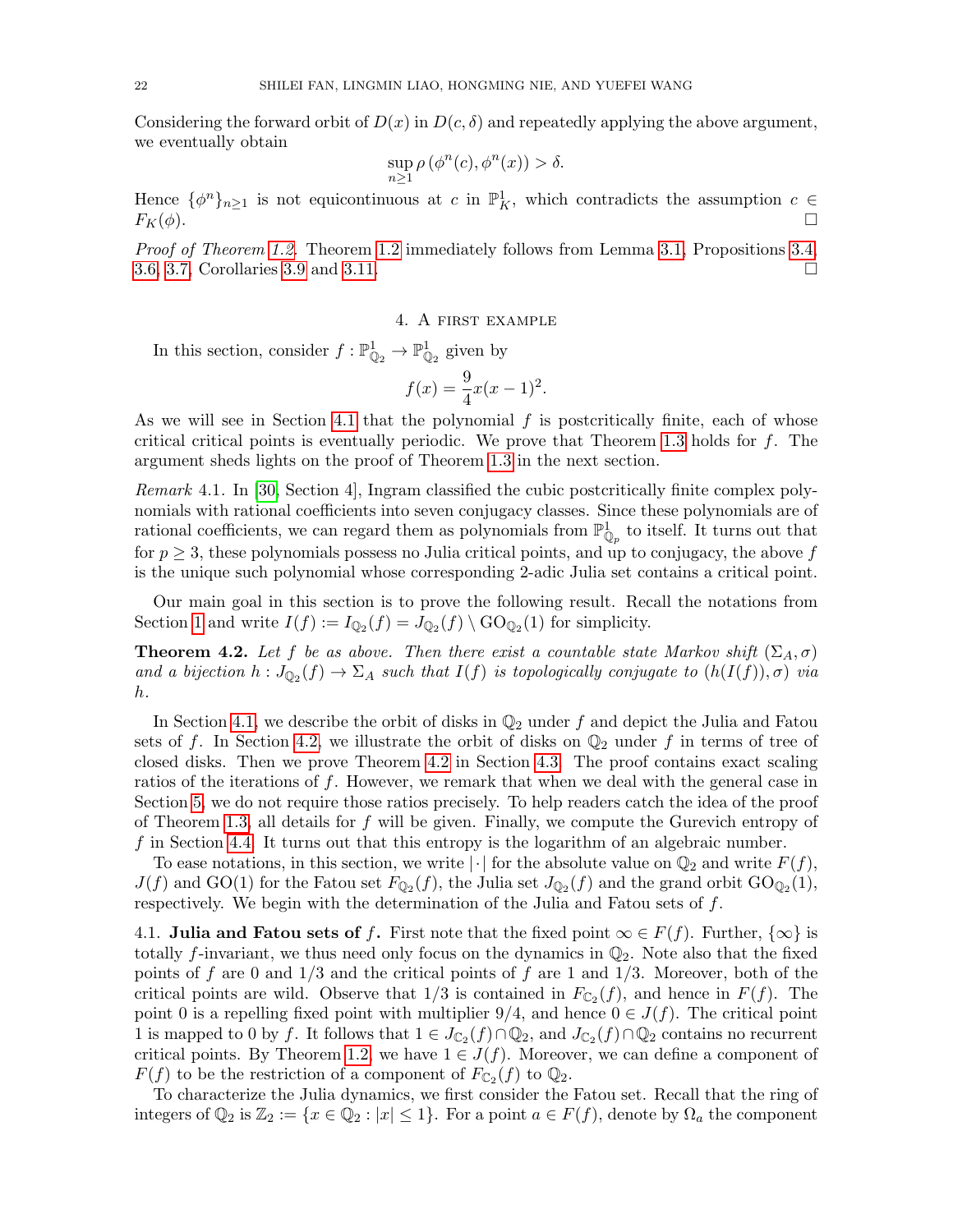of  $F(f)$  containing a. We also denote by  $\Omega_{\infty}$  the basin of  $\infty$  for f, that is, the set of points in  $\mathbb{Q}_2$  whose orbits diverge to  $\infty$ .

<span id="page-22-0"></span>**Lemma 4.3.** The Fatou component  $\Omega_{\infty}$  contains  $\mathbb{Q}_2 \setminus \mathbb{Z}_2$ .

*Proof.* For  $x \in \mathbb{Q}_2$  with  $|x| > 1$ , we have

$$
|f(x)| = 4|x||(x-1)^2| = 4|x^3| > |x|.
$$

It follows that  $\mathbb{Q}_2 \setminus \mathbb{Z}_2 \subset \Omega_\infty$ .

Now we concentrate our attention on  $\mathbb{Z}_2$ . Note that

$$
\mathbb{Z}_2 = 2\mathbb{Z}_2 \cup (1 + 2\mathbb{Z}_2) = 4\mathbb{Z}_2 \cup (2 + 4\mathbb{Z}_2) \cup (1 + 4\mathbb{Z}_2) \cup (1 + 2 + 4\mathbb{Z}_2).
$$

The dynamics on the disks  $2 + 4\mathbb{Z}_2$  and  $1 + 2 + 4\mathbb{Z}_2$  are quite simple:

<span id="page-22-2"></span>**Lemma 4.4.** The disks  $2 + 4\mathbb{Z}_2$  and  $1 + 2 + 4\mathbb{Z}_2$  are in  $F(f)$ . More precisely,

 $(1)$  2 +  $4\mathbb{Z}_2 \subset \Omega_{\infty}$ ; and (2)  $1+2+4\mathbb{Z}_2 \subset \Omega_{1/3}.$ 

*Proof.* For the statement (1), pick  $x \in 2 + 4\mathbb{Z}_2$ . We have  $|f(x)| = 4|x| > 1$ . Hence by Lemma [4.3,](#page-22-0) we conclude that  $f(2+4\mathbb{Z}_2) \subset \Omega_{\infty}$ . Hence  $2+4\mathbb{Z}_2 \subset \Omega_{\infty}$ .

For the statement (2), note that

$$
\frac{1}{3} = 1 + 2 + 2^3 + 2^5 + \dots \in 1 + 2 + 4\mathbb{Z}_2.
$$

Pick an arbitrary point  $x \in 1+2+4\mathbb{Z}_2$ . Then  $3(1-x)/2 \in 1+2\mathbb{Z}_2$ . Writing  $3(1-x)/2 = 1+y$ with  $y \in 2\mathbb{Z}_2$ , we have

$$
\left| f(x) - \frac{1}{3} \right| = \left| \frac{9}{4} x (1 - x)^2 - \frac{1}{3} \right| = \left| x (\frac{3}{2} (1 - x))^2 - \frac{1}{3} \right| = \left| x + 2xy + xy^2 - \frac{1}{3} \right| \le \left| x - \frac{1}{3} \right|.
$$
  
Since  $1 + 2 + 4\mathbb{Z}_2 \subset \Omega_{1/3}$ .

Hence  $1+2+4\mathbb{Z}_2 \subset \Omega_{1/3}$ 

Now we analyze the orbit of the disks in  $4\mathbb{Z}_2$  and  $1 + 4\mathbb{Z}_2$ , which allows us to construct a subshift on an alphabet of countably many symbols in Section [4.3.](#page-25-1) We begin with the disk  $4\mathbb{Z}_2$ .

<span id="page-22-1"></span>**Proposition 4.5.** The map f is scaling on  $4\mathbb{Z}_2$  with scaling ratio 4. Moreover, for  $n \geq 1$ and  $a, b \in \{0, 1\}$ , the following hold:

(1)  $f(2^{n+1}\mathbb{Z}_2) = 2^{n-1}\mathbb{Z}_2;$  $(2) f(2^{n+1} + 2^{n+2} \mathbb{Z}_2) = 2^{n-1} + 2^n \mathbb{Z}_2;$ (3)  $f(2^{n+1} + a2^{n+2} + 2^{n+3}\mathbb{Z}_2) = 2^{n-1} + a2^n + 2^{n+1}\mathbb{Z}_2$ ; and (4)  $f(2^{n+1} + a2^{n+2} + b2^{n+3} + 2^{n+4} \mathbb{Z}_2) = 2^{n-1} + a2^n + b2^{n+1} + 2^{n+2} \mathbb{Z}_2.$ 

Proof. Observe that

$$
|f(x) - f(y)| = 4|(x^3 - 2x^2 + x) - (y^3 - 2y^2 + y)| = 4|x - y||x^2 + y^2 + xy - 2(x - y) + 1|.
$$
  
Then for  $x, y \in 4\mathbb{Z}_2$ ,  

$$
|f(x) - f(y)| = 4|x - y|.
$$

Thus any disk contained in  $4\mathbb{Z}_2$  is mapped to a disk with radius multiplied by 4. Then the statement (1) follows immediately. Direct computation shows

$$
|f(2^{n+1} + a2^{n+2} + b2^{n+3}) - (2^{n-1} + a2^n + b2^{n+1})| = 2^{n+2}.
$$

Hence, the statements  $(2) - (4)$  hold.

The following corollary gives more details of the orbits of the disks in 
$$
4\mathbb{Z}_2
$$
.

<span id="page-22-3"></span>**Corollary 4.6.** For  $n \geq 1$ , the following hold: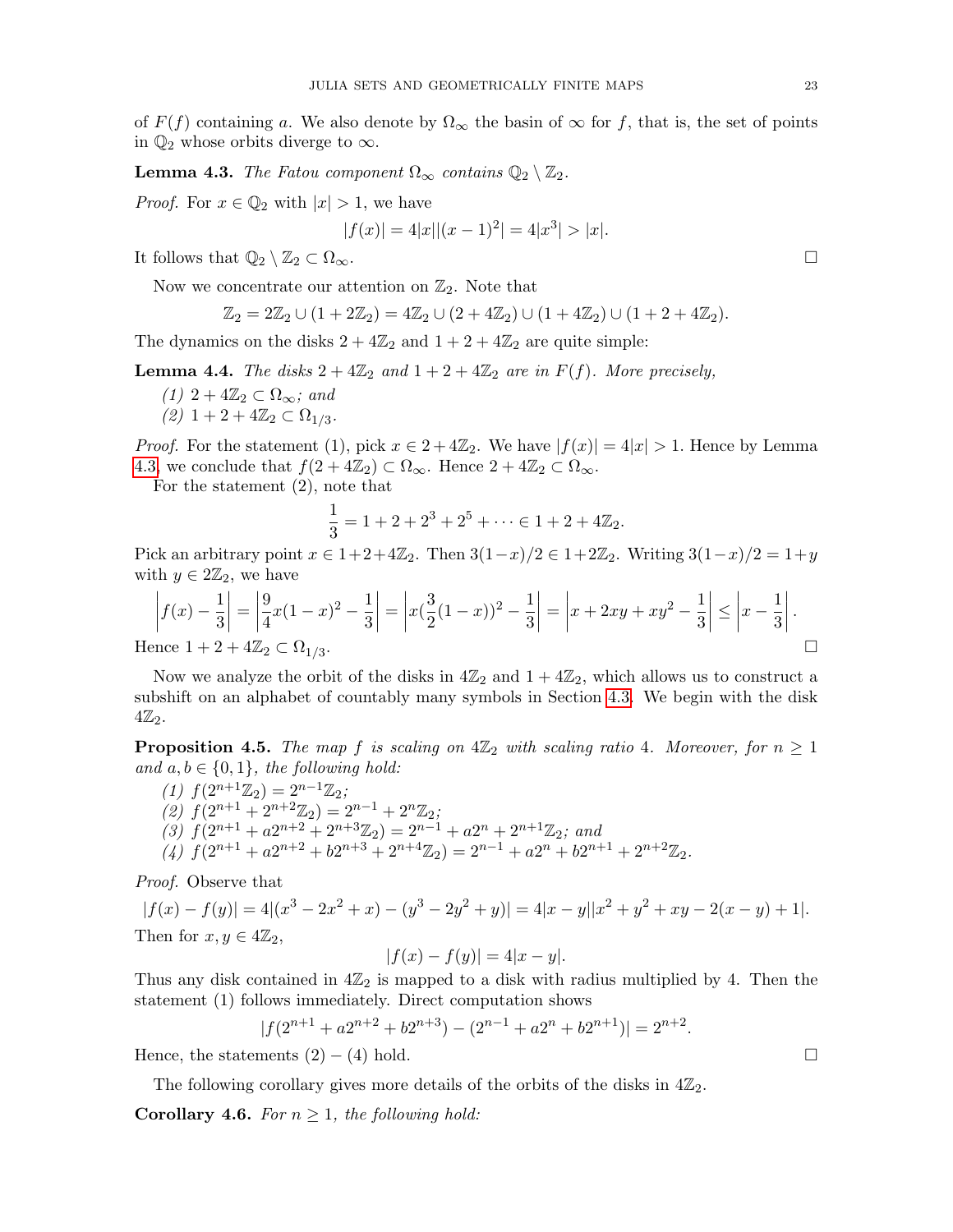(1) 
$$
f(2^{2n} + 2^{2n+3}\mathbb{Z}_2) = 2^{2n-2} + 2^{2n+1}\mathbb{Z}_2
$$
, in particular,  
\n $f(2^2 + 2^5\mathbb{Z}_2) = \{1\} \bigcup \bigcup_{m \ge 2} ((1 + 2^{m+1} + 2^{m+3}\mathbb{Z}_2) \cup (1 + 2^{m+1} + 2^{m+2} + 2^{m+3}\mathbb{Z}_2));$   
\n(2)  $f(2^{2n} + 2^{2n+2} + 2^{2n+3}\mathbb{Z}_2) = 2^{2n-2} + 2^{2n} + 2^{2n+1}\mathbb{Z}_2;$   
\n(3)  $f(2^{2n+1} + 2^{2n+2}\mathbb{Z}_2) = 2^{2n-1} + 2^{2n}\mathbb{Z}_2$ , in particular,  
\n $f^{n+1}(2^{2n-1} + 2^{2n}\mathbb{Z}_2) \subset \mathbb{Q}_2 \setminus \mathbb{Z}_2 \subset \Omega_\infty;$   
\n(4)  $f(2^{2n} + 2^{2n+1} + 2^{2n+2}\mathbb{Z}_2) = 2^{2n-2} + 2^{2n-1} + 2^{2n}\mathbb{Z}_2$ , in particular,  
\n $f^n(2^{2n} + 2^{2n+1} + 2^{2n+2}\mathbb{Z}_2) = 1 + 2 + 2^2\mathbb{Z}_2 \subset \Omega_{1/3}.$ 

*Proof.* The statements  $(1), (2)$  and the first assertions of the statements  $(3), (4)$  follow immediately from Proposition [4.5.](#page-22-1) For the remaining assertions, by induction, we have

$$
f^{n+1}(2^{2n+1} + 2^{2n+2} \mathbb{Z}_2) = (2^{-1} + \mathbb{Z}_2) \subset \mathbb{Q}_2 \setminus \mathbb{Z}_2,
$$

and

$$
f^{n}(2^{2n} + 2^{2n+1} + 2^{2n+2} \mathbb{Z}_2) = 1 + 2 + 2^{2} \mathbb{Z}_2.
$$

Then by Lemmas [4.3](#page-22-0) and [4.4,](#page-22-2) the second assertions of the statements (3) and (4) hold.  $\square$ 

On the disk  $1 + 4\mathbb{Z}_2$ , the dynamics is more subtle since the image of a disk is not necessary a disk. However, by Lemma [2.1,](#page-5-0) for any point  $x_0 \in 1 + 4\mathbb{Z}_2$  with  $x_0 \neq 1$  and  $x_0 \neq 1/3$ , there is a maximal scaling disk  $\mathcal{S}_{x_0}(f)$  of  $x_0$ . Then for any disk  $D \subset \mathcal{S}_{x_0}(f)$ , the image  $f(D)$  is also a disk since the map f is scaling on D with scaling ratio  $|f'(x_0)|$ .

<span id="page-23-0"></span>**Proposition 4.7.** For  $n \geq 1$ , the following hold:

- (1)  $f(1 + 2^n \mathbb{Z}_2) \subset 2^{2n-2} \mathbb{Z}_2;$
- (2)  $f(1+2^{n+1}+2^{n+3}\mathbb{Z}_2)=2^{2n}+2^{2n+3}\mathbb{Z}_2$ , in particular, f is scaling on  $1+2^{n+1}+2^{n+3}\mathbb{Z}_2$ with scaling ratio  $2^{-n}$ ; and
- (3)  $f(1+2^{n+1}+2^{n+2}+2^{n+3}\mathbb{Z}_2)=2^{2n}+2^{2n+3}\mathbb{Z}_2$ , in particular, f is scaling on  $1+2^{n+1}+$  $2^{n+2} + 2^{n+3} \mathbb{Z}_2$  with scaling ratio  $2^{-n}$ .

*Proof.* For the statement (1), pick  $x \in 1 + 2^n \mathbb{Z}_2$ . Then  $|x| = 1$  and  $|x - 1| \leq 2^{-n}$ . Hence  $|f(x)| = 4|x||x-1|^2 \leq 2^{-2n+2},$ 

and the conclusion follows.

For the statement (2), pick  $x_0 \in 1 + 2^{n+1} + 2^{n+3} \mathbb{Z}_2$ . We calculate the scaling disk  $\mathcal{S}_{x_0}(f)$ of  $x_0$ . Consider the Taylor series of f near  $x_0$ :

$$
f(x) - f(x_0) = f'(x_0)(x - x_0) + \frac{f''(x_0)}{2}(x - x_0)^2 + \frac{f''(x_0)}{6}(x - x_0)^3.
$$

By Lemma [2.1,](#page-5-0) it suffices to pick  $r_{x_0} > 0$  such that

$$
\left|\frac{f''(x_0)}{2}\right| r_{x_0} < |f'(x_0)| \text{ and } \left|\frac{f'''(x_0)}{6}\right| r_{x_0}^2 < |f'(x_0)|.
$$

Direct computations show that  $|f'(x_0)| = 2^{-n}$ ,  $|f''(x_0)| = 2$ , and  $|f'''(x_0)| = 2$ . Hence  $r_{x_0} < 2^{-(n+2)}$ . Therefore,  $\mathcal{S}_{x_0}(f) = D(x_0, 2^{-(n+3)})$ . It follows that for any  $x \in \mathcal{S}_{x_0}(f)$ ,

$$
|f(x) - f(x_0)| = |f'(x_0)||x - x_0| = 2^{-n}|x - x_0|.
$$

Note that

$$
f(1 + 2^{n+1}) = 2^{2n} + 2^{2n+3} + 2^{3n+1} + 2^{3n+4}.
$$

Then the statement (2) holds.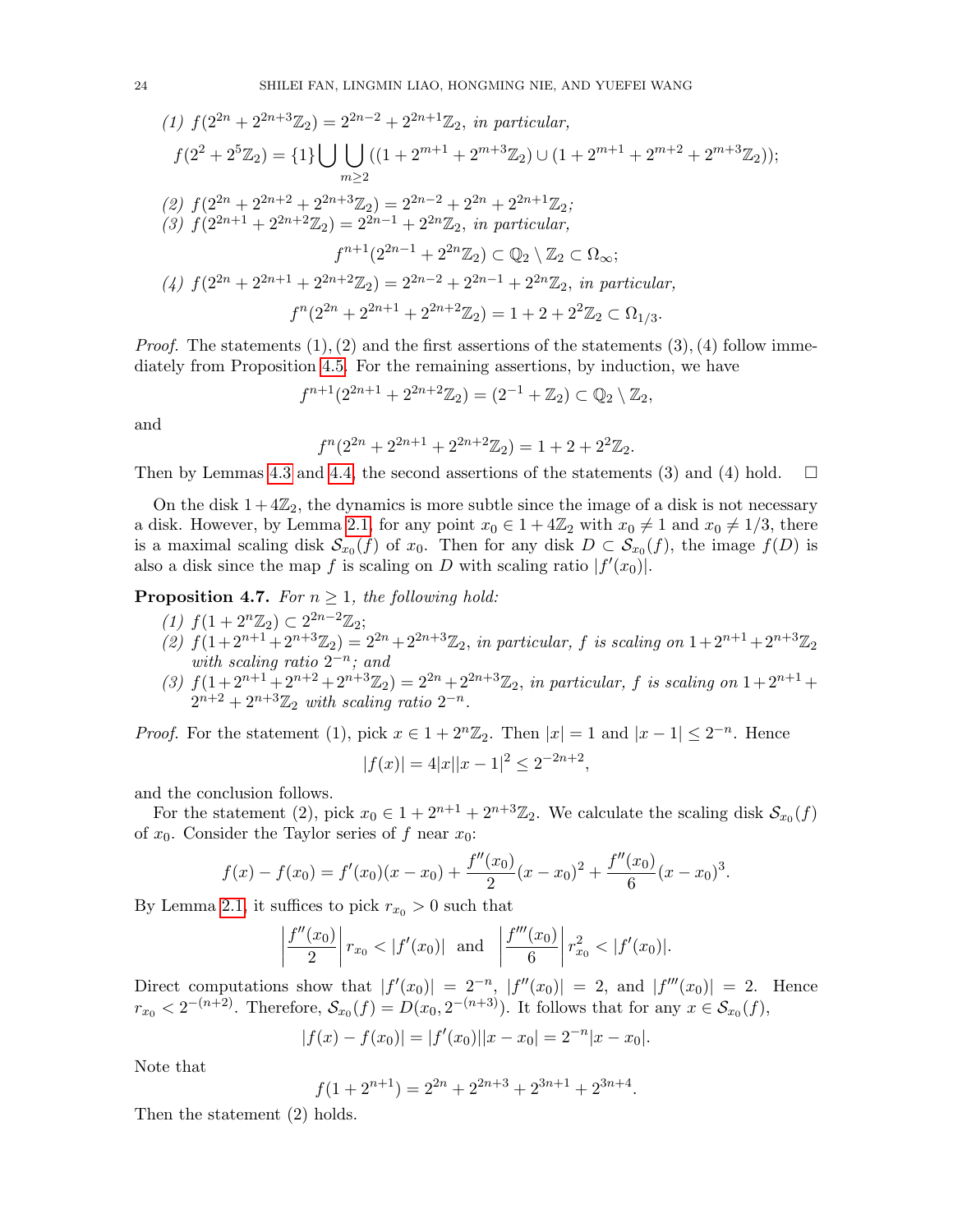For the statement (3), pick  $y_0 \in 1 + 2^{n+1} + 2^{n+2} + 2^{n+3}\mathbb{Z}_2$ . Again by Lemma [2.1,](#page-5-0) we have  $S_{y_0}(f) = D(y_0, 2^{-(n+3)})$ . Direct computations give us

$$
|f(1 + 2^{n+1} + 2^{n+2}) - 2^{2n}| = 2^{-(2n+4)}.
$$

Then the statement (3) holds.  $\square$ 

Corollary 4.8. The Fatou component  $\Omega_{1/3}$  is  $1 + 2 + 4\mathbb{Z}_2$ .

*Proof.* It follows immediately from Lemma [4.4](#page-22-2) and Proposition [4.7.](#page-23-0)  $\Box$ 

Now we can characterize the Julia set  $J(f)$ . Lemmas [4.3](#page-22-0) and [4.4](#page-22-2) imply that  $J(f)$  is contained in  $4\mathbb{Z}_2 \cup (1 + 4\mathbb{Z}_2)$ . In fact, we have the following proposition.

<span id="page-24-0"></span>Proposition 4.9. The Julia set of f is

$$
J(f) = \bigcap_{n\geq 1} f^{-n}(4\mathbb{Z}_2 \cup (1+4\mathbb{Z}_2)).
$$

*Proof.* If  $x \notin \bigcap_{n\geq 1} f^{-n}(4\mathbb{Z}_2 \cup (1+4\mathbb{Z}_2))$ , then there exists  $n_0 \geq 0$  such that  $f^{n_0}(x) \in (\mathbb{Q}_2 \setminus \mathbb{Z}_2) \cup (2 + 4\mathbb{Z}_2) \cup (1 + 2 + 4\mathbb{Z}_2).$ 

By Lemmas [4.3](#page-22-0) and [4.4,](#page-22-2) we conclude that  $x \in F(f)$ . Hence  $J(f) \subset \bigcap_{n \geq 1} f^{-n}(4\mathbb{Z}_2 \cup 1 + 4\mathbb{Z}_2)$ .

Conversely, pick  $y \in \bigcap_{n\geq 1} f^{-n}(4\mathbb{Z}_2 \cup (1+4\mathbb{Z}_2))$ . For any disk  $D := D_{\mathbb{Q}_2}(y,r)$ , we claim that  $\{f^k\}_{k\geq 1}$  is not equicontinuous on D. To ease notations, set

$$
W_0 := \bigcup_{n \ge 1} (1 + 2^{n+1} + 2^{n+3} \mathbb{Z}_2), \text{ and } W_1 := \bigcup_{n \ge 1} (1 + 2^{n+1} + 2^{n+2} + 2^{n+3} \mathbb{Z}_2).
$$

Shrinking D if necessary, let  $k_0 \geq 0$  be the smallest integer such that  $f^{k_0}(D) \subset W_0$  or  $f^{k_0}(D) \subset W_1$ . If there is no such  $k_0$ , then by Proposition [4.5](#page-22-1) and Corollary [4.6,](#page-22-3) we have  $y \in \text{GO}_{\mathbb{Q}_2}(1)$ , which implies  $y \in J_{\mathbb{C}_2}(f)$ , and hence by Theorem [1.2,](#page-2-0)  $y \in J(f)$ . Now, inductively define  $k_i > k_{i-1}$  to be the smallest positive integer such that  $f^{k_i}(D) \subset W_0$  or  $f^{k_i}(D) \subset W_1$ . By Propositions [4.5](#page-22-1) and [4.7,](#page-23-0) there exists  $m_i \geq 1$  such that the scaling ratio of f on  $f^{k_i}(D)$  is  $2^{-m_i}$ , and hence the scaling ratio of  $f^{k_{i+1}-k_i-1}$  on  $f^{k_i+1}(D)$  is  $4^{m_i}$ . In fact, the relation between  $k_j$  and  $m_i$  is  $m_i = k_{i+1} - k_i - 1$ . Hence  $\text{diam}(f^{k_i}(D)) = 2^{m_1 + m_2 \cdots + m_i} \cdot 4^{n_0} r$ . Since  $m_i \geq 1$ , there are only finitely many such  $k_i$ . Again by Propositions [4.5](#page-22-1) and [4.7,](#page-23-0) there exists  $\ell > \max\{k_i : i \geq 0\}$  such that  $f^{\ell}(D) \cap (1 + 4\mathbb{Z}_2) \neq \emptyset$ . Then  $f^{\ell}(D)$  contains 1. Hence D contains an  $\ell$ -th pre-image of 1. Since  $1 \in J(f)$ , by Lemma [2.8,](#page-8-0)  $D \cap J(f) \neq \emptyset$ . Thus the claim holds, and hence  $y \in J(f)$ .

Corollary 4.10. The Fatou set of f is

$$
F(f) = \bigcup_{n \ge 0} f^{-n}(\Omega_{\infty} \cup \Omega_{1/3}).
$$

In particular, any component of  $F(f)$  is eventually mapped to  $\Omega_{\infty}$  or  $\Omega_{1/3}$ .

*Proof.* Pick  $x \in F(f)$ . Suppose that  $x \notin \bigcup_{n\geq 0} f^{-n}(\Omega_\infty \cup \Omega_{1/3})$ . Then by Lemmas [4.3](#page-22-0) and [4.4,](#page-22-2) for any  $n \geq 0$ , we have  $f^{n}(x) \in 4\mathbb{Z}_2 \cup (1+4\mathbb{Z}_2)$ . Proposition [4.9](#page-24-0) implies that  $x \in J(f)$ , which is a contradiction. Hence  $x \in \bigcup_{n \geq 0} f^{-n}(\Omega_\infty \cup \Omega_{1/3}).$ 

For the other direction, if  $x \in \bigcup_{n\geq 0} \overline{f}^{-n}(\Omega_\infty \cup \Omega_{1/3})$ , then there exists  $n_0 \geq 0$  such that  $f^{n_0}(x) \in \Omega_\infty \cup \Omega_{1/3}$ . We claim that  $x \in F(f)$ . If, to the contrary,  $x \in J(f)$ , then from the portrait of the critical points of f we know that  $f^{i}(x)$  is not a critical point for  $0 \leq i \leq n_0 - 1$ . Hence, by Lemma [2.8,](#page-8-0)  $f^{n_0}(x) \in J(f)$ , which is impossible since  $f^{n_0}(x) \in$  $\Omega_{\infty} \cup \Omega_{1/3} \subset F(f).$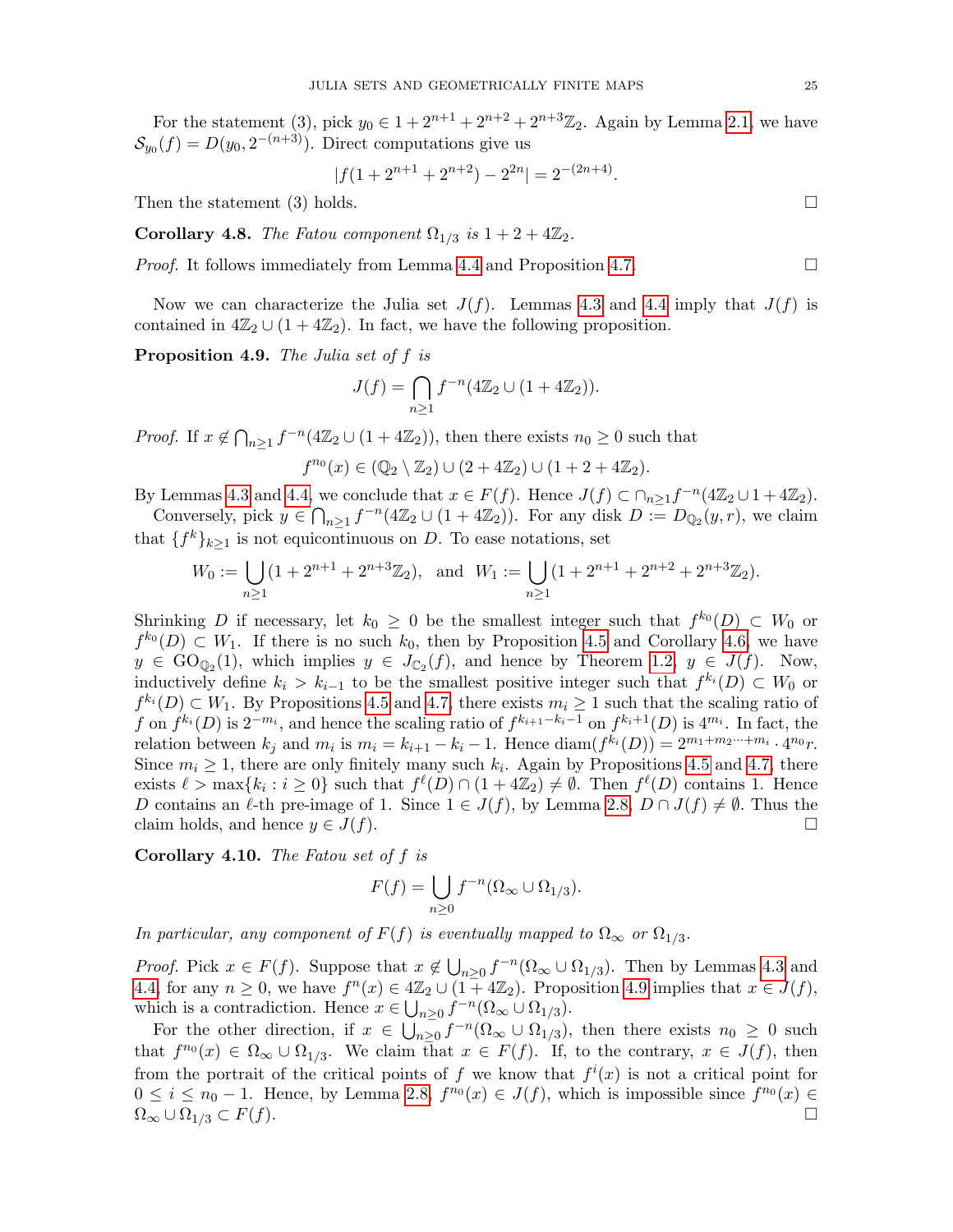<span id="page-25-0"></span>4.2. The tree of closed disks. To illustrate Corollary [4.6](#page-22-3) and Proposition [4.7,](#page-23-0) we use the tree of closed disks. Let  $\mathcal T$  be the space of closed disks in  $\mathbb Q_2$  with radii in the value group  $|\mathbb{Q}_2^{\times}|$ . Since for any two closed disks in  $\mathbb{Q}_2$ , either they are disjoint or one contains the other, the inclusion gives an order relation on  $\mathcal T$ . We assign an undirected edge  $[A, B]$  for the two elements A and B, if B is the smallest element in  $\mathcal T$  that is larger than A. Then the space  $\mathcal T$ admits a tree structure. The ends of the tree  $\mathcal T$  are points in  $\mathbb{P}^1_{\mathbb{Q}_2}$ . Denote by  $\partial \mathcal T$  the set of the ends and define  $\overline{\mathcal{T}} := \mathcal{T} \cup \partial \mathcal{T}$ . For such trees in a more general setting, we refer [\[23,](#page-33-28) Section 1.2].

Since  $\mathbb{Q}_2$  is not algebraically closed, the polynomial f does not induce a well-defined map on  $\overline{\mathcal{T}}$ . However, after removing countably many elements in  $\overline{\mathcal{T}}$ , there is a well-defined map on the corresponding complement. By Lemma [4.3,](#page-22-0) we now focus on the closed disks in  $\mathbb{Z}_2$ . Let  $\mathcal{T}_0 \subset \mathcal{T}$  be the set of closed disks in  $2\mathbb{Z}_2$  and let  $\mathcal{T}_1 \subset \mathcal{T}$  be the set of closed disks in  $1+2\mathbb{Z}_2$  removing the ones containing the critical point 1 or  $1/3$ , that is, we remove the disks of forms  $1 + 2^n \bar{\mathbb{Z}}_2$ ,  $1 + \sum_{k=1}^n 2^{2k-1} + 2^{2n} \mathbb{Z}_2$  and  $1 + \sum_{k=1}^n 2^{2k-1} + 2^{2n+1} \mathbb{Z}_2$ . Denote by  $\partial \mathcal{T}_0$ and  $\partial \mathcal{T}_1$  the sets of ends for  $\mathcal{T}_0$  and  $\mathcal{T}_1$ , respectively. Let  $\overline{\mathcal{T}}_0 := \mathcal{T}_0 \cup \partial \mathcal{T}_0$  and  $\overline{\mathcal{T}}_1 := \mathcal{T}_1 \cup \partial \mathcal{T}_1$ . Then the polynomial  $f$  induces a well-defined map

$$
F:\overline{\mathcal{T}}_0\cup\overline{\mathcal{T}}_1\to\overline{\mathcal{T}}.
$$

To view Corollary [4.6](#page-22-3) and Proposition [4.7](#page-23-0) from the map  $F$ , for  $n \geq 1$ , we define

$$
A_n := 2^{2n} + 2^{2n+3} \mathbb{Z}_2,
$$
  
\n
$$
A'_n := 2^{2n} + 2^{2n+2} + 2^{2n+3} \mathbb{Z}_2,
$$
  
\n
$$
B_n := 1 + 2^{n+1} + 2^{n+3} \mathbb{Z}_2,
$$
  
\n
$$
B'_n := 1 + 2^{n+1} + 2^{n+2} + 2^{n+3} \mathbb{Z}_2.
$$

Then under  $F$ , we have the following portrait (see Figure [1\)](#page-25-2):



FIGURE 1. The portrait of  $A_n$ ,  $A'_n$ ,  $B_n$  and  $B'_n$  under F.

<span id="page-25-1"></span>4.3. Proof of Theorem [4.2.](#page-21-2) We first establish several lemmas to relate the Julia dynamics of f to the symbolic dynamics. Recall the notations from Section [4.2.](#page-25-0) Set

<span id="page-25-2"></span>
$$
\begin{cases} \alpha_n := A_n \cap J(f), \\ \alpha'_n := A'_n \cap J(f), \\ \beta_n := B_n \cap J(f), \\ \beta'_n := B'_n \cap J(f), \\ \alpha_\infty := \{0\}, \\ \beta_\infty := \{1\}. \end{cases}
$$

Let

$$
\mathcal{A} := {\alpha_{\infty}, \beta_{\infty}, \alpha_1, \alpha'_1, \beta_1, \beta'_1, \cdots, \alpha_n, \alpha'_n, \beta_n, \beta'_n, \cdots }.
$$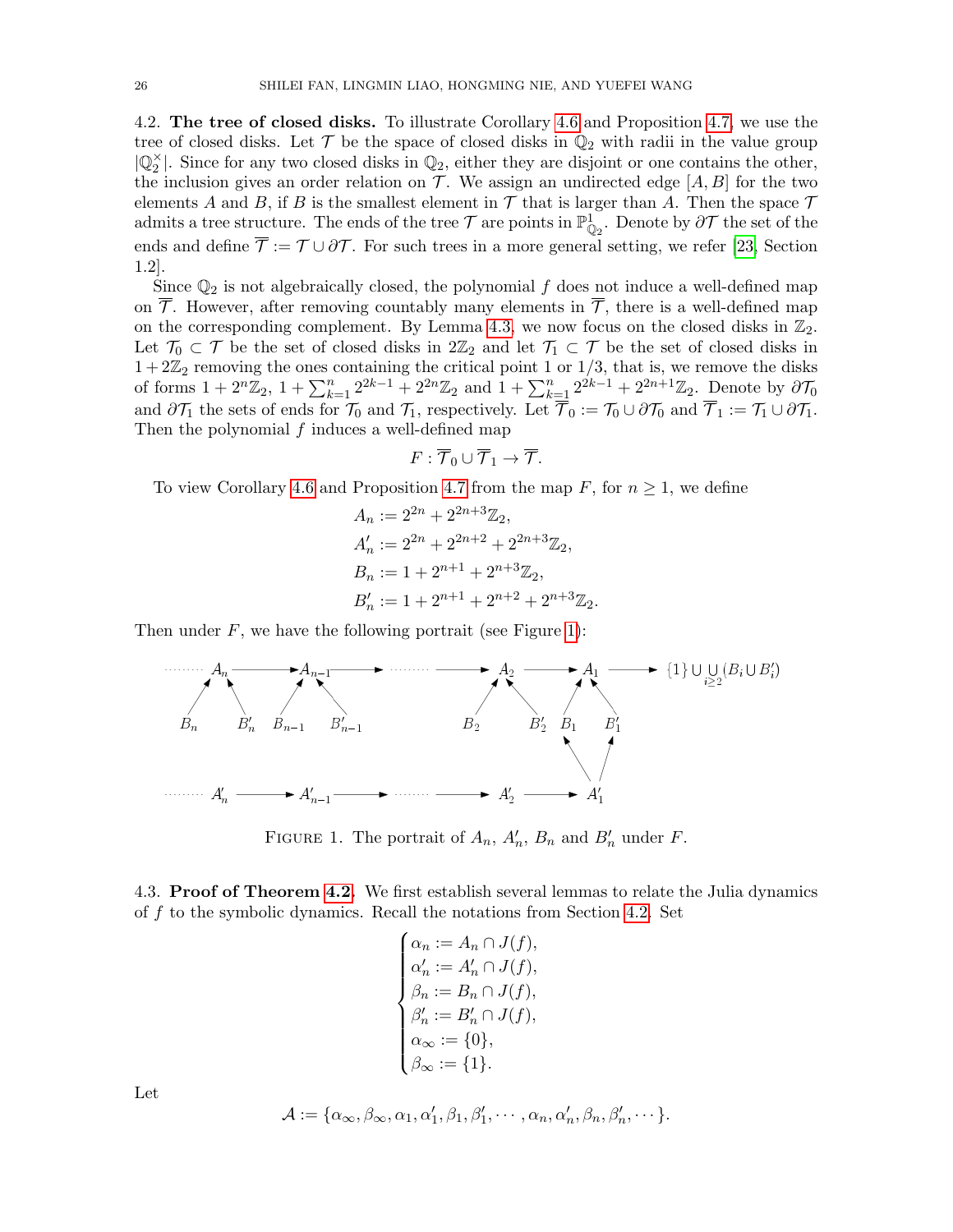Define the matrix  $A = (A_{\gamma_i, \gamma_j})_{\gamma_i, \gamma_j \in \mathcal{A}}$  by

$$
A_{\gamma_i, \gamma_j} = \begin{cases} 1 & \text{if } \gamma_j \subset f(\gamma_i), \\ 0 & \text{otherwise.} \end{cases}
$$

From Section [4.2,](#page-25-0) we know that

- (1) if  $\gamma_i \neq \alpha_1, \alpha'_1$ , then there is a unique  $\gamma_j \in \mathcal{A}$  such that  $A_{\gamma_i, \gamma_j} = 1$ ;
- (2) if  $\gamma_i = \alpha_1$ , we have  $A_{\alpha_1,\gamma_j} = 1$  if and only if  $\gamma_j = \beta_{\infty}, \beta_n$  or  $\beta'_n$  for some  $n \geq 2$ ; and
- (3) if  $\gamma_i = \alpha'_1$ , then  $A_{\gamma_i, \gamma_j} = 1$  if and only if  $\gamma_j \in {\beta_1, \beta'_1}$ .

Let  $(\Sigma_A, \sigma)$  be the corresponding subshift on the alphabet A defined by A. From Section [4.1,](#page-21-1) the set A is a partition of  $J(f)$ . Thus we immediately obtain an element in  $\Sigma_A$  for each point  $x \in J(f)$ :

<span id="page-26-0"></span>**Lemma 4.11.** For each  $x \in J(f)$ , there is a unique sequence  $(\gamma_j)_{j \geq 0} \in \Sigma_A$  such that  $f^j(x) \in$  $\gamma_j$ .

We say that the sequence in Lemma [4.11](#page-26-0) is the *code sequence* of x. Consider the coding map

$$
h: J(f) \to \Sigma_A,
$$

sending x to its code sequence. The next result claims that the map  $h$  is a bijection.

<span id="page-26-1"></span>**Lemma 4.12.** For any  $(\gamma_i)_{i>0} \in \Sigma_A$ , there is a unique point  $x \in J(f)$  such that the code sequence of x is  $\{\gamma_j\}_{j\geq 0}$ .

To prove Lemma [4.12,](#page-26-1) we first define the sequence  $\{T_{\gamma_i,\gamma_{i+1}}\}_{j\geq 0}$  of inverse maps along  $\{\gamma_j\}_{j\geq 0}$ :

$$
T_{\gamma_j\gamma_{j+1}}:\gamma_{j+1}\to\gamma_j
$$

satisfying  $f \circ T_{\gamma_j \gamma_{j+1}} = id_{\gamma_{j+1}}$ . By Propositions [4.5](#page-22-1) and [4.7,](#page-23-0) if  $\gamma_j \in {\alpha_1, \alpha'_1, \cdots}$ , the inverse map  $T_{\gamma_j,\gamma_{j+1}}$  is scaling with scaling ratio 1/4; and if  $\gamma_j \in {\beta_n, \beta_n'}$ , the map  $T_{\gamma_j,\gamma_{j+1}}$  is scaling with scaling ratio  $2^n$ .

Now we can prove Lemma [4.12.](#page-26-1)

*Proof of Lemma [4.12.](#page-26-1)* Pick a sequence  $\{y_j\}_{j\geq 0} \subset J(f)$  such that  $y_j \in \gamma_j$ . Define

$$
x_j := T_{\gamma_0 \gamma_1} \circ \cdots \circ T_{\gamma_{j-1} \gamma_j}(y_j).
$$

If there exists  $j_0 \geq 0$  such that  $\gamma_{j_0} = \alpha_{\infty}$ , then  $\gamma_j = \alpha_{\infty}$  for all  $j \geq j_0$ . Hence in this case,  $x_j$ converges. Now we assume that  $\gamma_j \neq \alpha_\infty$  for all  $j \geq 0$ . Let  $0 \leq i_0 < i_1 < \cdots < i_{k(j)} \leq j-1$ be all integers such that  $\gamma_{i_\ell} \subset 1 + 4\mathbb{Z}_2$  for  $1 \leq \ell \leq k(j)$ . Note that  $k(j) \to \infty$ , as  $j \to \infty$ . To ease notations, set  $k = k(j)$ . Rewrite

$$
x_j = T_{\gamma_0 \gamma_1} \circ \cdots \circ T_{\gamma_{i_0} \gamma_{i_0+1}} \circ \cdots \circ T_{\gamma_{i_k} \gamma_{i_k+1}} \circ \cdots \circ T_{\gamma_{j-1} \gamma_j}(y_j).
$$

By Propositions [4.5](#page-22-1) and [4.7](#page-23-0) for any  $0 \leq \ell \leq k-1$ , the map  $T_{\gamma_{i_\ell}\gamma_{i_\ell+1}} \circ \cdots \circ T_{\gamma_{i_{\ell+1}-1}\gamma_{i_{\ell+1}}}$  is scaling with scaling ratio no more than 1/2. Moreover, for  $0 \le i \le i_0 - 1$ , the map  $T_{\gamma_i, \gamma_{i+1}}$  is scaling with scaling ratio  $1/4$ . Hence

$$
|x_{j+m}-x_j| \leq \frac{1}{2^k} \left|T_{\gamma_k \gamma_{k+1}} \circ \cdots \circ T_{\gamma_{j+m-1} \gamma_{j+m}}(y_{j+m}) - T_{\gamma_k \gamma_{k+1}} \circ \cdots \circ T_{\gamma_{j-1} \gamma_j}(y_j)\right|.
$$

By Proposition [4.9,](#page-24-0) we have  $\gamma_k \subset J(f) \subset \mathbb{Z}_2$ . It follows that

$$
|x_{j+m} - x_j| \le \frac{1}{2^k}.
$$

Hence  ${x_j}_{j>0}$  is a Cauchy sequence. Set

$$
x := \lim_{j \to \infty} x_j.
$$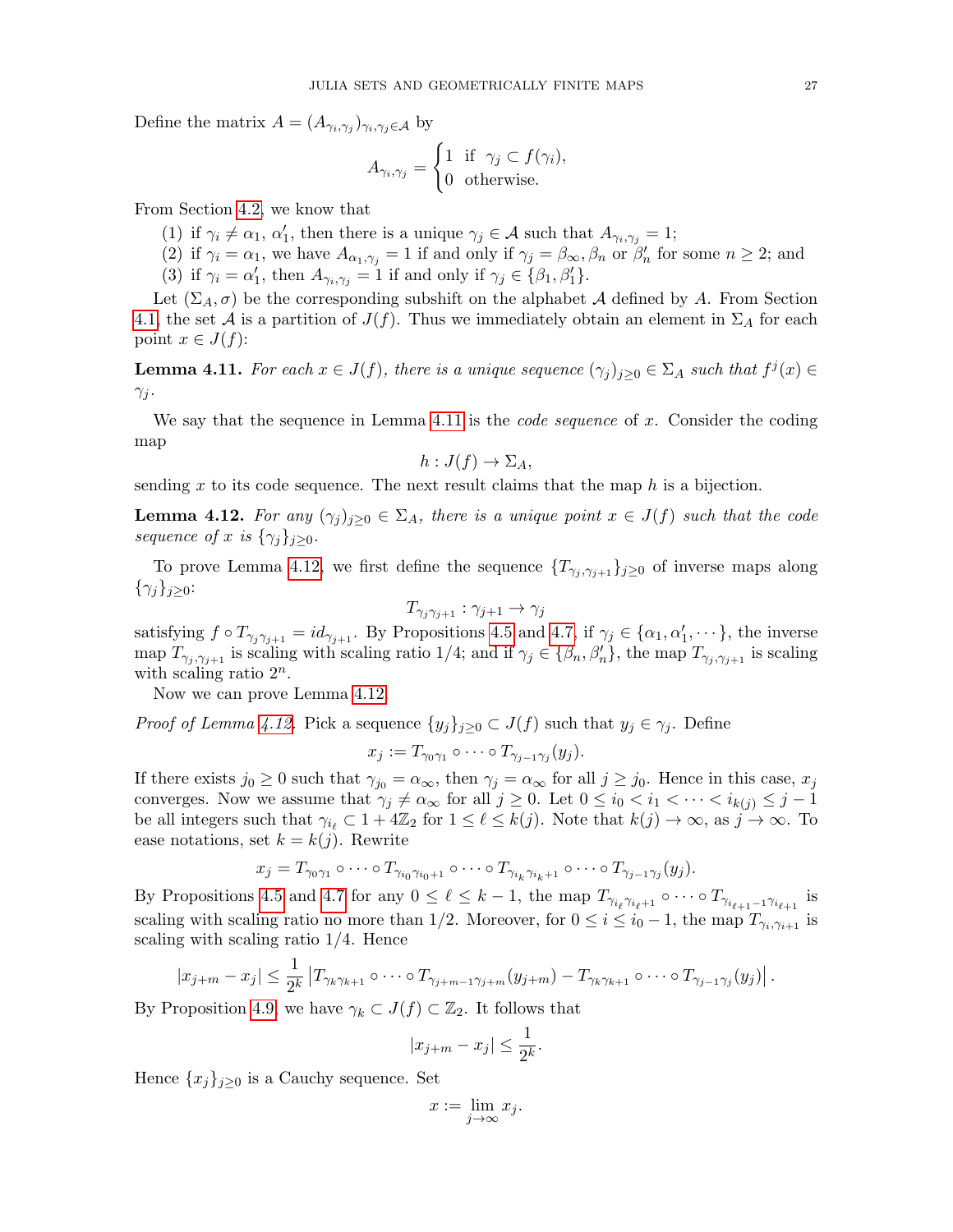Since the scaling ratio of  $T_{\gamma_i,\gamma_{i+1}}$  is in the value group  $|\mathbb{Q}_2^{\times}|$ , all  $x_j \in \mathbb{Q}_2$ . Therefore, the point  $x \in \mathbb{Q}_2.$ 

Observe that x is independent of the choice of  $\{y_j\}_{j\geq 0}$ . Indeed, for any other sequence  $\{y'_j\}_{j\geq 0} \subset J(f)$  with  $y'_j \in \gamma_j$ , let

$$
x'_j := T_{\gamma_0 \gamma_1} \circ \cdots \circ T_{\gamma_{j-1} \gamma_j} (y'_j).
$$

Then

$$
|x'_j - x_j| \leq \frac{1}{2^k} |T_{\gamma_k \gamma_{k+1}} \circ \cdots \circ T_{\gamma_{j-1} \gamma_j}(y_j) - T_{\gamma_k \gamma_{k+1}} \circ \cdots \circ T_{\gamma_{j-1} \gamma_j}(y'_j)|
$$

Again, noting that  $\gamma_k \subset J(f) \subset \mathbb{Z}_2$ , we have  $|x'_j - x_j| \to 0$ , as  $j \to 0$ ,

Obviously,  $x \in J(f)$  and the code sequence of x is  $\{\gamma_j\}_{j\geq 0}$ . Now we show such x is unique. We may assume that  $\gamma_j \neq \alpha_\infty$  for all  $j \geq 0$ . For otherwise, the uniqueness of x follows immediately from the fact that f is a bijection on each  $\gamma \in A$ . Suppose that  $\tilde{x} \in J(f)$  also has the code sequence  $\{\gamma_j\}_{j\geq 0}$ . Then  $f^n(x)$  and  $f^n(\tilde{x})$  are in  $\gamma_n$ . Hence  $|f^n(x) - f^n(\tilde{x})|$  is bounded for all  $n \geq 0$ . However, there exists a sequence  $\{n_i\}$  such that  $f^{n_i}$  is scaling on  $\gamma_0$ with scaling ratio no less than  $2^i$ . Hence

$$
|f^{n_i}(x) - f^{n_i}(\tilde{x})| \ge 2^i |x - \tilde{x}|.
$$

Thus  $\tilde{x} = x$ .

Recall that  $\sigma : \Sigma_A \to \Sigma_A$  is the (left-)shift. Considering the code sequences in Lemma [4.12,](#page-26-1) we obtain a conjugacy between f and  $\sigma$  via h.

<span id="page-27-0"></span>Corollary 4.13. On  $J(f)$ ,

 $h \circ f = \sigma \circ h.$ 

*Proof.* For  $x \in J(f)$ , let  $\{\gamma_j\}_{j\geq 0}$  be its code sequence. Then for any  $\{y_j\} \subset J(f)$  with  $y_j \in \gamma_j$ , we have

$$
h \circ f(x) = h \circ f\left(\lim_{j \to \infty} T_{\gamma_0 \gamma_1} \circ \cdots \circ T_{\gamma_{j-1} \gamma_j}(y_j)\right).
$$

Note that  $f \circ T_{\gamma_0 \gamma_1} = id_{\gamma_1}$ . It follows that

$$
h \circ f(x) = h\left(\lim_{j \to \infty} T_{\gamma_1 \gamma_2} \circ \cdots \circ T_{\gamma_{j-1} \gamma_j}(y_j)\right) = (\gamma_1, \gamma_2, \cdots) = \sigma \circ h(x).
$$

The conclusion follows.

Now we are ready to prove Theorem [4.2](#page-21-2)

*Proof.* By Proposition [4.12](#page-26-1) and Corollary [4.13,](#page-27-0) it suffices to prove that the map h is continuous and open from  $I(f)$  to  $\Sigma_A \setminus h(\text{GO}(1))$ . We first show the continuity of h. Let U be an open set in  $h(I(f))$  and pick  $x \in I(f)$  with  $h(x) \in U$ . Write  $h(x) = (\gamma_i)_{i>0}$ . Then there exists  $m \geq 1$  such that the cylinder set  $C := [\gamma_0 \cdots \gamma_m] \subset \Sigma_A$  is contained in U. For the set  $h^{-1}(C)$ , we have  $x \in h^{-1}(C)$  and  $h^{-1}(C) = \bigcap_{j=0}^m f^{-j}(\gamma_j)$ . Since  $x \notin GO(1)$ , we have  $\gamma_j \notin {\alpha_\infty, \beta_\infty}$  and hence  $\gamma_j$  is an open set in  $J(f)$ . Since f is continuous, then  $f^{-j}(\gamma_j)$  is open and hence  $h^{-1}(C)$  is open. Therefore, h is continuous.

Now we show the openness of h. Let W be an open subset in  $I(f)$ . By Propositions [4.5](#page-22-1) and [4.7,](#page-23-0) there exists  $\ell \geq 0$  such that  $f^{\ell}(W) \supset (1 + 4\mathbb{Z}_2) \cap I(f)$ . Then

$$
f^{\ell+1}(W) \supset 4\mathbb{Z}_2 \cap I(f)
$$
, and hence  $f^{\ell+2}(W) \supset \mathbb{Z}_2 \cap I(f) = I(f)$ .

Pick  $(\gamma_i)_{i\geq 0} \in h(W)$ . Since f is a bijection from  $\gamma$  to  $f(\gamma)$  for any  $\gamma \in \mathcal{A}$ , the set  $h(W)$ contains the cylinder  $[\gamma_0 \cdots \gamma_{\ell+1}] \subset \Sigma_A$ . Therefore, h is open.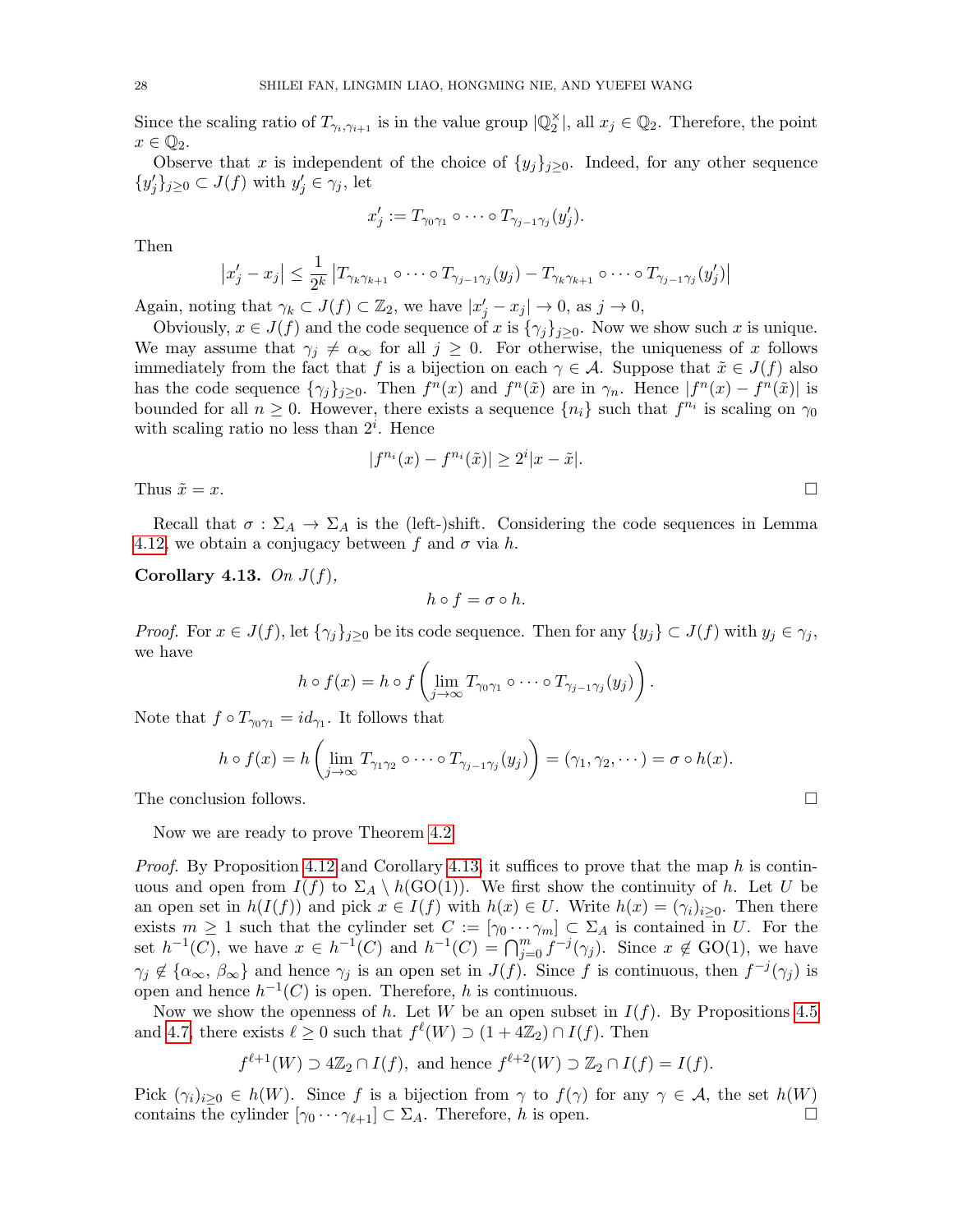<span id="page-28-1"></span>4.4. Gurevich entropy. Consider the natural directed graph  $\Gamma_A$  induced by the matrix A in Section [4.3,](#page-25-1) that is,  $\Gamma_A$  has vertices in A, and possesses an edge from  $\gamma_i \in A$  to  $\gamma_j \in A$ if and only if  $A_{b_i b_j} = 1$ . From Section [4.2,](#page-25-0) the graph  $\Gamma_A$  is not strongly connected. Hence the matrix A is reducible. Now we consider its irreducible component that corresponds to a maximal strongly connected subgraph of  $\Gamma_A$ . In fact, the matrix A has a unique such irreducible component  $A'$ , which corresponds to the symbol set

$$
\mathcal{A}':=\{\alpha_1,\alpha_2,\beta_2,\beta_2',\cdots,\alpha_n,\beta_n,\beta_n',\cdots\}.
$$

Denote by  $\Sigma'_{A'}$  the corresponding subspace and let  $(\Sigma'_{A'}, \sigma')$  be the corresponding subsystem of  $(\Sigma_A, \sigma)$ , where  $\sigma' = \sigma|_{\Sigma'_{A'}}$ . We now compute the Gurevich entropy  $h_G(\Sigma'_{A'}, \sigma')$  of the system  $(\Sigma'_{A'}, \sigma')$ .

Note that the matrix  $A'$  has the form

|            | $\alpha_1$ | $\alpha_2$ | $\beta_2$ | $\beta_2'$ | $\alpha_3$ | $\beta_3$ | $\beta_3'$ | $\alpha_4$ | $\beta_4$   | $\beta_4'$ | $\alpha_5$ | $\beta_5$    | $\beta'_5$   | .         |
|------------|------------|------------|-----------|------------|------------|-----------|------------|------------|-------------|------------|------------|--------------|--------------|-----------|
| $\alpha_1$ |            |            | 1         | 1          |            | 1         | 1          |            | $\mathbf 1$ | 1          |            | $\mathbf{1}$ | $\mathbf{1}$ | $\cdots$  |
| $\alpha_2$ | 1          |            |           |            |            |           |            |            |             |            |            |              |              | $\cdots$  |
| $\beta_2$  |            | 1          |           |            |            |           |            |            |             |            |            |              |              | .         |
| $\beta_2'$ |            | 1          |           |            |            |           |            |            |             |            |            |              |              | .         |
| $\alpha_3$ |            |            |           |            |            |           |            |            |             |            |            |              |              | $\cdot$ . |
| $\beta_3$  |            |            |           |            | 1          |           |            |            |             |            |            |              |              |           |
| $\beta_3'$ |            |            |           |            | 1          |           |            |            |             |            |            |              |              | $\cdots$  |
| $\alpha_4$ |            |            |           |            | 1          |           |            |            |             |            |            |              |              |           |
| $\beta_4$  |            |            |           |            |            |           |            |            |             |            |            |              |              | $\cdots$  |
| $\beta_4'$ |            |            |           |            |            |           |            |            |             |            |            |              |              | . .       |
| $\alpha_5$ |            |            |           |            |            |           |            | 1          |             |            |            |              |              | . .       |
| $\beta_5$  |            |            |           |            |            |           |            |            |             |            | 1          |              |              |           |
| $\beta'_5$ |            |            |           |            |            |           |            |            |             |            | 1          |              |              |           |
| $\vdots$   | $\bullet$  |            |           |            |            |           |            |            |             |            |            |              |              | $\bullet$ |

Then the number of first return loops at  $\alpha_1$  of length  $n \geq 1$  is

$$
\delta_{\alpha_1}(n) = \begin{cases} 0 & \text{if } n \le 2, \\ 2 & \text{if } n \ge 3. \end{cases}
$$

Recall Section [2.6](#page-9-2) and consider

$$
G_{\alpha_1}(z) = \sum_{n \ge 1} \delta_{\alpha_1}(n) z^n = \sum_{n \ge 3} 2z^n.
$$

If  $|z|$  < 1, then

$$
G_{\alpha_1}(z) = \frac{2z^3}{1-z}.
$$

In this case,  $1 - G_{\alpha_1}(z)$  has a root  $R \approx 0.58975$  that is a root of  $2z^3 + z - 1$  and hence is algebraic. Note that  $0 < R < 1$ . Then  $G_{\alpha_1}(z)$  converges on  $|z| < R$ . Thus,

$$
h_G(\Sigma'_{A'}, \sigma') = -\log R \approx 0.52806.
$$

# 5. Geometrically finite rational maps

<span id="page-28-0"></span>The goal of this section is to prove Theorem [1.3.](#page-2-1) We first investigate the case that the Julia critical points are iteratedly prefixed in Section [5.1.](#page-29-0) Then we prove the general case in Section [5.2.](#page-32-6)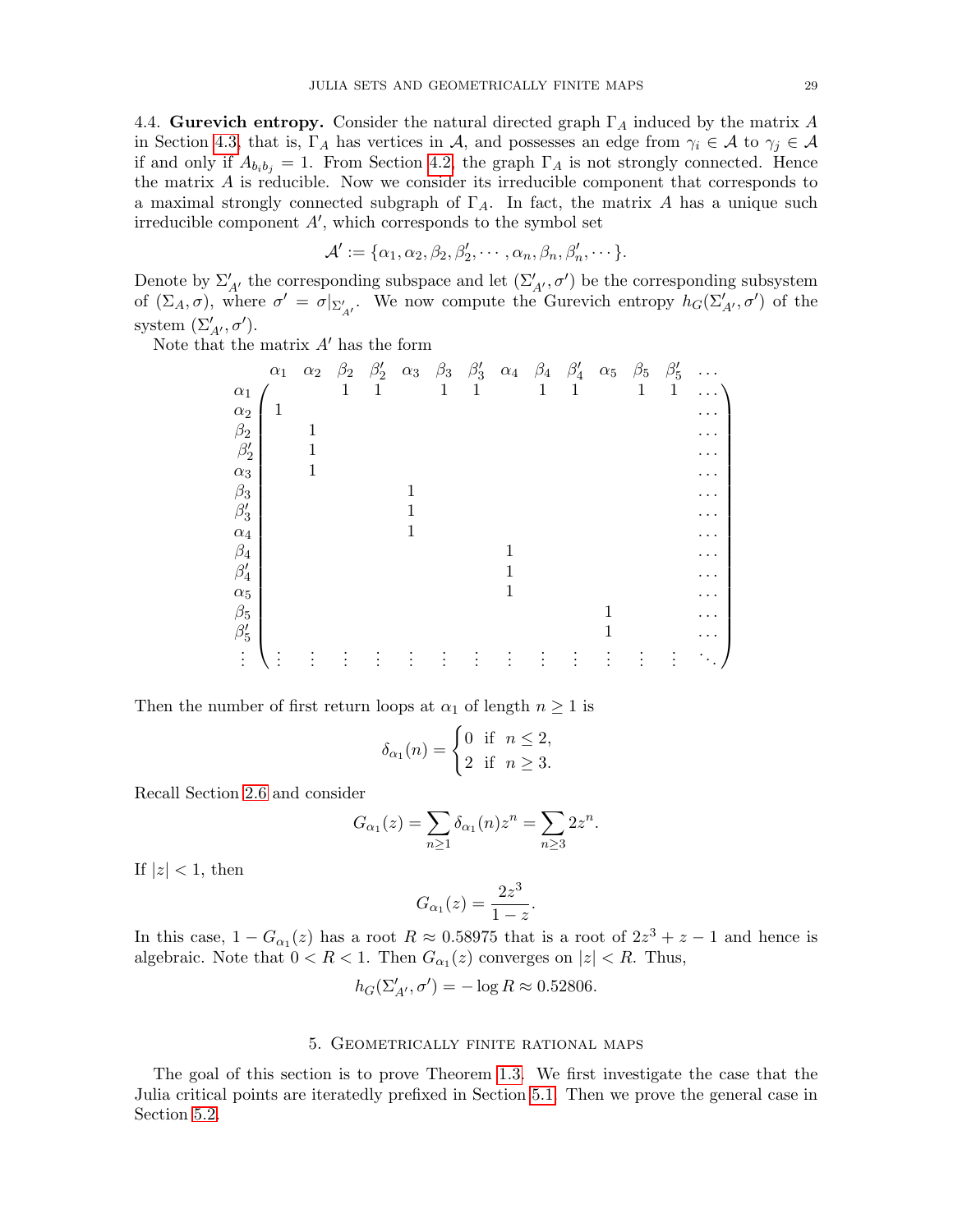<span id="page-29-0"></span>5.1. Reduced version of Theorem [1.3.](#page-2-1) Recall that a point  $x \in \mathbb{P}^1$  is *iteratedly prefixed* under a rational map  $\phi \in K(z)$  if there exists  $n \geq 0$  such that  $\phi^{n}(x)$  is a fixed point of  $\phi$ .

<span id="page-29-1"></span>**Theorem 5.1.** Let  $\phi \in K(z)$  be a rational map of degree at least 2. Suppose all the critical points in  $\mathrm{Crit}_K^*(\phi)$  are iteratedly prefixed under  $\phi$ . Then the conclusion of Theorem [1.3](#page-2-1) holds.

<span id="page-29-2"></span>Remark 5.2. Since all the fixed points in Julia set are repelling, any point in Crit<sup>\*</sup><sub>K</sub> $(\phi)$  in Theorem [5.1](#page-29-1) is mapped to some repelling fixed point.

The remainder of this section is devoted to proving Theorem [5.1.](#page-29-1) To unify the proof, we consider a suitable finite extension  $\widetilde{K}$  of K such that  $\phi$ , regarded as a map acting on  $\mathbb{P}^1_{\widetilde{K}}$ , has a nonempty Fatou set. The existence of such extension follows form the fact that  $\phi$  has a nonrepelling fixed point in  $F_{\mathbb{C}_p}(\phi)$ , see [\[9,](#page-33-8) Proposition 4.2]. Since the conjugacy via an automorphism of  $\mathbb{P}^1_{\hat{r}}$  $\overline{\widetilde{K}}$  preserves the corresponding dynamics, we may assume that  $J_{\widetilde{K}}(\phi)$  is contained in the ring  $\mathcal{O}_{\widetilde{K}}$  of integers of  $\widetilde{K}$ . It follows that  $J_K(\phi) \subset J_{\widetilde{K}}(\phi) \subset \mathcal{O}_{\widetilde{K}}$ .

By Corollary [2.6,](#page-6-1) we can construct a scaling covering  $\mathcal{P}_0$  of  $J_K(\phi)$  in  $\mathbb{P}^1_{\hat{\mathbf{k}}}$  $\frac{1}{\tilde{K}}$ , that is,  $\mathcal{P}_0$  is a set of disks in  $\mathbb{P}^1_{\hat{t}}$  $\frac{1}{\tilde{K}}$  such that

- (1) each  $U \in \mathcal{P}_0$  is either the restriction of a scaling disk of  $\phi$  to  $\mathbb{P}^1_{\tilde{t}}$  $\frac{1}{\tilde{K}}$  or a singleton
- (2)  $U \cap J_K(\phi) \neq \emptyset$ , and
- (3)  $J_K(\phi) \subset \bigcup$  $U$ .
- $U \in \mathcal{P}_0$

Indeed, there is only finitely many maximal scaling disks intersecting  $J_K(\phi)$  outside a small neighborhood W of  $\mathrm{Crit}_K^*(\phi)$ , and in W there are countably many maximal scaling disks intersecting  $J_K(\phi)$  together with the singletons of points in Crit $_K^*(\phi)$ .

By Remark [5.2,](#page-29-2) for any  $c \in \mathrm{Crit}_K^*(\phi)$ , considering the forward orbit  $\mathcal{O}_{\phi}(c)$  and the corresponding forward orbit of the elements in  $P_0$  near c, we can decompose a small neighborhood of each point  $x \in \mathcal{O}_{\phi}(c)$  into countably many scaling disks together with the singleton  $\{x\}$ . Then we obtain a new scaling covering from  $P_0$ , and to abuse notation, we also denote it by  $P_0$ . Note that  $P_0$  contains countably many elements, in particular, it contains all the singletons with one element in  $\bigcup_{n\geq 0} \phi^n(\mathrm{Crit}_K^*(\phi))$ . Moreover, since by Theorem [2.13](#page-9-0) and the fact that  $F_{\mathbb{C}_p}(\phi) \cap \mathbb{P}^1_K \subset F_K(\phi)$ , there are finitely many nonrepelling cycles in  $\mathbb{P}^1_K$ , we can assume that each element in  $P_0$  is uniformly away from the nonrepelling cycles. Furthermore, we can also assume that each element in  $\mathcal{P}_0$  is uniformly away from  $\mathrm{Crit}_{\mathbb{C}_p}(\phi) \setminus \mathrm{Crit}_K^*(\phi)$ .

The next result claims that any nonsingleton element in  $P_0$  has an iterated image containing at least two distinct elements in  $P_0$ .

<span id="page-29-3"></span>**Lemma 5.3.** For any  $U \in \mathcal{P}_0$ , suppose U is not a singleton. Then there exists  $m \geq 1$  such that  $\phi^m(U)$  contains at least two distinct elements in  $\mathcal{P}_0$ .

*Proof.* Let  $U_{\mathbb{C}_p} \subset \mathbb{P}^1_{\mathbb{C}_p}$  be the set such that  $U_{\mathbb{C}_p} \cap \mathbb{P}^1_{\tilde{K}} = U$ . If there exists  $n_0 \ge 1$  such that  $\lim_{\delta \to 0} (U) \cap C_{\mathbb{R}}$  if  $\mathbb{R}^d$  consider the smallest such  $\mathbb{R}^d$  and pick  $\phi^{n_0}(U) \cap \mathrm{Crit}_K^*(\phi) \neq \emptyset$ , consider the smallest such  $n_0$  and pick a point  $c_0$  in this intersection. It follows that  ${c_0}$  is a singleton in  $\mathcal{P}_0$ . Moreover, there exists  $x \in \phi^{n_0}(U) \setminus {c_0}$  since U is not a singleton and  $\phi^{n_0}$  is scaling on  $U_{\mathbb{C}_p}$ . Then letting  $U_x$  be the element in  $\mathcal{P}_0$  such that  $x \in U_x$ , we have  $U_x \subset \phi^{n_0}(U)$ . Hence  $U_x \cup \{c_0\} \subset \phi^{n_0}(U)$ , which, in this case, implies the conclusion by taking  $m = n_0$ .

Now we assume that  $\phi^n(U) \cap \mathrm{Crit}_K^*(\phi) = \emptyset$  for any  $n \geq 1$ . Suppose, on contrary that there is no such m. Then from the construction of  $\mathcal{P}_0$ , the map  $\phi^n$  is scaling on  $U_{\mathbb{C}_p}$  for all  $n \geq 1$ . If Crit<sup>\*</sup><sub>K</sub> $(\phi) = \emptyset$ , then by Corollary [2.6,](#page-6-1)  $\mathcal{P}_0$  contains finitely many elements and hence the union  $\bigcup_{n\geq 1}\phi^n(U_{\mathbb{C}_p})$  disjoints  $\mathrm{Crit}_{\mathbb{C}_p}(\phi)$ . If  $\mathrm{Crit}_K^*(\phi)\neq\emptyset$ , picking  $c\in\mathrm{Crit}_K^*(\phi)$ , we have the union  $\cup_{n\geq 1}\phi^n(U_{\mathbb{C}_p})$  does not contain c. Noting that  $\mathrm{Crit}_{\mathbb{C}_p}(\phi)$  contains at least two distinct points and  $c \in J_K(\phi) \subset J_{\mathbb{C}_p}(\phi)$ , by [\[9,](#page-33-8) Theorem 5.19], in both cases, we conclude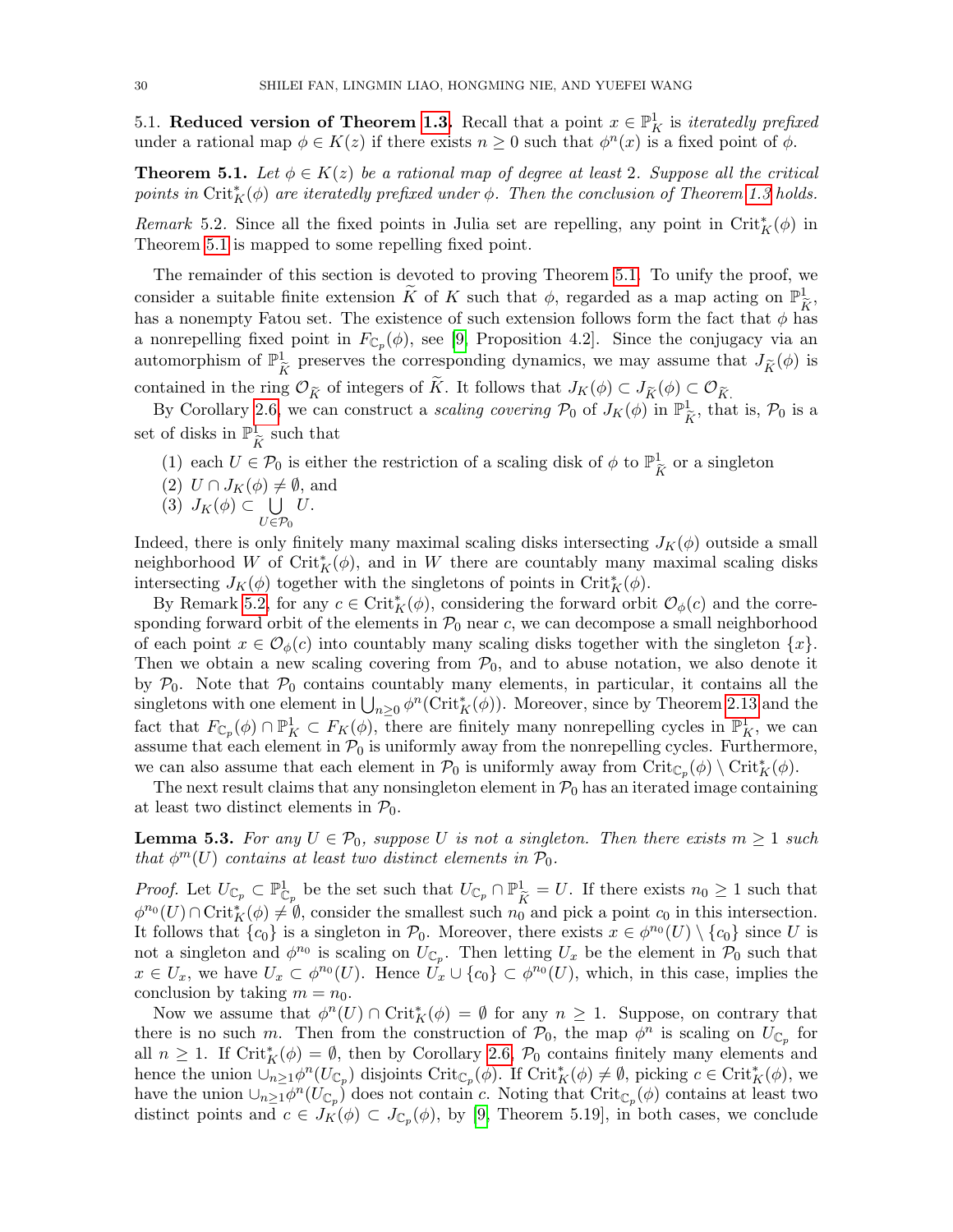that  $U_{\mathbb{C}_p} \subset F_{\mathbb{C}_p}(\phi)$ . This is a contradiction, since  $U \cap J_K(\phi) \neq \emptyset$  and hence  $U_{\mathbb{C}_p}$  intersects  $J_{\mathbb{C}_p}(\phi)$ .  $(\phi)$ .

We say that a scaling covering P of  $J_K(\phi)$  is *compatible* if for each  $V \in \mathcal{P}$ , the image  $\phi(V)$  is a union of elements in P. In the following result, decomposing the elements in  $\mathcal{P}_0$ , we obtain a compatible scaling covering  $P$  of  $J_K(\phi)$  in  $\mathbb{P}^1_{\widetilde{\kappa}}$ , which will turn out that the intersections of elements in  $P$  and  $J_K(\phi)$  give us the states of the desired Markov shift.

<span id="page-30-0"></span>**Lemma 5.4.** There is a compatible scaling covering  $P$  of  $J_K(\phi)$  in  $\mathbb{P}^1_{\widetilde{\mathcal{K}}}$  such that  $P$  has  $\frac{1}{K}$  countably many elements and each singleton in P contains only one element in the union  $\bigcup_{n\geq 0} \phi^n(\mathrm{Crit}_K^*(\phi)).$ 

*Proof.* Let  $c \in \operatorname{Crit}_K^*(\phi)$ . By Remark [5.2,](#page-29-2) in the forward orbit of c, there is a repelling fixed point  $z_c$ . Consider a small neighborhood  $V_{z_c}$  of  $z_c$  and let  $\mathcal{X}_c$  be the set of corresponding iterated preimages of  $V_{z_c}$  along the orbit  $\mathcal{O}_{\phi}(c) = \{c, \phi(c), \cdots, z_c\}$ . Then define  $X_c$  to be the union of all elements in  $\mathcal{X}_c$ , and denote  $Y := \cup_{c \in \text{Crit}_K^*(\phi)} X_c$ . By Proposition [2.5,](#page-6-0) the map  $\phi$  has a constant scaling ratio on  $V_{z_c}$ . Moreover, there is a finite subset  $\mathcal{D}_{z_c} \subset \mathcal{P}_0$ , each of whose elements is a subset of  $V_{z_c}$ , such that for any element  $V \in \mathcal{P}_0$  with  $V \subset V_{z_c}$ , there exists a smallest  $m \geq 0$  such that  $\phi^m(V) \in \mathcal{D}_{z_c}$ . Then for any points in  $\mathcal{O}_{\phi}(c)$ , we denote by  $V_c$  the set of the finitely many elements in  $\mathcal{P}_0$  that are the corresponding iterated preimages of elements in  $\mathcal{D}_{z_c}$  along  $\mathcal{O}_{\phi}(c)$ , and write  $\mathcal{V} = \cup_{c \in \text{Crit}_K^*(\phi)} \mathcal{V}_c$ .

For a nonsingleton element  $U \in \mathcal{P}_0$ , let us consider the orbit of U and decompose the elements in  $\mathcal{P}_0$  intersecting this orbit as follows. In the case that U is either in V or not a subset of Y, if there exist  $i \geq 1$  and  $U_i \in \mathcal{P}_0$  such that  $\phi^i(U) \subsetneq U_i$ , then let  $r_i := \text{diam}(\phi^i(U))$ and decompose  $U_i$  into small disks in  $U_i$  with diameter  $r_i$ . Note that  $U_i \neq U$ ; for otherwise, since  $U_i \cap J_K(\phi) \neq \emptyset$ , it follows that there exists  $1 \leq j \leq i-1$  such that  $\phi^j(U)$  contains a critical point in  $c_0 \in \text{Crit}_{K}^*(\phi)$  and, in turn  $\phi^i(U) = \phi^{i-j}(\phi^j(U))$  and hence U contains an iterated image x of  $c_0$ , so  $U = \{x\}$  since U and  $\{x\}$  are contained in  $\mathcal{P}_0$ , which contradicts the assumption that  $U$  is not a singleton. By Lemma [5.3](#page-29-3) and the finiteness of such  $U$  in this case, the decomposition procedure stops in finitely many steps. Now for each  $U \in \mathcal{P}_0$  that is not in V but a subset of Y, there exists  $\ell \geq 1$  such that  $\phi^{\ell}(U)$  is in V, and then we can decompose U according the decomposition on  $\phi^{\ell}(U)$ .

After decomposing, we consider the disks intersecting  $J_K(\phi)$  and obtain a scaling covering P of  $J_K(\phi)$ , each of whose countably many elements is either a disk or a singleton having element in  $\bigcup_{n\geq 0} \phi^n(\mathrm{Crit}_K^*(\phi)).$ 

Let us check that P is compatible. It suffices to show that if  $\phi(U') \subset U''$  for some  $U', U'' \in \mathcal{P}$ , then  $\phi(U') = U''$ . Considering iterated image if necessary, we can assume that U' is either in V or not a subset of Y. Let  $\tilde{U}'$  and  $\tilde{U}''$  be the elements in  $\mathcal{P}_0$  such that  $U' \subset \tilde{U}'$ and  $U'' \subset \tilde{U}''$ , respectively. If  $U' = \tilde{U}'$ , from the construction of  $P$ , we immediately have  $\phi(U') = U''$ . If  $U' \subsetneq \tilde{U}'$ , again from the construction of P, there exists  $U'_1 \subset \tilde{U}'$  such that  $\text{diam}(U_1') = \text{diam}(U')$  and  $\text{diam}(\phi(U_1')) = \text{diam}(U'')$ . Letting  $\widetilde{U}'_{\mathbb{C}_p} \subset \mathbb{P}^1_{\mathbb{C}_p}$  be the set such that  $\widetilde{U}'_{\mathbb{C}_p} \cap \mathbb{P}^1_{\widetilde{K}} = U'$ , since  $\phi$  is scaling on  $\widetilde{U}'_{\mathbb{C}_p}$ , we conclude that  $\text{diam}(\phi(U'_1)) = \text{diam}(\phi(U'))$  and hence  $\text{diam}(\phi(U')) = \text{diam}(U'')$ , which implies that  $\phi(U') = U''$ .

Thus P is a desired scaling covering of  $J_K(\phi)$ .

Let  $P$  be the compatible scaling covering in Lemma [5.4.](#page-30-0) Similar argument as in the proof of Lemma [5.3](#page-29-3) implies the following result. We omit the proof here.

<span id="page-30-1"></span>**Lemma 5.5.** If  $U \in \mathcal{P}$  is not a singleton, then there exists  $m \geq 1$  such that  $\phi^m(U)$  is the union of at least two elements in P.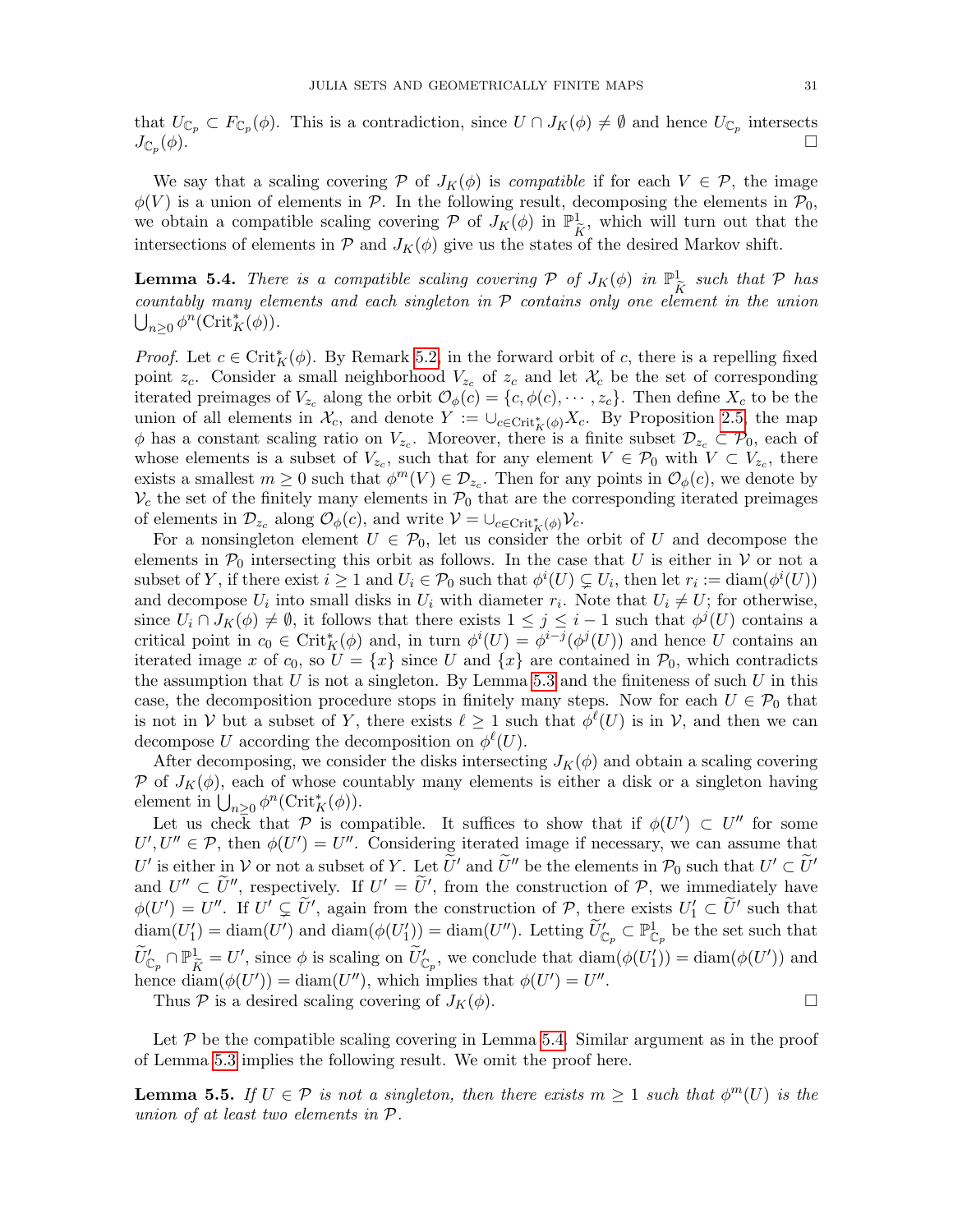Now define

$$
\mathcal{A} := \{ U \cap J_K(\phi) : U \in \mathcal{P} \}
$$

and let  $A = (A_{\gamma_i, \gamma_j})_{\gamma_i, \gamma_j \in \mathcal{A}}$  be the matrix with

$$
A_{\gamma_i, \gamma_j} = \begin{cases} 1 & \text{if } \gamma_j \subset \phi(\gamma_i), \\ 0 & \text{otherwise.} \end{cases}
$$

Denote by  $(\Sigma_A, \sigma)$  the countable state Markov shift defined by A. We have the following code sequence for each point in  $J_K(\phi)$ :

<span id="page-31-0"></span>**Lemma 5.6.** For each  $x \in J_K(\phi)$ , there is a unique sequence  $(\gamma_j)_{j \geq 0} \in \Sigma_A$  such that  $\phi^j(x) \in$  $\gamma_j$ .

By Lemma [5.6,](#page-31-0) we obtain a coding map

$$
h:J_K(\phi)\to\Sigma_A,
$$

sending  $x \in J_K(\phi)$  to its code sequence. Now we prove that h is in fact a bijection.

<span id="page-31-1"></span>**Proposition 5.7.** The map h is a bijection from  $J_K(\phi)$  onto  $\Sigma_A$ .

*Proof.* We will show that for any  $(\gamma_j)_{j\geq 0} \in \Sigma_A$ , there is a unique point  $x \in J_K(\phi)$  such that the code sequence of x is  $\{\gamma_j\}_{j\geq 0}$ . If there is  $j_0 \geq 0$  such that  $\gamma_{j_0}$  is a singleton of point in  $\bigcup_{n\geq 0} \phi^n(\mathrm{Crit}_{J_K}(\phi))$ , then we can find such a unique  $x \in \phi^{-j_0}(\gamma_{j_0}) \cap \gamma_0 \subset \mathrm{GO}_K(\mathrm{Crit}_K^*(\phi)).$ Since Crit<sub>K</sub><sup>( $\phi$ )</sup> ⊂  $J_{\mathbb{C}_p}(\phi)$ , it follows that  $x \in J_{\mathbb{C}_p}(\phi)$ . By Theorem [1.2,](#page-2-0) we conclude that  $x \in J_K(\phi)$ .

Now assume that  $\gamma_j$  is not a singleton of point in  $\bigcup_{n\geq 0} \phi^n(\mathrm{Crit}_K^*(\phi))$  for all  $j\geq 0$ . Then by Lemma [5.5,](#page-30-1) there is a smallest  $n_0 \ge 1$  such that  $\phi^{n_0}(\gamma_0)$  is a union of at least two elements in A and  $\gamma_{n_0}$  is properly contained in  $\phi^{n_0}(\gamma_0)$ . Thus  $\phi^{-n_0}(\gamma_{n_0})$  has a component  $\widetilde{\gamma}_{n_0}$  properly contained in  $\gamma_{n_0}$ . Inductively, for  $i > 1$  let  $n_i > 0$  be the smallest integer such that  $\phi^{n_i$ contained in  $\gamma_0$ . Inductively, for  $i \geq 1$ , let  $n_i > 0$  be the smallest integer such that  $\phi^{n_i}(\gamma_{n_{i-1}})$  is a union of at least two elements in A. Then  $\phi^{-n_i}(\gamma_{n_i})$  has a component  $\widetilde{\gamma}_{n_i}$  properly contained<br>in  $\psi$ in  $\gamma_{n_{i-1}}$ . Set  $m_i := \sum_{j=0}^i n_i$ . We conclude that for  $i \geq 1$ ,  $\phi^{-m_i}(\gamma_{m_i})$  has a component  $\tilde{\gamma}_{m_i}$ such that  $\widetilde{\gamma}_{m_i} \subsetneq \widetilde{\gamma}_{m_{i-1}} \subsetneq \gamma_0$ . Since the value group  $|\widetilde{K}^{\times}|$  is discrete,  $\text{diam}(\widetilde{\gamma}_{m_i}) \to 0$ , as  $i \to \infty$ . Then  $\bigcap_{i\geq 0} \widetilde{\gamma}_{m_i}$  is a singleton. Denote the unique point in this intersection by x.<br>Obviously the sede securing of x is for  $\bigcup_{i=1}^{\infty}$ . We seem lets the proof by showing  $x \in I_{\infty}(\Lambda)$ . Obviously, the code sequence of x is  $\{\gamma_i\}_{i>0}$ . We complete the proof by showing  $x \in J_K(\phi)$ . Indeed, since  $\gamma_{m_i} \cap J_K(\phi) \neq \emptyset$ , by Lemma [2.8,](#page-8-0) there exists  $x_i \in \widetilde{\gamma}_{m_i} \cap J_K(\phi)$ , and observing that  $x_i \to x$  as  $i \to \infty$  we conclude that  $x \in J_K(\phi)$  is closed that  $x_i \to x$  as  $i \to \infty$ , we conclude that  $x \in J_K(\phi)$ , since  $J_K(\phi)$  is closed.

<span id="page-31-2"></span>**Corollary 5.8.** On  $J_K(\phi)$ , we have

$$
h\circ\phi=\sigma\circ h.
$$

*Proof.* Pick  $x \in J_K(\phi)$  and let  $(\gamma_j)_{j\geq 0} \in \Sigma_A$  be its code sequence. Then for  $i \geq 0$ , we have  $\phi^i(x) \in \gamma_i$ . Hence  $\phi^i(\phi(x)) \in \gamma_{i+1}$ . Therefore the code sequence of  $\phi(x)$  is  $(\gamma_{j+1})_{j\geq 0} \in \Sigma_A$ . The conclusion follows.  $\Box$ 

Now we are ready to prove Theorem [5.1.](#page-29-1)

Proof of Theorem [5.1.](#page-29-1) By Proposition [5.7](#page-31-1) and Corollary [5.8,](#page-31-2) it suffices to prove that the map h is continuous and open on  $I_K(\phi)$ . Let U be an open set in  $h(I_K(\phi))$  and consider  $x \in I_K(\phi)$  with  $h(x) \in U$ . Write  $h(x) = (\gamma_i)_{i \geq 0}$ . Then there exists  $m \geq 1$  such that the cylinder set  $C := [\gamma_0 \cdots \gamma_m] \subset \Sigma_A$  is contained in U. We conclude that  $x \in h^{-1}(C)$  and  $h^{-1}(C) = \bigcap_{j=0}^m \phi^{-j}(\gamma_j)$ . Since each  $\gamma_j$  is not a subset of  $\mathrm{GO}_K(\mathrm{Crit}_K^*(\phi))$ , it follows that  $\gamma_j$  is an open set in  $J_K(\phi)$ . Note that  $\phi$  is continuous. Then  $\phi^{-j}(\gamma_j)$  is open in  $J_K(\phi)$ . Moreover,  $\phi^{-j}(\gamma_j) \cap J_K(\phi) \neq \emptyset$ . Then  $h^{-1}(C) \cap J_K(\phi)$  is open. Therefore, h is continuous.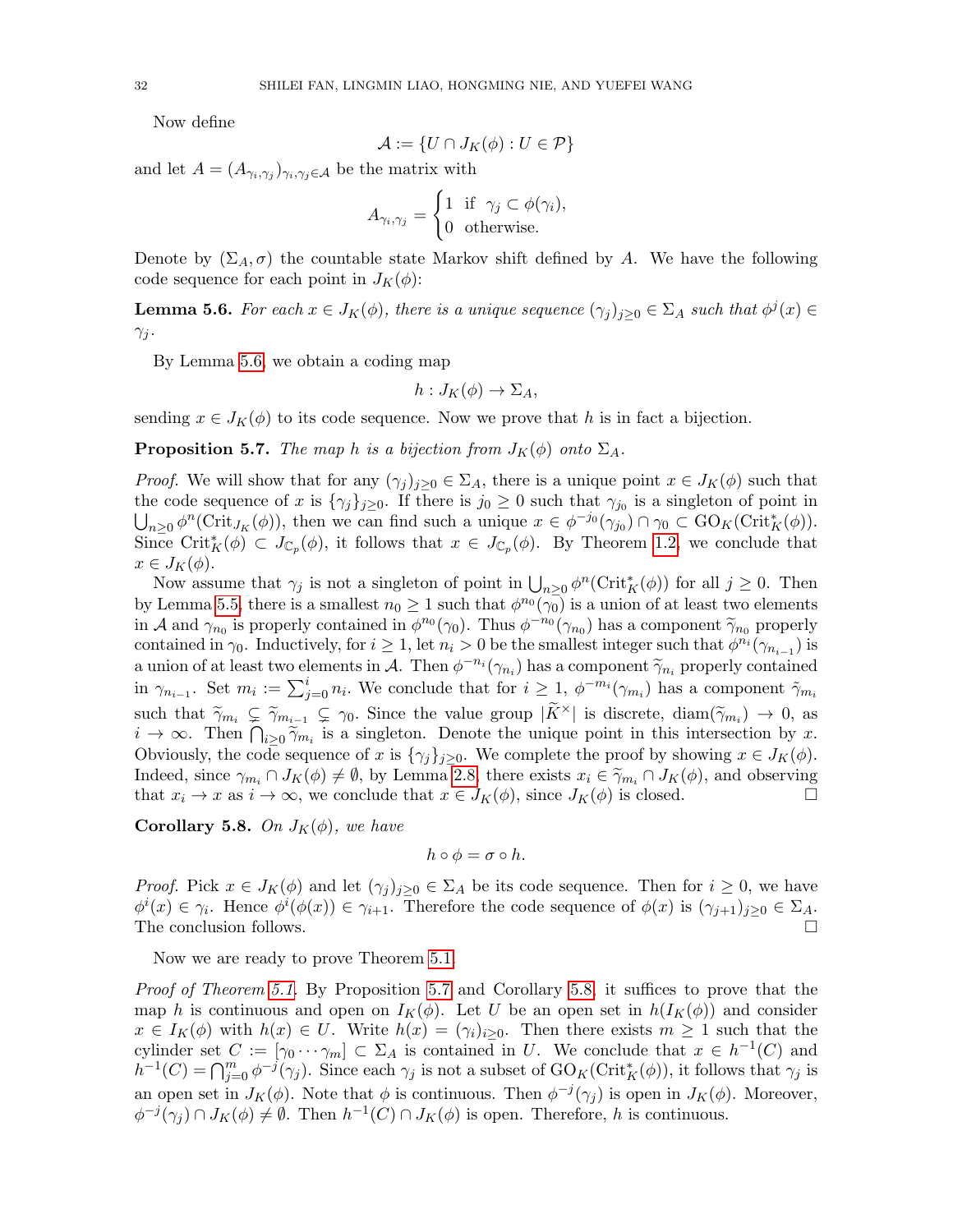Now let W be an open subset in  $I_K(\phi)$ . We claim that there exists  $\ell \geq 1$  such that  $\phi^{\ell}(W)$ contains an element in A. Indeed, for otherwise, there exists  $\gamma_j \in A$  such that  $\phi^j(W) \subset \gamma_j$ for all  $j \geq 0$ , then W is a subset of  $\bigcap_{j=0}^{\infty} \phi^{-j}(\gamma_j)$ , and hence by Lemma [5.5](#page-30-1) and the local compactness of  $K$ , the set  $W$  is a singleton, which is a contradiction since  $W$  is open. Now pick  $(\gamma_i)_{i\geq 0} \in h(W)$ . Note that  $\phi$  is a bijection from  $\gamma$  onto  $\phi(\gamma)$  for any  $\gamma \in \mathcal{A}$ . Then the cylinder set  $[\gamma_0 \cdots \gamma_\ell] \subset \Sigma_A$  is contained in  $h(W)$ . Therefore, h is open.

<span id="page-32-6"></span>5.2. Proof of Theorem [1.3.](#page-2-1) In this subsection, we prove Theorem [1.3.](#page-2-1) We first show the following result concerning the rational maps whose iteration has iteratedly prefixed Julia critical points.

<span id="page-32-9"></span>**Proposition 5.9.** Let  $\phi \in K(x)$  be a rational map of degree at least 2. Suppose there exists  $n \geq 1$  such that the critical points of  $\phi^n$  in  $J_{\mathbb{C}_p}(\phi) \cap \mathbb{P}^1_K$  are iteratedly prefixed. Then the conclusion of Theorem [1.3](#page-2-1) holds.

*Proof.* From the proof of Theorem [5.1,](#page-29-1) there exist a partition A of  $J_K(\phi^n)$  and an  $|\mathcal{A}| \times |\mathcal{A}|$ matrix A such that the dynamical system  $(I_K(\phi^n), \phi^n)$  is conjugate to a countable state Markov shift  $(\Sigma_A, \sigma)$ , where  $\Sigma_A \subset \mathcal{A}^{\mathbb{N}}$  is the subshift space defined by A. Note that by Theorem [1.2,](#page-2-0) we have  $J_K(\phi) = J_K(\phi^n)$ . Then A is, in fact, a partition of  $J_K(\phi)$ . It follows that the map  $H: J_K(\phi) \to \mathcal{A}^{\mathbb{N}}$ , sending  $x \in J_K(\phi)$  to  $(\gamma_0 \gamma_1 \cdots) \in \mathcal{A}^{\mathbb{N}}$  with  $\phi^i(x) \in \gamma_i$ , is well-defined. Now we show that H is injective. Indeed, considering the map  $F : \Sigma_A \to \mathcal{A}^{\mathbb{N}},$ sending  $(\gamma_0 \gamma_1 \gamma_2 \cdots)$  to  $(\gamma_0 \gamma_n \gamma_{2n} \cdots)$ , and letting h be as in Theorem [5.1,](#page-29-1) we have  $h = F \circ H$ ; moreover, if  $x_1, x_2 \in J_{\mathbb{P}^1_K}(\phi^n)$  satisfy  $H(x_1) = H(x_2)$ , then  $h(x_1) = h(x_2)$  and hence  $x_1 = x_2$ .

It is obvious that  $H \circ \phi = \sigma \circ H$ . Now we show that H is a homeomorphism on  $I_K(\phi)$ . By Theorem [1.2,](#page-2-0) we obtain  $I_K(\phi) = I_K(\phi^n)$ . Hence h is a homeomorphism on  $I_K(\phi)$ . Then the openness of  $H$  follows from the continuity of  $F$  and the fact that away from  $H(\text{GO}_K(\text{Crit}_K^*(\phi)))$  the map F is locally one-to-one. The continuity of H follows from the openness of F since  $F(U) = h(H^{-1}(U))$  for any set  $U \subset H(J_K(\phi))$ .

Now we can finally prove Theorem [1.3.](#page-2-1)

*Proof of Theorem [1.3.](#page-2-1)* Since  $\phi \in K(z)$  is a geometrically finite rational map, the points in Crit<sup>\*</sup><sub>K</sub>( $\phi$ ) are mapped to repelling cycles. Since Crit<sup>\*</sup><sub>K</sub>( $\phi$ ) is a finite set, let n be the least common multiple of the periods of these repelling cycles. Then  $\phi^n$  maps each point in Crit<sup>\*</sup><sub>K</sub>( $\phi$ ) to a repelling fixed point of  $\phi^n$ . By Theorem [1.2,](#page-2-0) in  $\mathbb{P}^1_K$ , the Julia critical points of  $\phi^n$  are the Julia critical points of  $\phi$  and their  $\ell$ -th preimages for  $1 \leq \ell < n$ . Hence the Julia critical points of  $\phi^n$  are iteratedly prefixed. Then Theorem [1.3](#page-2-1) immediately follows from Theorem [5.1](#page-29-1) and Proposition [5.9.](#page-32-9)

### <span id="page-32-0"></span>**REFERENCES**

- <span id="page-32-2"></span>[1] Anashin, V. Uniformly distributed sequences of p-adic integers. Mat. Zametki 55, 2 (1994), 3–46, 188.
- <span id="page-32-3"></span>[2] Baker, M., and Rumely, R. Equidistribution of small points, rational dynamics, and potential theory. Ann. Inst. Fourier (Grenoble) 56, 3 (2006), 625–688.
- <span id="page-32-8"></span>[3] BAKER, M., AND RUMELY, R. Potential theory and dynamics on the Berkovich projective line, vol. 159 of Mathematical Surveys and Monographs. American Mathematical Society, Providence, RI, 2010.
- <span id="page-32-1"></span>[4] BENEDETTO, R. Fatou components inp-adic dynamics. ProQuest LLC, Ann Arbor, MI, 1998. Thesis (Ph.D.)–Brown University.
- <span id="page-32-4"></span>[5] BENEDETTO, R. p-adic dynamics and Sullivan's no wandering domains theorem. Compositio Math. 122, 3 (2000), 281–298.
- <span id="page-32-5"></span>[6] BENEDETTO, R. Hyperbolic maps in p-adic dynamics. Ergodic Theory Dynam. Systems 21, 1 (2001), 1–11.
- <span id="page-32-7"></span>[7] BENEDETTO, R. Components and periodic points in non-Archimedean dynamics. Proc. London Math. Soc. (3) 84, 1 (2002), 231–256.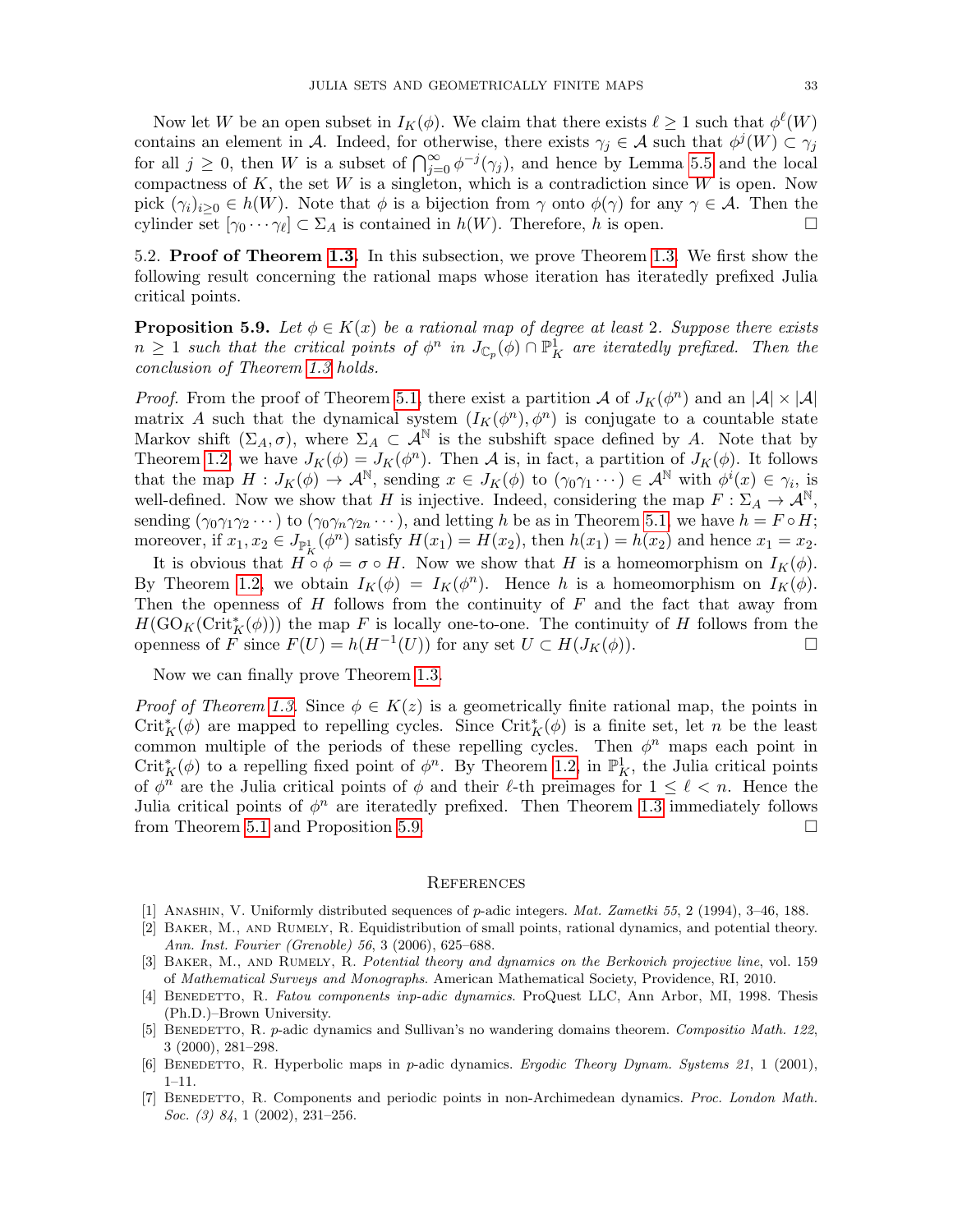- <span id="page-33-22"></span>[8] BENEDETTO, R. Examples of wandering domains in p-adic polynomial dynamics. C. R. Math. Acad. Sci. Paris 335, 7 (2002), 615–620.
- <span id="page-33-8"></span>[9] BENEDETTO, R. Dynamics in one non-archimedean variable, vol. 198 of Graduate Studies in Mathematics. American Mathematical Society, Providence, RI, 2019.
- <span id="page-33-21"></span>[10] Berkovich, V. Spectral theory and analytic geometry over non-Archimedean fields, vol. 33 of Mathematical Surveys and Monographs. American Mathematical Society, Providence, RI, 1990.
- <span id="page-33-7"></span>[11] BÉZIVIN, J.-P. Sur les points périodiques des applications rationnelles en dynamique ultramétrique. Acta Arith. 100, 1 (2001), 63–74.
- <span id="page-33-5"></span>[12] CHAMBERT-LOIR, A. Mesures et équidistribution sur les espaces de Berkovich. J. Reine Angew. Math. 595 (2006), 215–235.
- <span id="page-33-11"></span>[13] Fan, A., Fan, S., Liao, L., and Wang, Y. On minimal decomposition of p-adic homographic dynamical systems. Adv. Math. 257 (2014), 92–135.
- <span id="page-33-12"></span>[14] Fan, A., Fan, S., Liao, L., and Wang, Y. Minimality of p-adic rational maps with good reduction. Discrete Contin. Dyn. Syst. 37, 6 (2017), 3161–3182.
- <span id="page-33-20"></span>[15] Fan, A., Fan, S., Mwanis, Y., and Wang, Y. F. p-adic rational maps having empty fatou set. Preprint (2020).
- <span id="page-33-9"></span>[16] Fan, A., and Liao, L. On minimal decomposition of p-adic polynomial dynamical systems. Adv. Math. 228, 4 (2011), 2116–2144.
- <span id="page-33-15"></span>[17] FAN, A., LIAO, L., WANG, Y. F., AND ZHOU, D. p-adic repellers in  $\mathbb{Q}_p$  are subshifts of finite type. C. R. Math. Acad. Sci. Paris 344, 4 (2007), 219–224.
- <span id="page-33-10"></span>[18] Fan, S., and Liao, L. Dynamics of convergent power series on the integral ring of a finite extension of  $\mathbb{Q}_p$ . J. Differential Equations 259, 4 (2015), 1628–1648.
- <span id="page-33-13"></span>[19] FAN, S., AND LIAO, L. Dynamical structures of Chebyshev polynomials on  $\mathbb{Z}_2$ . J. Number Theory 169 (2016), 174–182.
- <span id="page-33-14"></span>[20] Fan, S., and Liao, L. Dynamics of the square mapping on the ring of p-adic integers. Proc. Amer. Math. Soc. 144, 3 (2016), 1183-1196.
- <span id="page-33-16"></span>[21] FAN, S., AND LIAO, L. Rational map  $ax + 1/x$  on the projective line over  $\mathbb{Q}_2$ . Sci. China Math. 61, 12 (2018), 2221–2236.
- <span id="page-33-17"></span>[22] FAN, S., AND LIAO, L. Rational map  $ax + 1/x$  on the projective line over  $\mathbb{Q}_p$ . In Advances in ultrametric analysis, vol. 704 of Contemp. Math. Amer. Math. Soc., Providence, RI, 2018, pp. 217–230.
- <span id="page-33-28"></span>[23] Favre, C., and Gauthier, T. Continuity of the Green function in meromorphic families of polynomials. Algebra Number Theory 12, 6 (2018), 1471–1487.
- <span id="page-33-2"></span>[24] Favre, C., Kiwi, J., and Trucco, E. A non-Archimedean Montel's theorem. Compos. Math. 148, 3 (2012), 966–990.
- <span id="page-33-6"></span>[25] Favre, C., and Rivera-Letelier, J. Equidistribution quantitative des points de petite hauteur sur la ´ droite projective. Math. Ann. 335, 2 (2006), 311–361.
- <span id="page-33-25"></span>[26] GUREVIČ, B. M. Topological entropy of a countable Markov chain. *Dokl. Akad. Nauk SSSR 187* (1969), 715–718.
- <span id="page-33-26"></span>[27] GUREVIC, B. M. Shift entropy and Markov measures in the space of paths of a countable graph. *Dokl.* Akad. Nauk SSSR 192 (1970), 963–965.
- <span id="page-33-0"></span>[28] Herman, M.-R., and Yoccoz, J.-C. Generalizations of some theorems of small divisors to non-Archimedean fields. In Geometric dynamics (Rio de Janeiro, 1981), vol. 1007 of Lecture Notes in Math. Springer, Berlin, 1983, pp. 408–447.
- <span id="page-33-1"></span>[29] Hsia, L.-C. Closure of periodic points over a non-Archimedean field. J. London Math. Soc. (2) 62, 3 (2000), 685–700.
- <span id="page-33-27"></span>[30] INGRAM, P. A finiteness result for post-critically finite polynomials. Int. Math. Res. Not. IMRN, 3 (2012), 524–543.
- <span id="page-33-18"></span>[31] KHRENNIKOV, A. Y., AND NILSON, M. p-adic deterministic and random dynamics, vol. 574 of Mathematics and its Applications. Kluwer Academic Publishers, Dordrecht, 2004.
- <span id="page-33-19"></span>[32] KINGSBERY, J., LEVIN, A., PREYGEL, A., AND SILVA, C. E. On measure-preserving  $C^1$  transformations of compact-open subsets of non-Archimedean local fields. Trans. Amer. Math. Soc. 361, 1 (2009), 61–85.
- <span id="page-33-23"></span>[33] KITCHENS, B. Symbolic dynamics. Universitext. Springer-Verlag, Berlin, 1998. One-sided, two-sided and countable state Markov shifts.
- <span id="page-33-3"></span>[34] Kiwi, J. Puiseux series polynomial dynamics and iteration of complex cubic polynomials. Ann. Inst. Fourier (Grenoble) 56, 5 (2006), 1337–1404.
- <span id="page-33-4"></span>[35] Kiwi, J. Puiseux series dynamics of quadratic rational maps. Israel J. Math. 201, 2 (2014), 631–700.
- <span id="page-33-24"></span>[36] LIND, D., AND MARCUS, B. An introduction to symbolic dynamics and coding. Cambridge University Press, Cambridge, 1995.